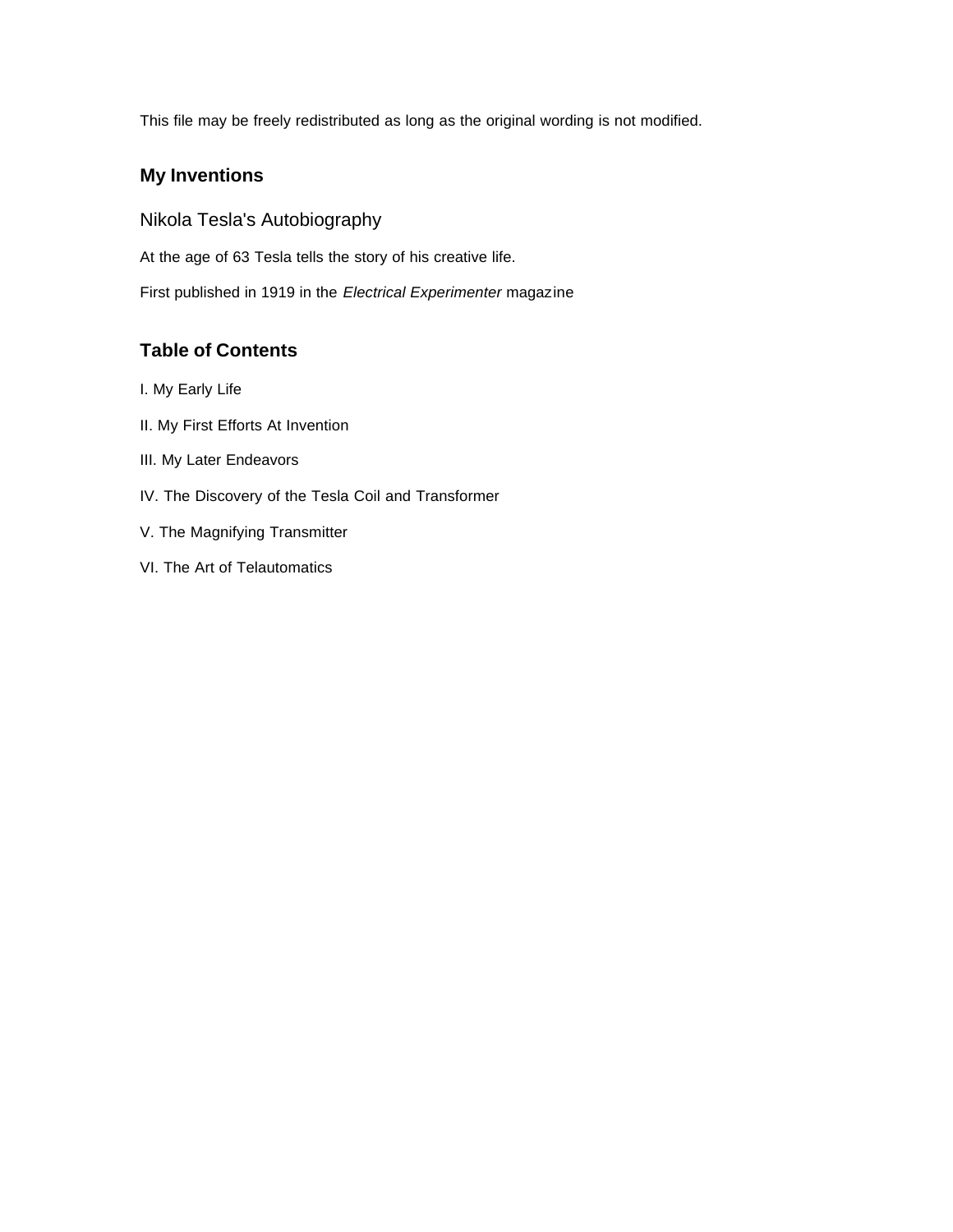## **I. My Early Life**

The progressive development of man is vitally dependent on invention. It is the most important product of his creative brain. Its ultimate purpose is the complete mastery of mind over the material world, the harnessing of the forces of nature to human needs. This is the difficult task of the inventor who is often misunderstood and unrewarded. But he finds ample compensation in the pleasing exercises of his powers and in the knowledge of being one of that exceptionally privileged class without whom the race would have long ago perished in the bitter struggle against pitiless elements.

Speaking for myself, I have already had more than my full measure of this exquisite enjoyment, so much that for many years my life was little short of continuous rapture. I am credited with being one of the hardest workers and perhaps I am, if thought is the equivalent of labor, for I have devoted to it almost all of my waking hours. But if work is interpreted to be a definite performance in a specified time according to a rigid rule, then I may be the worst of idlers. Every effort under compulsion demands a sacrifice of life-energy. I never paid such a price. On the contrary, I have thrived on my thoughts.

In attempting to give a connected and faithful account of my activities in this series of articles which will be presented with the assistance of the Editors of the ELECTRICAL EXPERIMENTER and are chiefly addrest to our young men readers, I must dwell, however reluctantly, on the impressions of my youth and the circumstances and events which have been instrumental in determining my career.

Our first endeavors are purely instinctive, promptings of an imagination vivid and undisciplined. As we grow older reason asserts itself and we become more and more systematic and designing. But those early impulses, tho not immediately productive, are of the greatest moment and may shape our very destinies. Indeed, I feel now that had I understood and cultivated instead of suppressing them, I would have added substantial value to my bequest to the world. But not until I had attained manhood did I realize that I was an inventor.

This was due to a number of causes. In the first place I had a brother who was gifted to an extraordinary degree—one of those rare phenomena of mentality which biological investigation has failed to explain. His premature death left my parents disconsolate. We owned a horse which had been presented to us by a dear friend. It was a magnificent animal of Arabian breed, possest of almost human intelligence, and was cared for and petted by the whole family, having on one occasion saved my father's life under remarkable circumstances. My father had been called one winter night to perform an urgent duty and while crossing the mountains, infested by wolves, the horse became frightened and ran away, throwing him violently to the ground. It arrived home bleeding and exhausted, but after the alarm was sounded immediately dashed off again, returning to the spot, and before the searching party were far on the way they were met by my father, who had recovered consciousness and remounted, not realizing that he had been lying in the snow for several hours. This horse was responsible for my brother's injuries from which he died. I witnest the tragic scene and altho fifty-six years have elapsed since, my visual impression of it has lost none of its force. The recollection of his attainments made every effort of mine seem dull in comparison.

Anything I did that was creditable merely caused my parents to feel their loss more keenly. So I grew up with little confidence in myself. But I was far from being considered a stupid boy, if I am to judge from an incident of which I have still a strong remembrance. One day the Aldermen were passing thru a street where I was at play with other boys. The oldest of these venerable gentlemen—a wealthy citizen—paused to give a silver piece to each of us. Coming to me he suddenly stopt and commanded, "Look in my eyes." I met his gaze, my hand outstretched to receive the much valued coin, when, to my dismay, he said, "No, not much, you can get nothing from me, you are too smart." They used to tell a funny story about me. I had two old aunts with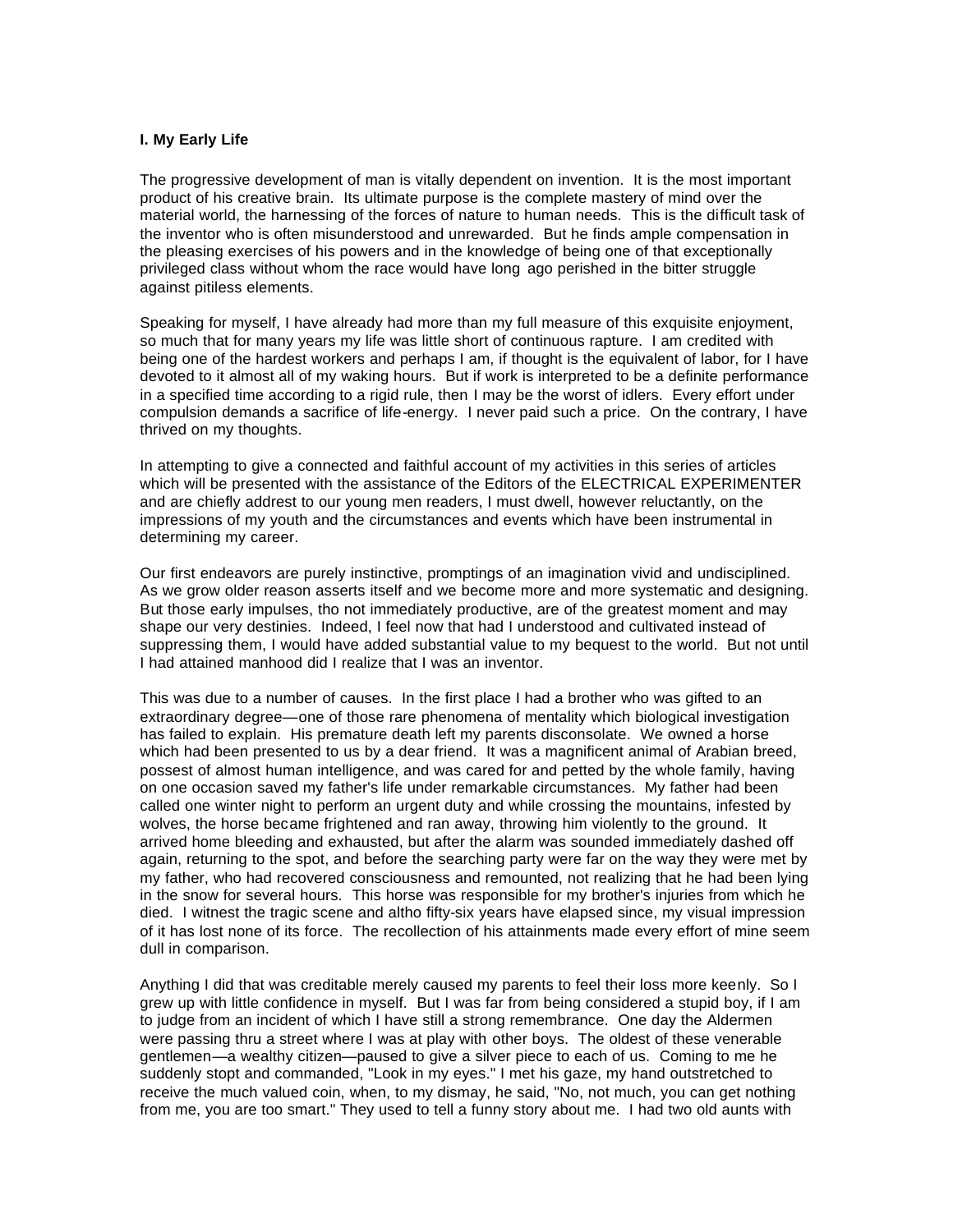wrinkled faces, one of them having two teeth protruding like the tusks of an elephant which she buried in my cheek every time she kist me. Nothing would scare me more than the prospect of being hugged by these as affectionate as unattractive relatives. It happened that while being carried in my mother's arms they asked me who was the prettier of the two. After examining their faces intently, I answered thoughtfully, pointing to one of them, "This here is not as ugly as the other."

Then again, I was intended from my very birth for the clerical profession and this thought constantly opprest me. I longed to be an engineer but my father was inflexible. He was the son of an officer who served in the army of the Great Napoleon and, in common with his brother, professor of mathematics in a prominent institution, had received a military education but, singularly enough, later embraced the clergy in which vocation he achieved eminence. He was a very erudite man, a veritable natural philosopher, poet and writer and his sermons were said to be as eloquent as those of Abraham a Sancta-Clara. He had a prodigious memory and frequently recited at length from works in several languages. He often remarked playfully that if some of the classics were lost he could restore them. His style of writing was much admired. He penned sentences short and terse and was full of wit and satire. The humorous remarks he made were always peculiar and characteristic. Just to illustrate, I may mention one or two instances. Among the help there was a cross-eyed man called Mane, employed to do work around the farm. He was chopping wood one day. As he swung the axe my father, who stood nearby and felt very uncomfortable, cautioned him, "For God's sake, Mane, do not strike at what you are looking but at what you intend to hit." On another occasion he was taking out for a drive a friend who carelessly permitted his costly fur coat to rub on the carriage wheel. My father reminded him of it saying, "Pull in your coat, you are ruining my tire." He had the odd habit of talking to himself and would often carry on an animated conversation and indulge in heated argument, changing the tone of his voice. A casual listener might have sworn that several people were in the room.

Altho I must trace to my mother's influence whatever inventiveness I possess, the training he gave me must have been helpful. It comprised all sorts of exercises—as, guessing one another's thoughts, discovering the defects of some form or expression, repeating long sentences or performing mental calculations. These daily lessons were intended to strengthen memory and reason and especially to develop the critical sense, and were undoubtedly very beneficial.

My mother descended from one of the oldest families in the country and a line of inventors. Both her father and grandfather originated numerous implements for household, agricultural and other uses. She was a truly great woman, of rare skill, courage and fortitude, who had braved the storms of life and past thru many a trying experience. When she was sixteen a virulent pestilence swept the country. Her father was called away to administer the last sacraments to the dying and during his absence she went alone to the assistance of a neighboring family who were stricken by the dread disease. All of the members, five in number, succumbed in rapid succession. She bathed, clothed and laid out the bodies, decorating them with flowers according to the custom of the country and when her father returned he found everything ready for a Christian burial. My mother was an inventor of the first order and would, I believe, have achieved great things had she not been so remote from modern life and its multifold opportunities. She invented and constructed all kinds of tools and devices and wove the finest designs from thread which was spun by her. She even planted the seeds, raised the plants and separated the fibers herself. She worked indefatigably, from break of day till late at night, and most of the wearing apparel and furnishings of the home was the product of her hands. When she was past sixty, her fingers were still nimble enough to tie three knots in an eyelash.

There was another and still more important reason for my late awakening. In my boyhood I suffered from a peculiar affliction due to the appearance of images, often accompanied by strong flashes of light, which marred the sight of real objects and interfered with my thought and action. They were pictures of things and scenes which I had really seen, never of those I imagined. When a word was spoken to me the image of the object it designated would present itself vividly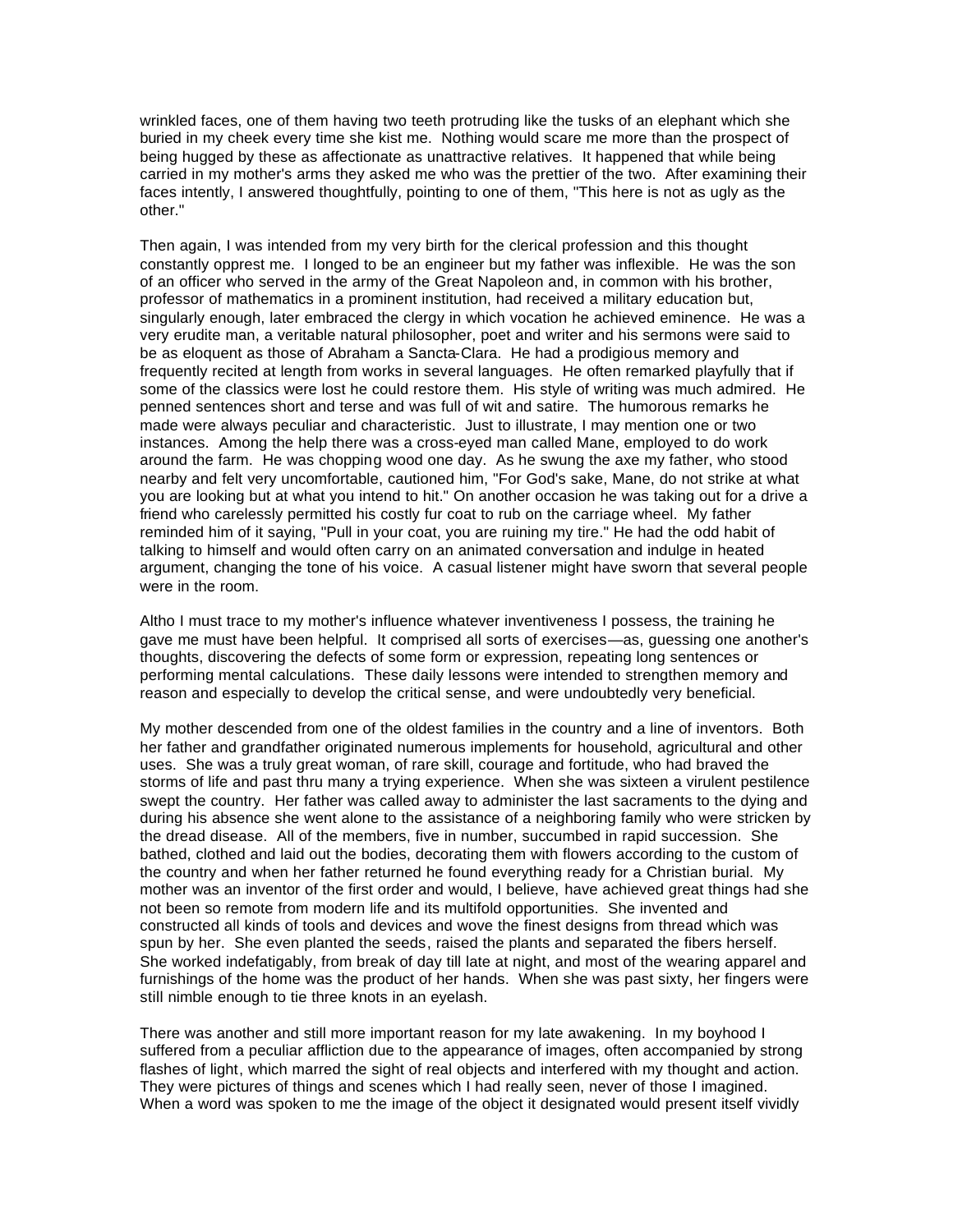to my vision and sometimes I was quite unable to distinguish whether what I saw was tangible or not. This caused me great discomfort and anxiety. None of the students of psychology or physiology whom I have consulted could ever explain satisfactorily these phenomena. They seem to have been unique altho I was probably predisposed as I know that my brother experienced a similar trouble. The theory I have formulated is that the images were the result of a reflex action from the brain on the retina under great excitation. They certainly were not hallucinations such as are produced in diseased and anguished minds, for in other respects I was normal and composed. To give an idea of my distress, suppose that I had witnest a funeral or some such nerve-racking spectacle. Then, inevitably, in the stillness of night, a vivid picture of the scene would thrust itself before my eyes and persist despite all my efforts to banish it. Sometimes it would even remain fixt in space tho I pushed my hand thru it. If my explanation is correct, it should be able to project on a screen the image of any object one conceives and make it visible. Such an advance would revolutionize all human relations. I am convinced that this wonder can and will be accomplished in time to come; I may add that I have devoted much thought to the solution of the problem.

To free myself of these tormenting appearances, I tried to concentrate my mind on something else I had seen, and in this way I would of ten obtain temporary relief; but in order to get it I had to conjure continuously new images. It was not long before I found that I had exhausted all of those at my command; my "reel" had run out, as it were, because I had seen little of the world—only objects in my home and the immediate surroundings. As I performed these mental operations for the second or third time, in order to chase the appearances from my vision, the remedy gradually lost all its force. Then I instinctively commenced to make excursions beyond the limits of the small world of which I had knowledge, and I saw new scenes. These were at first very blurred and indistinct, and would flit away when I tried to concentrate my attention upon them, but by and by I succeeded in fixing them; they gained in strength and distinctness and finally assumed the concreteness of real things. I soon discovered that my best comfort was attained if I simply went on in my vision farther and farther, getting new impressions all the time, and so I began to travel—of course, in my mind. Every night (and sometimes during the day), when alone, I would start on my journeys—see new places, cities and countries—live there, meet people and make friendships and acquaintances and, however unbelievable, it is a fact that they were just as dear to me as those in actual life and not a bit less intense in their manifestations.

This I did constantly until I was about seventeen when my thoughts turned seriously to invention. Then I observed to my delight that I could visualize with the greatest facility. I needed no models, drawings or experiments. I could picture them all as real in my mind. Thus I have been led unconsciously to evolve what I consider a new method of materializing inventive concepts and ideas, which is radically opposite to the purely experimental and is in my opinion ever so much more expeditious and efficient. The moment one constructs a device to carry into practise a crude idea he finds himself unavoidably engrost with the details and defects of the apparatus. As he goes on improving and reconstructing, his force of concentration diminishes and he loses sight of the great underlying principle. Results may be obtained but always at the sacrifice of quality.

My method is different. I do not rush into actual work. When I get an idea I start at once building it up in my imagination. I change the construction, make improvements and operate the device in my mind. It is absolutely immaterial to me whether I run my turbine in thought or test it in my shop. I even note if it is out of balance. There is no difference whatever, the results are the same. In this way I am able to rapidly develop and perfect a conception without touching anything. When I have gone so far as to embody in the invention every possible improvement I can think of and see no fault anywhere, I put into concrete form this final product of my brain. Invariably my device works as I conceived that it should, and the experiment comes out exactly as I planned it. In twenty years there has not been a single exception. Why should it be otherwise? Engineering, electrical and mechanical, is positive in results. There is scarcely a subject that cannot be mathematically treated and the effects calculated or the results determined beforehand from the available theoretical and practical data. The carrying out into practise of a crude idea as is being generally done is, I hold, nothing but a waste of energy, money and time.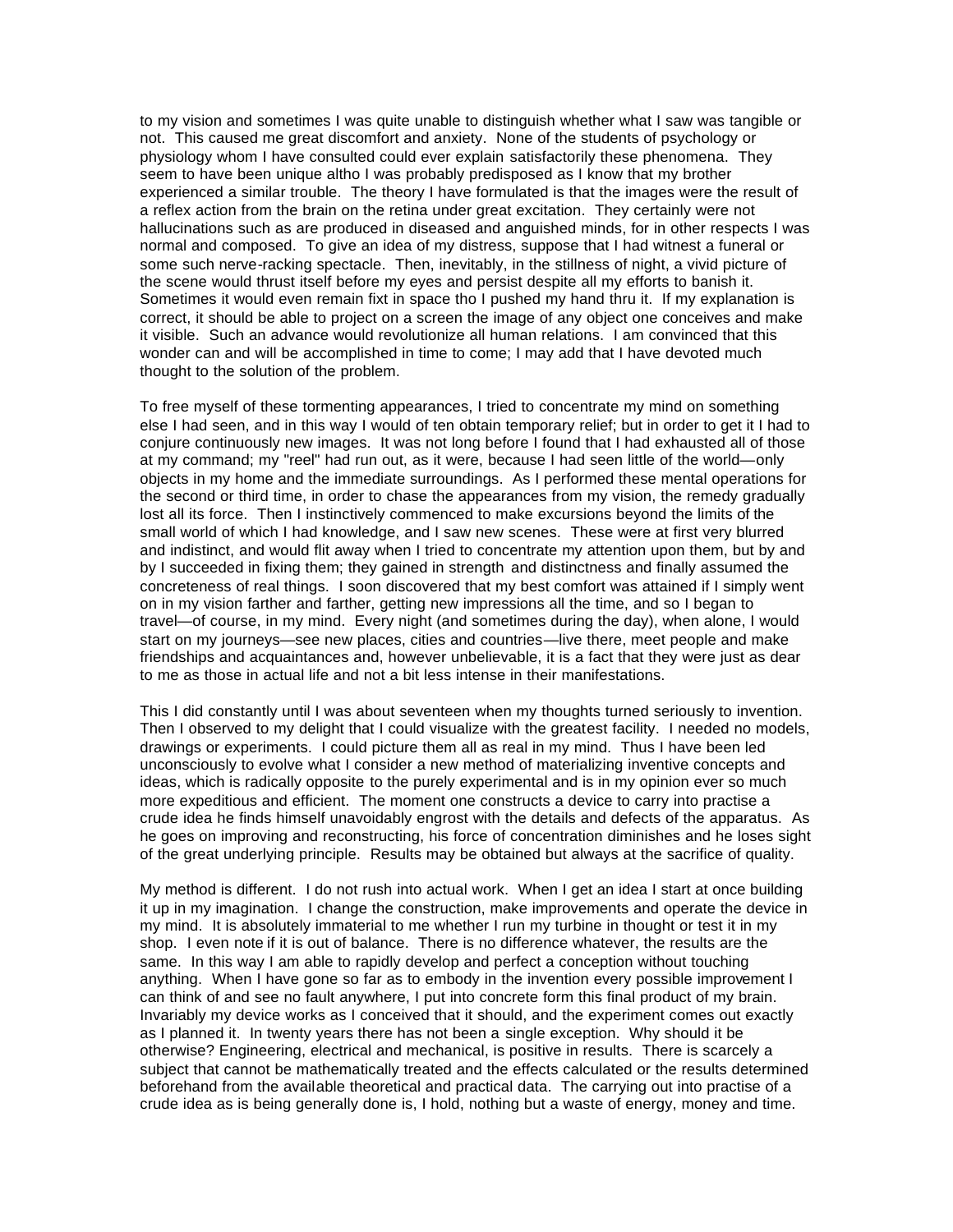My early affliction had, however, another compensation. The incessant mental exertion developed my powers of observation and enabled me to discover a truth of great importance. I had noted that the appearance of images was always preceded by actual vision of scenes under peculiar and generally very exceptional conditions and I was impelled on each occasion to locate the original impulse. After a while this effort grew to be almost automatic and I gained great facility in connecting cause and effect. Soon I became aware, to my surprise, that every thought I conceived was suggested by an external impression. Not only this but all my actions were prompted in a similar way. In the course of time it became perfectly evident to me that I was merely an automaton endowed with power of movement, responding to the stimuli of the sense organs and thinking and acting accordingly. The practical result of this was the art of telautomatics which has been so far carried out only in an imperfect manner. Its latent possibilities will, however, be eventually shown. I have been since years planning self-controlled automata and believe that mechanisms can be produced which will act as if possest of reason, to a limited degree, and will create a revolution in many commercial and industrial departments.

I was about twelve years old when I first succeeded in banishing an image from my vision by wilful effort, but I never had any control over the flashes of light to which I have referred. They were, perhaps, my strangest experience and inexplicable. They usually occurred when I found myself in a dangerous or distressing situation, or when I was greatly exhilarated. In some instances I have seen all the air around me filled with tongues of living flame. Their intensity, instead of diminishing, increased with time and seemingly attained a maximum when I was about twenty-five years old. While in Paris, in 1883, a prominent French manufacturer sent me an invitation to a shooting expedition which I accepted. I had been long confined to the factory and the fresh air had a wonderfully invigorating effect on me. On my return to the city that night I felt a positive sensation that my brain had caught fire. I saw a light as tho a small sun was located in it and I past the whole night applying cold compressions to my tortured head. Finally the flashes diminished in frequency and force but it took more than three weeks before they wholly subsided. When a second invitation was extended to me my answer was an emphatic NO!

These luminous phenomena still manifest themselves from time to time, as when a new idea opening up possibilities strikes me, but they are no longer exciting, being of relatively small intensity. When I close my eyes I invariably observe first, a background of very dark and uniform blue, not unlike the sky on a clear but starless night. In a few seconds this field becomes animated with innumerable scintillating flakes of green, arranged in several layers and advancing towards me. Then there appears, to the right, a beautiful pattern of two systems of parallel and closely spaced lines, at right angles to one another, in all sorts of colors with yellow-green and gold predominating. Immediately thereafter the lines grow brighter and the whole is thickly sprinkled with dots of twinkling light. This picture moves slowly across the field of vision and in about ten seconds vanishes to the left, leaving behind a ground of rather unpleasant and inert grey which quickly gives way to a billowy sea of clouds, seemingly trying to mould themselves in living shapes. It is curious that I cannot project a form into this grey until the second phase is reached. Every time, before falling asleep, images of persons or objects flit before my view. When I see them I know that I am about to lose consciousness. If they are absent and refuse to come it means a sleepless night.

To what an extent imagination played a part in my early life I may illustrate by another odd experience. Like most children I was fond of jumping and developed an intense desire to support myself in the air. Occasionally a strong wind richly charged with oxygen blew from the mountains rendering my body as light as cork and then I would leap and float in space for a long time. It was a delightful sensation and my disappointment was keen when later I undeceived myself.

During that period I contracted many strange likes, dislikes and habits, some of which I can trace to external impressions while others are unaccountable. I had a violent aversion against the earrings of women but other ornaments, as bracelets, pleased me more or less according to design. The sight of a pearl would almost give me a fit but I was fascinated with the glitter of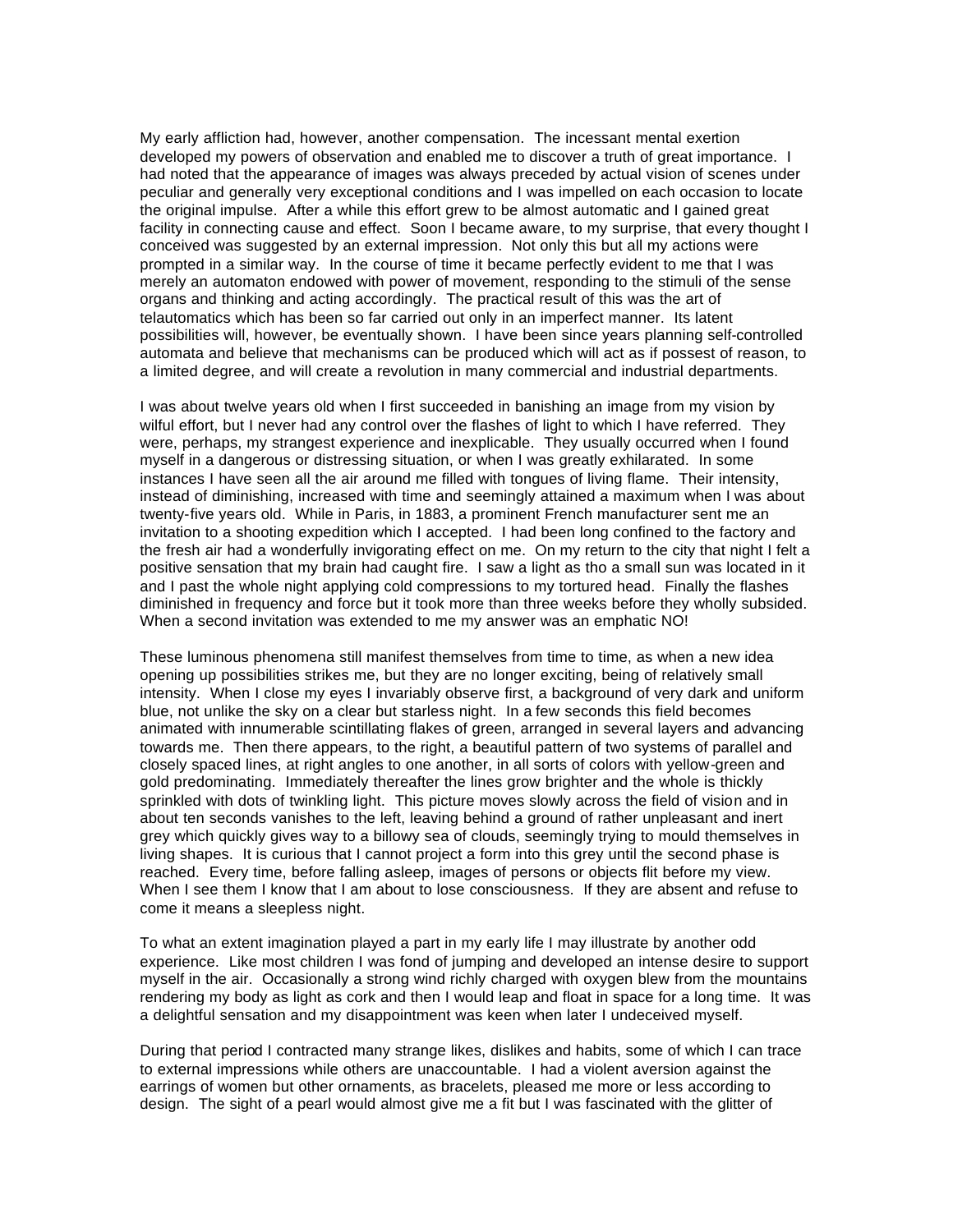crystals or objects with sharp edges and plane surfaces. I would not touch the hair of other people except, perhaps, at the point of a revolver. I would get a fever by looking at a peach and if a piece of camphor was anywhere in the house it caused me the keenest discomfort. Even now I am not insensible to some of these upsetting impulses. When I drop little squares of paper in a dish filled with liquid, I always sense a peculiar and awful taste in my mouth. I counted the steps in my walks and calculated the cubical contents of soup plates, coffee cups and pieces of food otherwise my meal was unenjoyable. All repeated acts or operations I performed had to be divisible by three and if I mist I felt impelled to do it all over again, even if it took hours.

Up to the age of eight years, my character was weak and vacillating. I had neither courage or strength to form a firm resolve. My feelings came in waves and surges and vibrated unceasingly between extremes. My wishes were of consuming force and like the heads of the hydra, they multiplied. I was opprest by thoughts of pain in life and death and religious fear. I was swayed by superstitious belief and lived in constant dread of the spirit of evil, of ghosts and ogres and other unholy monsters of the dark. Then, all at once, there came a tremendous change which altered the course of my whole existence. Of all things I liked books the best. My father had a large library and whenever I could manage I tried to satisfy my passion for reading. He did not permit it and would fly into a rage when he caught me in the act. He hid the candles when he found that I was reading in secret. He did not want me to spoil my eyes. But I obtained tallow, made the wicking and cast the sticks into tin forms, and every night I would bush the keyhole and the cracks and read, often till dawn, when all others slept and my mother started on her arduous daily task. On one occasion I came across a novel entitled "Abafi" (the Son of Aba), a Serbian translation of a well known Hungarian writer, Josika. This work somehow awakened my dormant powers of will and I began to practise self-control. At first my resolutions faded like snow in April, but in a little while I conquered my weakness and felt a pleasure I never knew before—that of doing as I willed. In the course of time this vigorous mental exercise became second nature. At the outset my wishes had to be subdued but gradually desire and will grew to be identical. After years of such discipline I gained so complete a mastery over myself that I toyed with passions which have meant destruction to some of the strongest men. At a certain age I contracted a mania for gambling which greatly worried my parents. To sit down to a game of cards was for me the quintessence of pleasure. My father led an exemplary life and could not excuse the senseless waste of time and money in which I indulged. I had a strong resolve but my philosophy was bad. I would say to him, "I can stop whenever I please but is it worth while to give up that which I would purchase with the joys of Paradise?" On frequent occasions he gave vent to his anger and contempt but my mother was different. She understood the character of men and knew that one's salvation could only be brought about thru his own efforts. One afternoon, I remember, when I had lost all my money and was craving for a game, she came to me with a roll of bills and said, "Go and enjoy yourself. The sooner you lose all we possess the better it will be. I know that you will get over it." She was right. I conquered my passion then and there and only regretted that it had not been a hundred times as strong. I not only vanquished but tore it from my heart so as not to leave even a trace of desire. Ever since that time I have been as indifferent to any form of gambling as to picking teeth.

During another period I smoked excessively, threatening to ruin my health. Then my will asserted itself and I not only stopt but destroyed all inclination. Long ago I suffered from heart trouble until I discovered that it was due to the innocent cup of coffee I consumed every morning. I discontinued at once, tho I confess it was not an easy task. In this way I checked and bridled other habits and passions and have not only preserved my life but derived an immense amount of satisfaction from what most men would consider privation and sacrifice.

After finishing the studies at the Polytechnic Institute and University I had a complete nervous breakdown and while the malady lasted I observed many phenomena strange and unbelievable.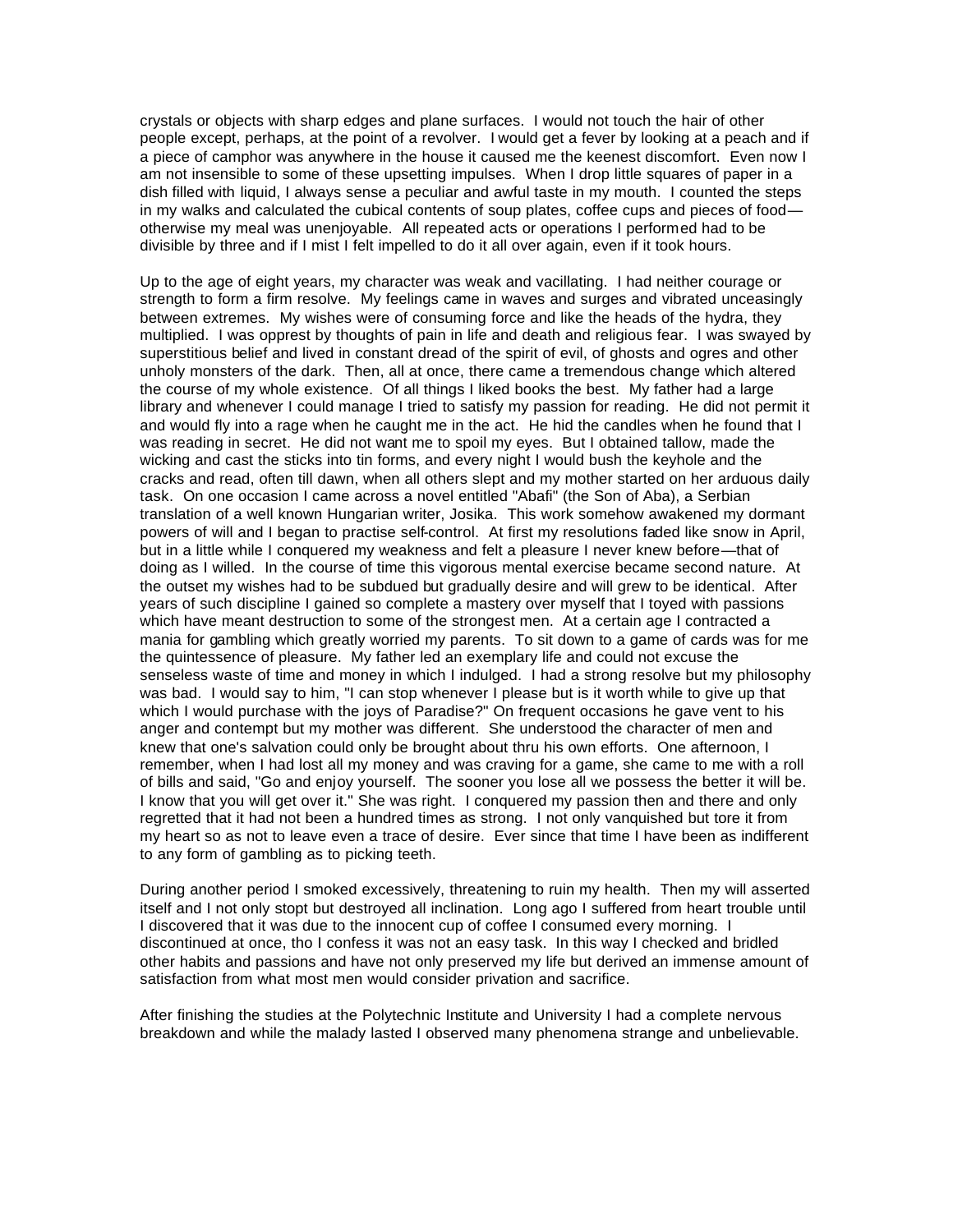#### **II. My First Efforts At Invention**

I shall dwell briefly on these extraordinary experiences, on account of their possible interest to students of psychology and physiology and also because this period of agony was of the greatest consequence on my mental development and subsequent labors. But it is indispensable to first relate the circumstances and conditions which preceded them and in which might be found their partial explanation.

From childhood I was compelled to concentrate attention upon myself. This caused me much suffering but, to my present view, it was a blessing in disguise for it has taught me to appreciate the inestimable value of introspection in the preservation of life, as well as a means of achievement. The pressure of occupation and the incessant stream of impressions pouring into our consciousness thru all the gateways of knowledge make modern existence hazardous in many ways. Most persons are so absorbed in the contemplation of the outside world that they are wholly oblivious to what is passing on within themselves.

The premature death of millions is primarily traceable to this cause. Even among those who exercise care it is a common mistake to avoid imaginary, and ignore the real dangers. And what is true of an individual also applies, more or less, to a people as a whole. Witness, in illustration, the prohibition movement. A drastic, if not unconstitutional, measure is now being put thru in this country to prevent the consumption of alcohol and yet it is a positive fact that coffee, tea, tobacco, chewing gum and other stimulants, which are freely indulged in even at the tender age, are vastly more injurious to the national body, judging from the number of those who succumb. So, for instance, during my student years I gathered from the published necrologues in Vienna, the home of coffee drinkers, that deaths from heart trouble sometimes reached sixty-seven per cent of the total. Similar observations might probably be made in cities where the consumption of tea is excessive. These delicious beverages superexcite and gradually exhaust the fine fibers of the brain. They also interfere seriously with arterial circulation and should be enjoyed all the more sparingly as their deleterious effects are slow and imperceptible. Tobacco, on the other hand, is conducive to easy and pleasant thinking and detracts from the intensity and concentration necessary to all original and vigorous effort of the intellect. Chewing gum is helpful for a short while but soon drains the glandular system and inflicts irreparable damage, not to speak of the revulsion it creates. Alcohol in small quantities is an excellent tonic, but is toxic in its action when absorbed in larger amounts, quite immaterial as to whether it is taken in as whiskey or produced in the stomach from sugar. But it should not be overlooked that all these are great eliminators assisting Nature, as they do, in upholding her stern but just law of the survival of the fittest. Eager reformers should also be mindful of the eternal perversity of mankind which makes the indifferent "laissez-faire" by far preferable to enforced restraint.

The truth about this is that we need stimulants to do our best work under present living conditions, and that we must exercise moderation and control our appetites and inclinations in every direction. That is what I have been doing for many years, in this way maintaining myself young in body and mind. Abstinence was not always to my liking but I find ample reward in the agreeable experiences I am now making. Just in the hope of converting some to my precepts and convictions I will recall one or two.

A short time ago I was returning to my hotel. It was a bitter cold night, the ground slippery, and no taxi to be had. Half a block behind me followed another man, evidently as anxious as myself to get under cover. Suddenly my legs went up in the air. In the same instant there was a flash in my brain, the nerves responded, the muscles contracted, I swung thru 180 degrees and landed on my hands. I resumed my walk as tho nothing had happened when the stranger caught up with me. "How old are you?" he asked, surveying me critically. "Oh, about fifty-nine," I replied. "What of it?" "Well," said he, "I have seen a cat do this but never a man." About a month since I wanted to order new eyeglasses and went to an oculist who put me thru the usual tests. He lookt at me incredulously as I read off with ease the smallest print at considerable distance. But when I told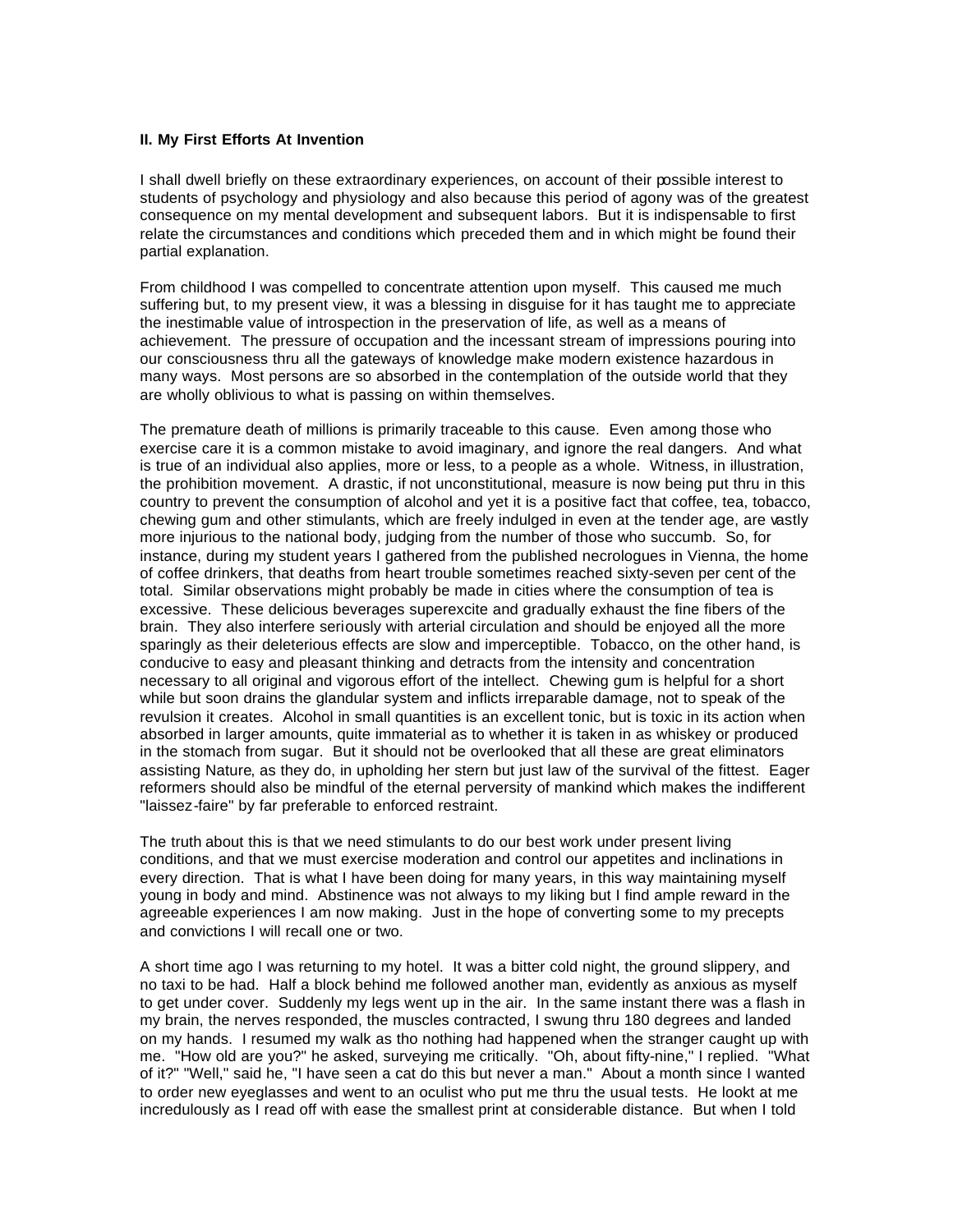him that I was past sixty he gasped in astonishment. Friends of mine often remark that my suits fit me like gloves but they do not know that all my clothing is made to measurements which were taken nearly 35 years ago and never changed. During this same period my weight has not varied one pound.

In this connection I may tell a funny story. One evening, in the winter of 1885, Mr. Edison, Edward H. Johnson, the President of the Edison Illuminating Company, Mr. Batchellor, Manager of the works, and myself entered a little place opposite 65 Fifth Avenue where the offices of the company were located. Someone suggested guessing weights and I was induced to step on a scale. Edison felt me all over and said: "Tesla weighs 152 lbs. to an ounce," and he guest it exactly. Stript I weighed 142 lbs. and that is still my weight. I whispered to Mr. Johnson: "How is it possible that Edison could guess my weight so closely?" "Well," he said, lowering his voice. "I will tell you, confidentially, but you must not say anything. He was employed for a long time in a Chicago slaughter-house where he weighed thousands of hogs every day! That's why." My friend, the Hon. Chauncey M. Depew, tells of an Englishman on whom he sprung one of his original anecdotes and who listened with a puzzled expression but - a year later - laughed out loud. I will frankly confess it took me longer than that to appreciate Johnson's joke.

Now, my well being is simply the result of a careful and measured mode of living and perhaps the most astonishing thing is that three times in my youth I was rendered by illness a hopeless physical wreck and given up by physicians. More than this, thru ignorance and lightheartedness, I got into all sorts of difficulties, dangers and scrapes from which I extricated myself as by enchantment. I was almost drowned a dozen times; was nearly boiled alive and just mist being cremated. I was entombed, lost and frozen. I had hair-breadth escapes from mad dogs, hogs, and other wild animals. I past thru dreadful diseases and met with all kinds of odd mishaps and that I am hale and hearty today seems like a miracle. But as I recall these incidents to my mind I feel convinced that my preservation was not altogether accidental.

An inventor's endeavor is essentially lifesaving. Whether he harnesses forces, improves devices, or provides new comforts and conveniences, he is adding to the safety of our existence. He is also better qualified than the average individual to protect himself in peril, for he is observant and resourceful. If I had no other evidence that I was, in a measure, possest of such qualities I would find it in these personal experiences. The reader will be able to judge for himself if I mention one or two instances. On one occasion, when about 14 years old, I wanted to scare some friends who were bathing with me. My plan was to dive under a long floating structure and slip out quietly at the other end. Swimming and diving came to me as naturally as to a duck and I was confident that I could perform the feat. Accordingly I plunged into the water and, when out of view, turned around and proceeded rapidly towards the opposite side. Thinking that I was safely beyond the structure, I rose to the surface but to my dismay struck a beam. Of course, I quickly dived and forged ahead with rapid strokes until my breath was beginning to give out. Rising for the second time, my head came again in contact with a beam. Now I was becoming desperate. However, summoning all my energy, I made a third frantic attempt but the result was the same. The torture of supprest breathing was getting unendurable, my brain was reeling and I felt myself sinking. At that moment, when my situation seemed absolutely hopeless, I experienced one of those flashes of light and the structure above me appeared before my vision. I either discerned or guest that there was a little space between the surface of the water and the boards resting on the beams and, with consciousness nearly gone, I floated up, prest my mouth close to the planks and managed to inhale a little air, unfortunately mingled with a spray of water which nearly choked me. Several times I repeated this procedure as in a dream until my heart, which was racing at a terrible rate, quieted down and I gained composure. After that I made a number of unsuccessful dives, having completely lost the sense of direction, but finally succeeded in getting out of the trap when my friends had already given me up and were fishing for my body.

That bathing season was spoiled for me thru recklessness but I soon forgot the lesson and only two years later I fell into a worse predicament. There was a large flour mill with a dam across the river near the city where I was studying at that time. As a rule the height of the water was only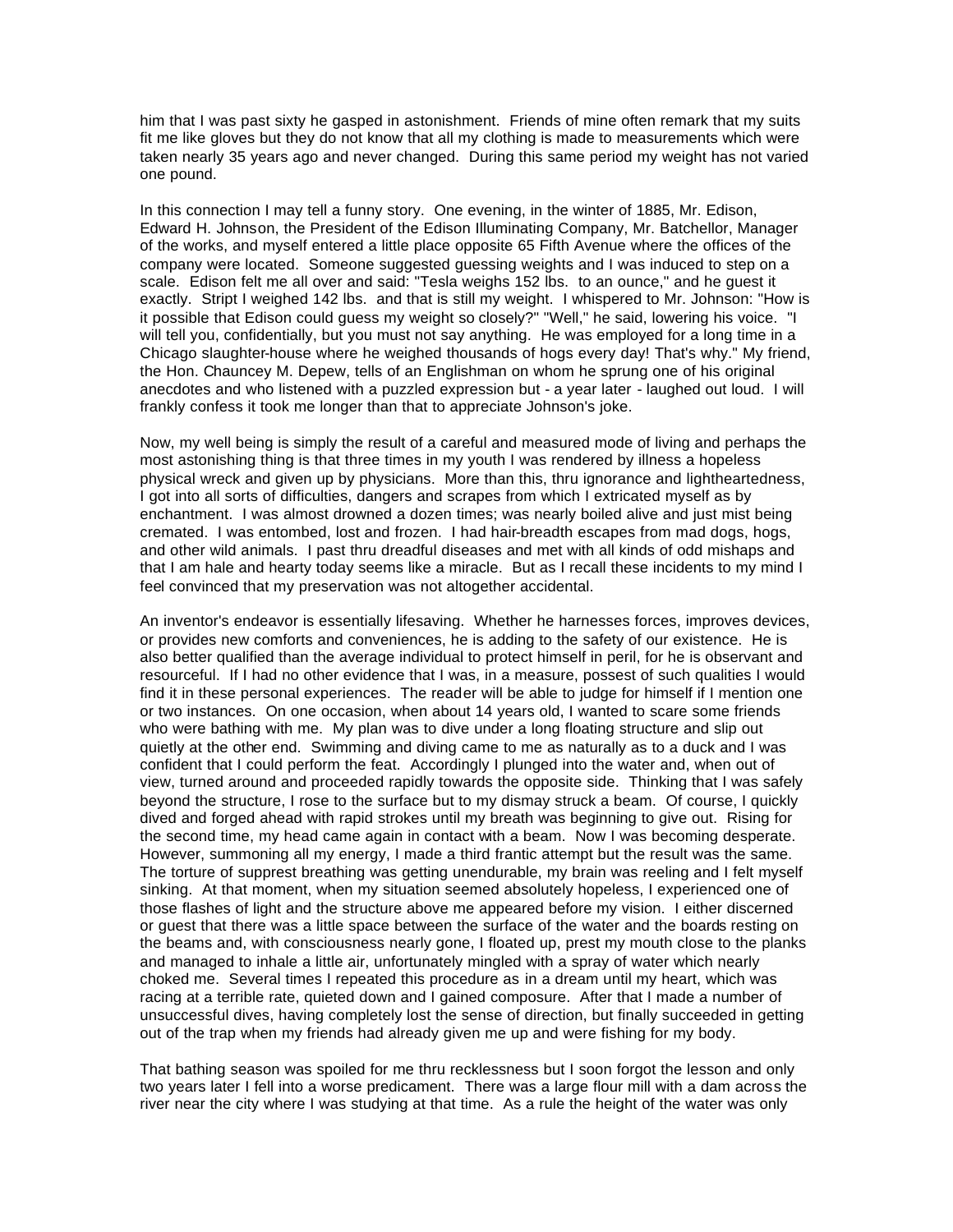two or three inches above the dam and to swim out to it was a sport not very dangerous in which I often indulged. One day I went alone to the river to enjoy myself as usual. When I was a short distance from the masonry, however, I was horrified to observe that the water had risen and was carrying me along swiftly. I tried to get away but it was too late. Luckily, tho, I saved myself from being swept over by taking hold of the wall with both hands. The pressure against my chest was great and I was barely able to keep my head above the surface. Not a soul was in sight and my voice was lost in the roar of the fall. Slowly and gradually I became exhausted and unable to withstand the strain longer. just as I was about to let go, to be dashed against the rocks below, I saw in a flash of light a familiar diagram illustrating the hydraulic principle that the pressure of a fluid in motion is proportionate to the area exposed, and automatically I turned on my left side. As if by magic the pressure was reduced and I found it comparatively easy in that position to resist the force of the stream. But the danger still confronted me. I knew that sooner or later I would be carried down, as it was not possible for any help to reach me in time, even if I attracted attention. I am ambidextrous now but then I was lefthanded and had comparatively little strength in my right arm. For this reason I did not dare to turn on the other side to rest and nothing remained but to slowly push my body along the dam. I had to get away from the mill towards which my face was turned as the current there was much swifter and deeper. It was a long and painful ordeal and I came near to failing at its very end for I was confronted with a depression in the masonry. I managed to get over with the last ounce of my force and fell in a swoon when I reached the bank, where I was found. I had torn virtually all the skin from my left side and it took several weeks before the fever subsided and I was well. These are only two of many instances but they may be sufficient to show that had it not been for the inventor's instinct I would not have lived to tell this tale.

Interested people have often asked me how and when I began to invent. This I can only answer from my present recollection in the light of which the first attempt I recall was rather ambitious for it involved the invention of an apparatus and a method. In the former I was anticipated but the latter was original. It happened in this way. One of my playmates had come into the possession of a hook and fishing-tackle which created quite an excitement in the village, and the next morning all started out to catch frogs. I was left alone and deserted owing to a quarrel with this boy. I had never seen a real hook and pictured it as something wonderful, endowed with peculiar qualities, and was despairing not to be one of the party. Urged by necessity, I somehow got hold of a piece of soft iron wire, hammered the end to a sharp point between two stones, bent it into shape, and fastened it to a strong string. I then cut a rod, gathered some bait, and went down to the brook where there were frogs in abundance. But I could not catch any and was almost discouraged when it occurred to me to dangle the empty hook in front of a frog sitting on a stump. At first he collapsed but by and by his eyes bulged out and became bloodshot, he swelled to twice his normal size and made a vicious snap at the hook.

Immediately I pulled him up. I tried the same thing again and again and the method proved infallible. When my comrades, who in spite of their fine outfit had caught nothing, came to me they were green with envy. For a long time I kept my secret and enjoyed the monopoly but finally yielded to the spirit of Christmas. Every boy could then do the same and the following summer brought disaster to the frogs.

In my next attempt I seem to have acted under the first instinctive impulse which later dominated me - to harness the energies of nature to the service of man. I did this thru the medium of Maybugs - or June-bugs as they are called in America - which were a veritable pest in that country and sometimes broke the branches of trees by the sheer weight of their bodies. The bushes were black with them. I would attach as many as four of them to a crosspiece, rotably arranged on a thin spindle, and transmit the motion of the same to a large disc and so derive considerable "power." These creatures were remarkably efficient, for once they were started they had no sense to stop and continued whirling for hours and hours and the hotter it was the harder they worked. All went well until a strange boy came to the place. He was the son of a retired officer in the Austrian Army. That urchin ate May-bugs alive and enjoyed them as tho they were the finest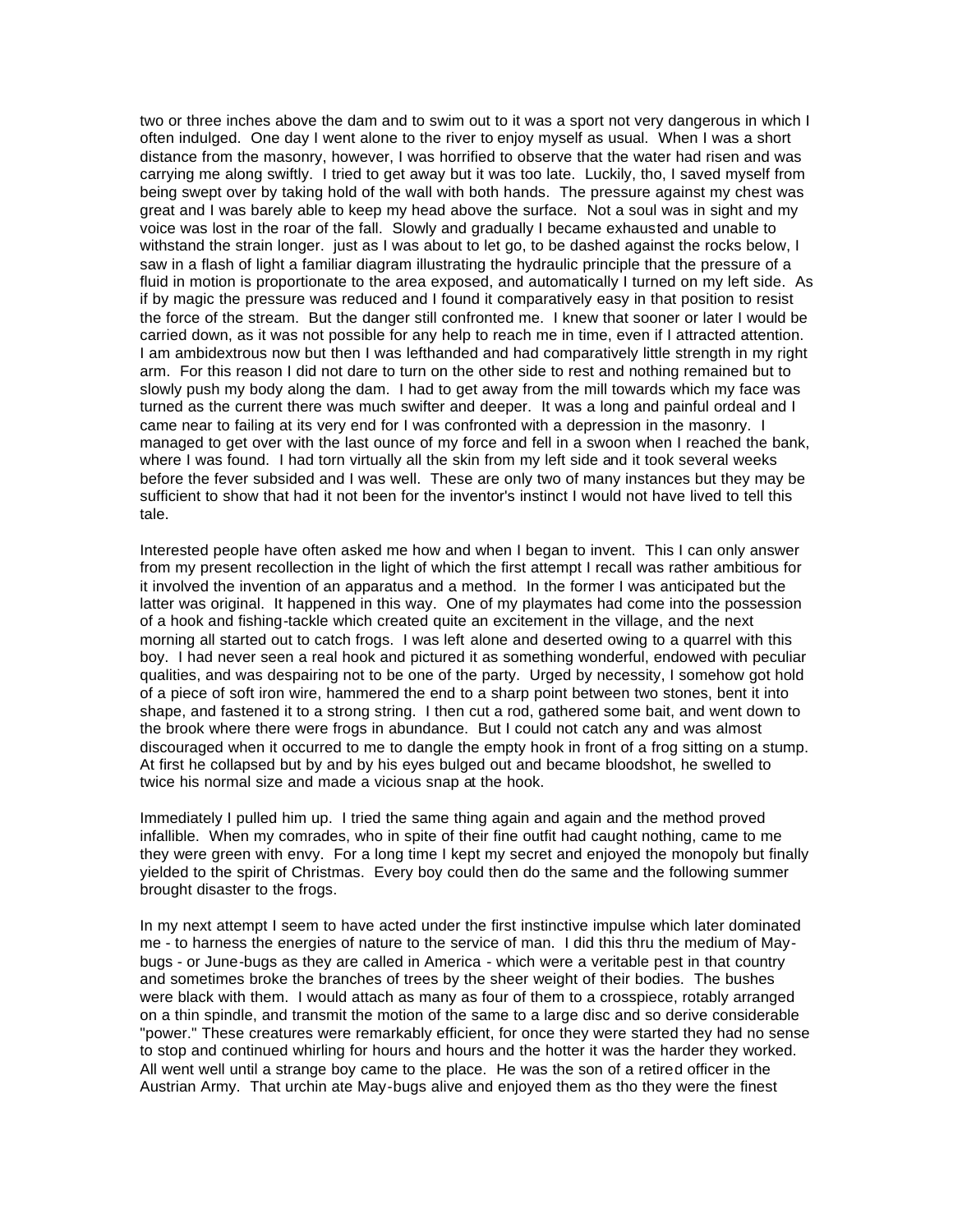blue-point oysters. That disgusting sight terminated my endeavors in this promising field and I have never since been able to touch a May-bug or any other insect for that matter.

After that, I believe, I undertook to take apart and assemble the clocks of my grandfather. In the former operation I was always successful but often failed in the latter. So it came that he brought my work to a sudden halt in a manner not too delicate and it took thirty years before I tackled another clockwork again. Shortly there after I went into the manufacture of a kind of pop-gun which comprised a hollow tube, a piston, and two plugs of hemp. When firing the gun, the piston was prest against the stomach and the tube was pushed back quickly with both hands. The air between the plugs was comprest and raised to high temperature and one of them was expelled with a loud report. The art consisted in selecting a tube of the proper taper from the hollow stalks. I did very well with that gun but my activities interfered with the window panes in our house and met with painful discouragement. If I remember rightly, I then took to carving swords from pieces of furniture which I could conveniently obtain. At that time I was under the sway of the Serbian national poetry and full of admiration for the feats of the heroes. I used to spend hours in mowing down my enemies in the form of corn-stalks which ruined the crops and netted me several spankings from my mother. Moreover these were not of the formal kind but the genuine article.

I had all this and more behind me before I was six years old and had past thru one year of elementary school in the village of Smiljan where I was born. At this juncture we moved to the little city of Gospic nearby. This change of residence was like a calamity to me. It almost broke my heart to part from our pigeons, chickens and sheep, and our magnificent flock of geese which used to rise to the clouds in the morning and return from the feeding grounds at sundown in battle formation, so perfect that it would have put a squadron of the best aviators of the present day to shame. In our new house I was but a prisoner, watching the strange people I saw thru the window blinds. My bashfulness was such that I would rather have faced a roaring lion than one of the city dudes who strolled about. But my hardest trial came on Sunday when I had to dress up and attend the service. There I meet with an accident, the mere thought of which made my blood curdle like sour milk for years afterwards. It was my second adventure in a church. Not long before I was entombed for a night in an old chapel on an inaccessible mountain which was visited only once a year. It was an awful experience, but this one was worse. There was a wealthy lady in town, a good but pompous woman, who used to come to the church gorgeously painted up and attired with an enormous train and attendants. One Sunday I had just finished ringing the bell in the belfry and rushed downstairs when this grand dame was sweeping out and I jumped on her train. It tore off with a ripping noise which sounded like a salvo of musketry fired by raw recruits. My father was livid with rage. He gave me a gentle slap on the cheek, the only corporal punishment he ever administered to me but I almost feel it now. The embarrassment and confusion that followed are indescribable. I was practically ostracised until something else happened which redeemed me in the estimation of the community.

An enterprising young merchant had organized a fire department. A new fire engine was purchased, uniforms provided and the men drilled for service and parade. The engine was, in reality, a pump to be worked by sixteen men and was beautifully painted red and black. One afternoon the official trial was prepared for and the machine was transported to the river. The entire population turned out to witness the great spectacle. When all the speeches and ceremonies were concluded, the command was given to pump, but not a drop of water came from the nozzle. The professors and experts tried in vain to locate the trouble. The fizzle was complete when I arrived at the scene. My knowledge of the mechanism was nil and I knew next to nothing of air pressure, but instinctively I felt for the suction hose in the water and found that it had collapsed. When I waded in the river and opened it up the water rushed forth and not a few Sunday clothes were spoiled. Archimedes running naked thru the streets of Syracuse and shouting Eureka at the top of his voice did not make a greater impression than myself. I was carried on the shoulders and was the hero of the day.

Upon settling in the city I began a four-years' course in the so-called Normal School preparatory to my studies at the College or Real Gymnasium. During this period my boyish efforts and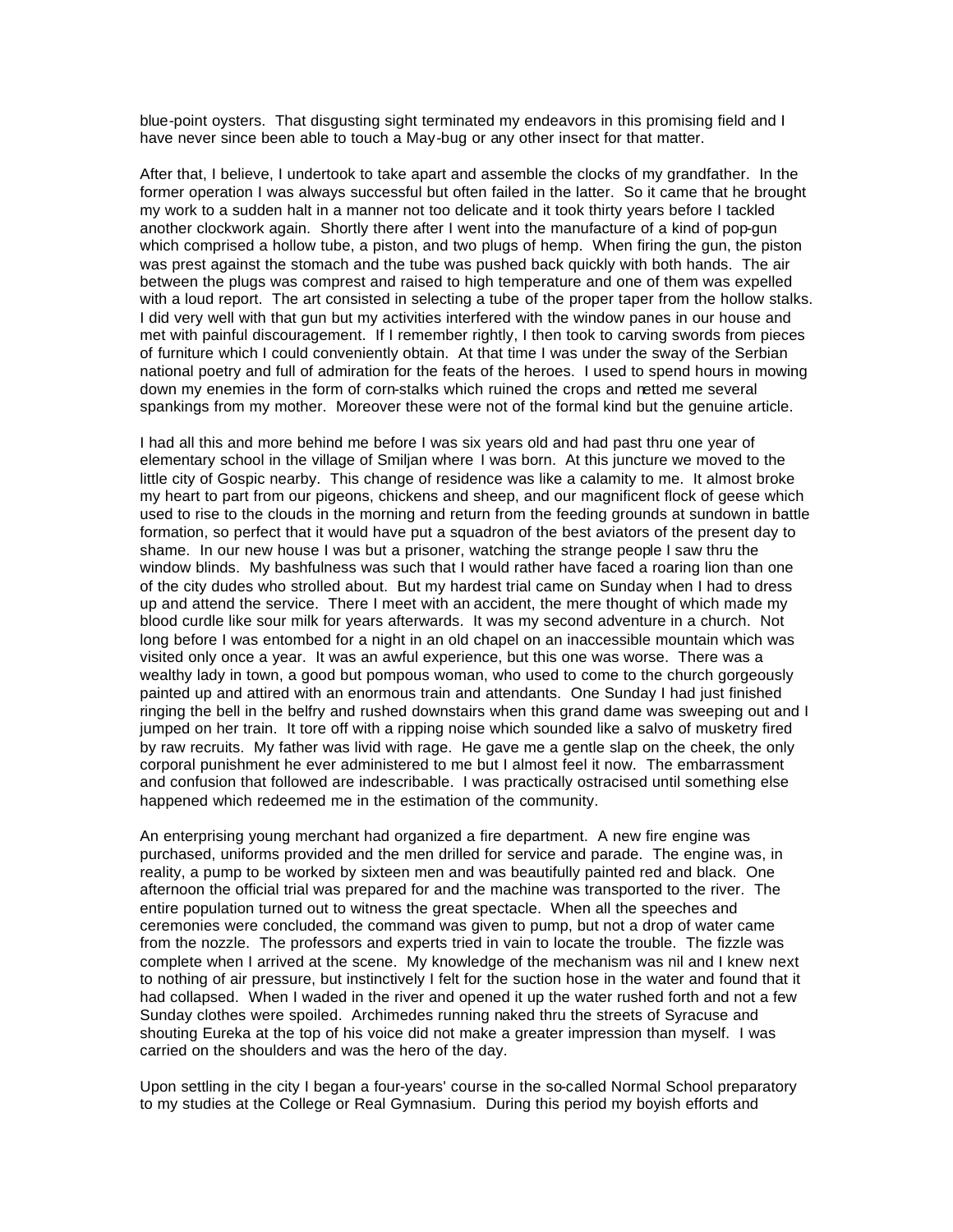exploits, as well as troubles, continued. Among other things I attained the unique distinction of champion crow catcher in the country. My method of procedure was extremely simple. I would go in the forest, hide in the bushes, and imitate the call of the bird. Usually I would get several answers and in a short while a crow would flutter down into the shrubbery near me. After that all I needed to do was to throw a piece of cardboard to distract its attention, jump up and grab it before it could extricate itself from the undergrowth. In this way I would capture as many as I desired. But on one occasion something occurred which made me respect them. I had caught a fine pair of birds and was returning home with a friend. When we left the forest, thousands of crows had gathered making a frightful racket. In a few minutes they rose in pursuit and soon enveloped us. The fun lasted until all of a sudden I received a blow on the back of my head which knocked me down. Then they attacked me viciously. I was compelled to release the two birds and was glad to join my friend who had taken refuge in a cave.

In the schoolroom there were a few mechanical models which interested me and turned my attention to water turbines. I constructed many of these and found great pleasure in operating them. How extraordinary was my life an incident may illustrate. My uncle had no use for this kind of pastime and more than once rebuked me. I was fascinated by a description of Niagara Falls I had perused, and pictured in my imagination a big wheel run by the Falls. I told my uncle that I would go to America and carry out this scheme. Thirty years later I saw my ideas carried out at Niagara and marveled at the unfathomable mystery of the mind.

I made all kinds of other contrivances and contraptions but among these the arbalists I produced were the best. My arrows, when shot, disappeared from sight and at close range traversed a plank of pine one inch thick. Thru the continuous tightening of the bows I developed skin on my stomach very much like that of a crocodile and I am often wondering whether it is due to this exercise that I am able even now to digest cobble-stones! Nor can I pass in silence my performances with the sling which would have enabled me to give a stunning exhibit at the Hippodrome. And now I will tell of one of my feats with this antique implement of war which will strain to the utmost the credulity of the reader. I was practicing while walking with my uncle along the river. The sun was setting, the trout were playful and from time to time one would shoot up into the air, its glistening body sharply defined against a projecting rock beyond. Of course any boy might have hit a fish under these propitious conditions but I undertook a much more difficult task and I foretold to my uncle, to the minutest detail, what I intended doing. I was to hurl a stone to meet the fish, press its body against the rock, and cut it in two. It was no sooner said than done. My uncle looked at me almost scared out of his wits and exclaimed "Vade retro Satanas!" and it was a few days before he spoke to me again. Other records, how ever great, will be eclipsed but I feel that I could peacefully rest on my laurels for a thousand years.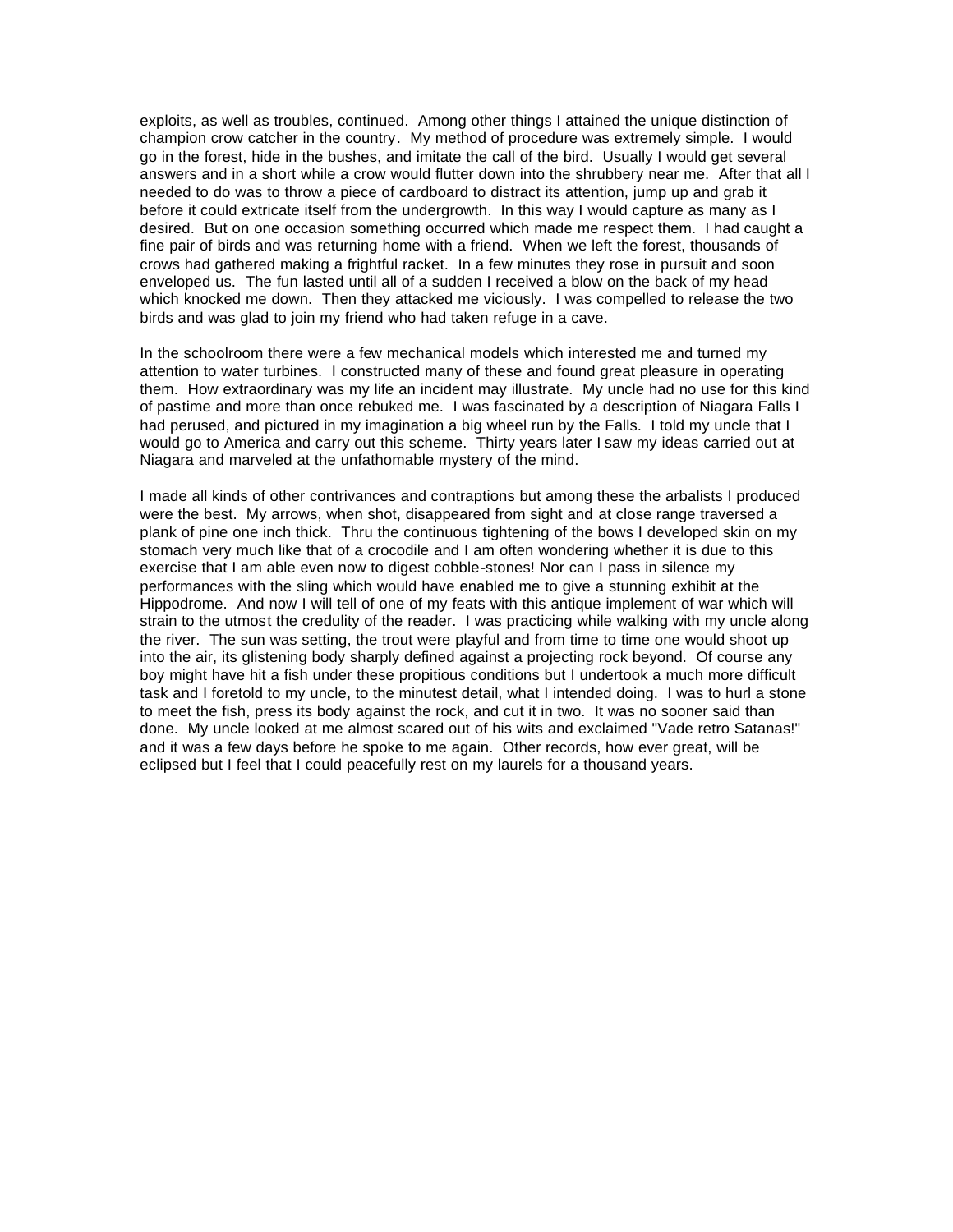#### **III. My Later Endeavors**

#### The Discovery of the Rotating Magnetic Field

At the age of ten I entered the Real Gymnasium which was a new and fairly well equipt institution. In the department of physics were various models of classical scientific apparatus, electrical and mechanical. The demonstrations and experiments performed from time to time by the instructors fascinated me and were undoubtedly a powerful incentive to invention. I was also passionately fond of mathematical studies and often won the professor's praise for rapid calculation. This was due to my acquired facility of visualizing the figures and performing the operations, not in the usual intuitive manner, but as in actual life. Up to a certain degree of complexity it was absolutely the same to me whether I wrote the symbols on the board or conjured them before my mental vision. But freehand drawing, to which many hours of the course were devoted, was an annoyance I could not endure. This was rather remarkable as most of the members of the family excelled in it. Perhaps my aversion was simply due to the predilection I found in undisturbed thought. Had it not been for a few exceptionally stupid boys, who could not do anything at all, my record would have been the worst. It was a serious handicap as under the then existing educational regime, drawing being obligatory, this deficiency threatened to spoil my whole career and my father had considerable trouble in railroading me from one class to another.

In the second year at that institution I became obsessed with the idea of producing continuous motion thru steady air pressure. The pump incident, of which I have told, had set afire my youthful imagination and imprest me with the boundless abilities of a vacuum. I grew frantic in my desire to harness this inexhaustible energy but for a long time I was groping in the dark. Finally, however, my endeavors crystallized in an invention which was to enable me to achieve what no other mortal ever attempted.

Imagine a cylinder freely rotatable on two bearings and partly surrounded by a rectangular trough which fits it perfectly. The open side of the trough is closed by a partition so that the cylindrical segment within the enclosure divides the latter into two compartments entirely separated from each other by air-tight sliding joints. One of these compartments being sealed and once for all exhausted, the other remaining open, a perpetual rotation of the cylinder would result, at least, I thought so. A wooden model was constructed and fitted with infinite care and when I applied the pump on one side and actually observed that there was a tendency to turning, I was delirious with joy. Mechanical flight was the one thing I wanted to accomplish altho still under the discouraging recollection of a bad fall I sustained by jumping with an umbrella from the top of a building. Every day I used to transport myself thru the air to distant regions but could not understand just how I managed to do it. Now I had something concrete—a flying machine with nothing more than a rotating shaft, flapping wings, and—a vacuum of unlimited power! From that time on I made my daily aerial excursions in a vehicle of comfort and luxury as might have befitted King Solomon. It took years before I understood that the atmospheric pressure acted at right angles to the surface of the cylinder and that the slight rotary effort I observed was due to a leak. Tho this knowledge came gradually it gave me a painful shock.

I had hardly completed my course at the Real Gymnasium when I was prostrated with a dangerous illness or rather, a score of them, and my condition became so desperate that I was given up by physicians. During this period I was permitted to read constantly, obtaining books from the Public Library which had been neglected and entrusted to me for classification of the works and preparation of the catalogues. One day I was handed a few volumes of new literature unlike anything I had ever read before and so captivating as to make me utterly forget my hopeless state. They were the earlier works of Mark Twain and to them might have been due the miraculous recovery which followed. Twenty-five years later, when I met Mr. Clemens and we formed a friendship between us, I told him of the experience and was amazed to see that great man of laughter burst into tears.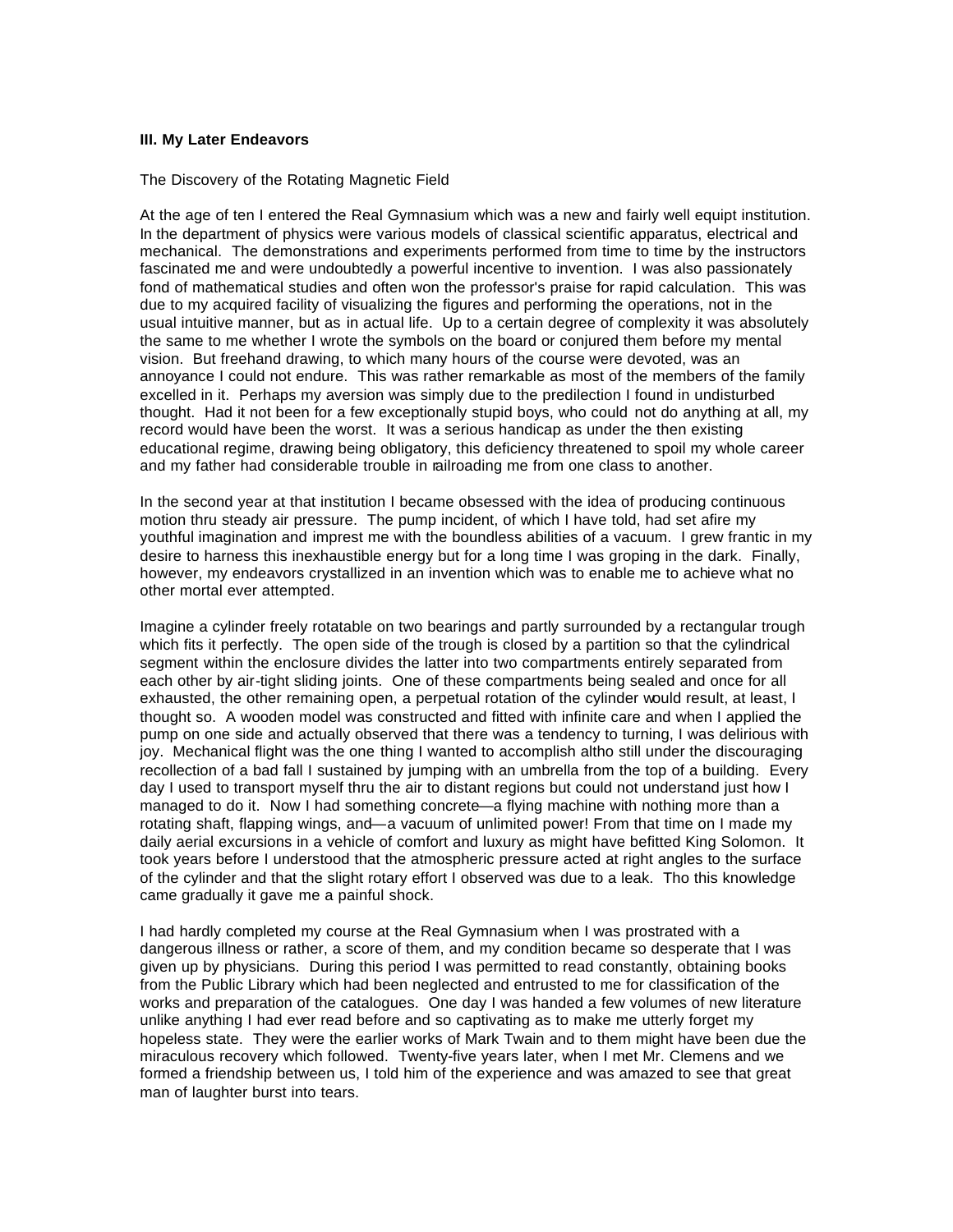My studies were continued at the higher Real Gymnasium in Carlstadt, Croatia, where one of my aunts resided. She was a distinguished lady, the wife of a Colonel who was an old war-horse having participated in many battles. I never can forget the three years I past at their home. No fortress in time of war was under a more rigid discipline. I was fed like a canary bird. All the meals were of the highest quality and deliciously prepared but short in quantity by a thousand percent. The slices of ham cut by my aunt were like tissue paper. When the Colonel would put something substantial on my plate she would snatch it away and say excitedly to him: "Be careful, Niko is very delicate." I had a voracious appetite and suffered like Tantalus. But I lived in an atmosphere of refinement and artistic taste quite unusual for those times and conditions. The land was low and marshy and malaria fever never left me while there despite of the enormous amounts of quinin I consumed. Occasionally the river would rise and drive an army of rats into the buildings, devouring everything even to the bundles of the fierce paprika. These pests were to me a welcome diversion. I thinned their ranks by all sorts of means, which won me the unenviable distinction of rat-catcher in the community. At last, however, my course was completed, the misery ended, and I obtained the certificate of maturity which brought me to the cross-roads.

During all those years my parents never wavered in their resolve to make me embrace the clergy, the mere thought of which filled me with dread. I had become intensely interested in electricity under the stimulating influence of my Professor of Physics, who was an ingenious man and often demonstrated the principles by apparatus of his own invention. Among these I recall a device in the shape of a freely rotatable bulb, with tinfoil coatings, which was made to spin rapidly when connected to a static machine. It is impossible for me to convey an adequate idea of the intensity of feeling I experienced in witnessing his exhibitions of these mysterious phenomena. Every impression produced a thousand echoes in my mind. I wanted to know more of this wonderful force; I longed for experiment and investigation and resigned myself to the inevitable with aching heart.

Just as I was making ready for the long journey home I received word that my father wished me to go on a shooting expedition. It was a strange request as he had been always strenuously opposed to this kind of sport. But a few days later I learned that the cholera was raging in that district and, taking advantage of an opportunity, I returned to Gospic in disregard of my parents' wishes. It is incredible how absolutely ignorant people were as to the causes of this scourge which visited the country in intervals of from fifteen to twenty years. They thought that the deadly agents were transmitted thru the air and filled it with pungent odors and smoke. In the meantime they drank the infected water and died in heaps. I contracted the awful disease on the very day of my arrival and altho surviving the crisis, I was confined to bed for nine months with scarcely any ability to move. My energy was completely exhausted and for the second time I found myself at death's door. In one of the sinking spells which was thought to be the last, my father rushed into the room. I still see his pallid face as he tried to cheer me in tones belying his assurance. "Perhaps," I said, "I may get well if you will let me study engineering." "You will go to the best technical institution in the world," he solemnly replied, and I knew that he meant it. A heavy weight was lifted from my mind but the relief would have come too late had it not been for a marvelous cure brought about thru a bitter decoction of a peculiar bean. I came to life like another Lazarus to the utter amazement of everybody.

My father insisted that I spend a year in healthful physical outdoor exercises to which I reluctantly consented. For most of this term I roamed in the mountains, loaded with a hunter's outfit and a bundle of books, and this contact with nature made me stronger in body as well as in mind. I thought and planned, and conceived many ideas almost as a rule delusive. The vision was clear enough but the knowledge of principles was very limited. In one of my inventions I proposed to convey letters and packages across the seas, thru a submarine tube, in spherical containers of sufficient strength to resist the hydraulic pressure. The pumping plant, intended to force the water thru the tube, was accurately figured and designed and all other particulars carefully worked out. Only one trifling detail, of no consequence, was lightly dismist. I assumed an arbitrary velocity of the water and, what is more, took pleasure in making it high, thus arriving at a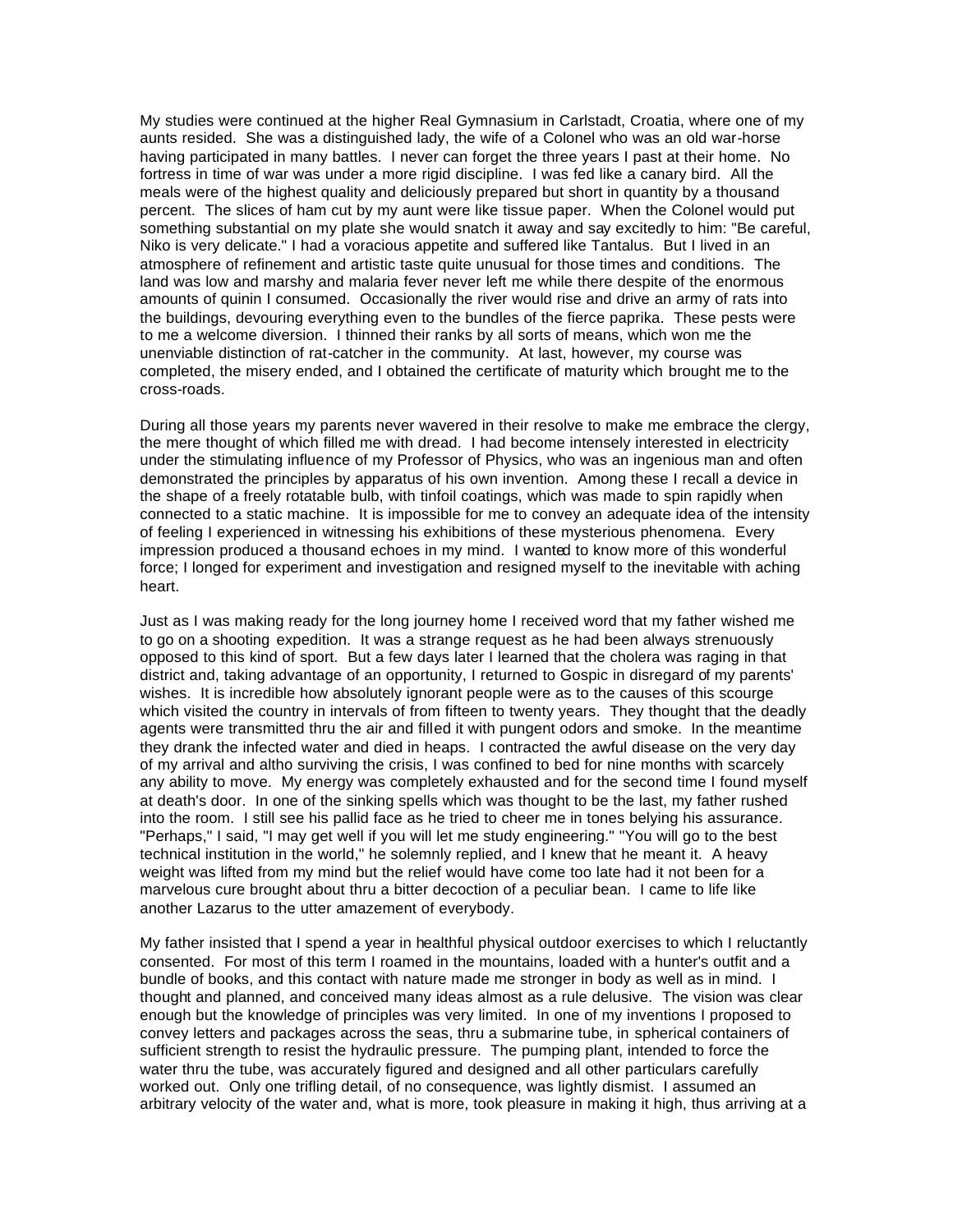stupendous performance supported by faultless calculations. Subsequent reflections, however, on the resistance of pipes to fluid flow determined me to make this invention public property.

Another one of my projects was to construct a ring around the equator which would, of course, float freely and could be arrested in its spinning motion by reactionary forces, thus enabling travel at a rate of about one thousand miles an hour, impracticable by rail. The reader will smile. The plan was difficult of execution, I will admit, but not nearly so bad as that of a well-known New York professor, who wanted to pump the air from the torrid to the temperate zones, entirely forgetful of the fact that the Lord had provided a gigantic machine for this very purpose.

Still another scheme, far more important and attractive, was to derive power from the rotational energy of terrestrial bodies. I had discovered that objects on the earth's surface, owing to the diurnal rotation of the globe, are carried by the same alternately in and against the direction of translatory movement. From this results a great change in momentum which could be utilized in the simplest imaginable manner to furnish motive effort in any habitable region of the world. I cannot find words to describe my disappointment when later I realized that I was in the predicament of Archimedes, who vainly sought for a fixt point in the universe.

At the termination of my vacation I was sent to the Polytechnic School in Gratz, Styria, which my father had chosen as one of the oldest and best reputed institutions. That was the moment I had eagerly awaited and I began my studies under good auspices and firmly resolved to succeed. My previous training was above the average, due to my father's teaching and opportunities afforded. I had acquired the knowledge of a number of languages and waded thru the books of several libraries, picking up information more or less useful. Then again, for the first time, I could choose my subjects as I liked, and free-hand drawing was to bother me no more.

I had made up my mind to give my parents a surprise, and during the whole first year I regularly started my work at three o'clock in the morning and continued until eleven at night, no Sundays or holidays excepted. As most of my fellow-students took thinks easily, naturally enough I eclipsed all records. In the course of that year I past thru nine exams and the professors thought I deserved more than the highest qualifications. Armed with their flattering certificates, I went home for a short rest, expecting a triumph, and was mortified when my father made light of these hard won honors. That almost killed my ambition; but later, after he had died, I was pained to find a package of letters which the professors had written him to the effect that unless he took me away from the Institution I would be killed thru overwork.

Thereafter I devoted myself chiefly to physics, mechanics and mathematical studies, spending the hours of leisure in the libraries. I had a veritable rnania for finishing whatever I began, which often got me into difficulties. On one occasion I started to read the works of Voltaire when I learned, to my dismay, that there were close on one hundred large volumes in small print which that monster had written while drinking seventy-two cups of black coffee per diem. It had to be done, but when I laid aside the last book I was very glad, and said, "Never more!"

My first year's showing had won me the appreciation and friendship of several professors. Among these were Prof. Rogner, who was teaching arithmetical subjects and geometry; Prof. Poeschl, who held the chair of theoretical and experimental physics, and Dr. Alle, who taught integral calculus and specialized in differential equations. This scientist was the most brilliant lecturer to whom I ever listened. He took a special interest in my progress and would frequently remain for an hour or two in the lecture room, giving me problems to solve, in which I delighted. To him I explained a flying machine I had conceived, not an illusionary invention, but one based on sound, scientific principles, which has become realizable thru my turbine and will soon be given to the world. Both Professors Rogner and Poeschl were curious men. The former had peculiar ways of expressing himself and whenever he did so there was a riot, followed by a long and embarrassing pause. Prof. Poeschl was a methodical and thoroly grounded German. He had enormous feet and hands like the paws of a bear, but all of his experiments were skillfully performed with lock-like precision and without a miss.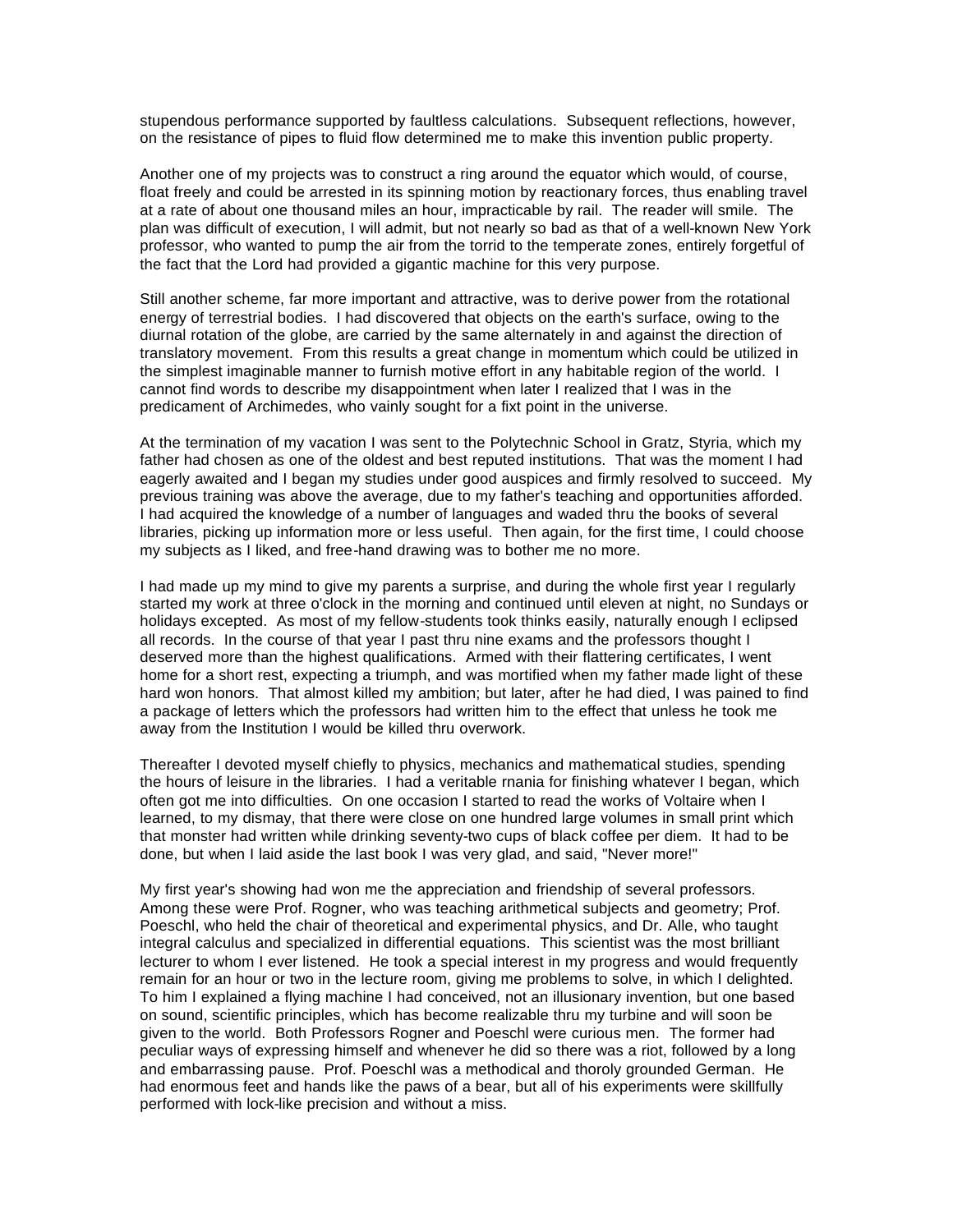It was in the second year of my studies that we received a Gramme dynamo from Paris, having the horseshoe form of a laminated field magnet, and a wire-wound armature with a commutator. It was connected up and various effects of the currents were shown. While Prof. Poeschl was making demonstrations, running the machine as a motor, the brushes gave trouble, sparking badly, and I observed that it might be possible to operate a motor without these appliances. But he declared that it could not be done and did me the honor of delivering a lecture on the subject, at the conclusion of which he remarked: "Mr. Tesla may accomplish great things, but he certainly never will do this. It would be equivalent to converting a steadily pulling force, like that of gravity, into a rotary effort. It is a perpetual motion scheme, an impossible idea." But instinct is something which transcends knowledge. We have, undoubtedly, certain finer fibers that enable us to perceive truths when logical deduction, or any other willful effort of the brain, is futile. For a time I wavered, imprest by the professor's authority, but soon became convinced I was right and undertook the task with all the fire and boundless confidence of youth.

I started by first picturing in my mind a direct-current machine, running it and following the changing flow of the currents in the armature. Then I would imagine an alternator and investigate the processes taking place in a similar manner. Next I would visualize systems comprising motors and generators and operate them in various ways. The images I saw were to me perfectly real and tangible. All my remaining term in Gratz was passed in intense but fruitless efforts of this kind, and I almost came to the conclusion that the problem was insolvable.

In 1880 I went to Prague, Bohemia, carrying out my father's wish to complete my education at the University there. It was in that city that I made a decided advance, which consisted in detaching the commutator from the machine and studying the phenomena in this new aspect, but still without result. In the year following there was a sudden change in my views of life. I realized that my parents had been making too great sacrifices on my account and resolved to relieve them of the burden. The wave of the American telephone had just reached the European continent and the system was to be installed in Budapest, Hungary. It appeared an ideal opportunity, all the more as a friend of our family was at the head of the enterprise. It was here that I suffered the complete breakdown of the nerves to which I have referred.

What I experienced during the period of that illness surpasses all belief. My sight and hearing were always extraordinary. I could clearly discern objects in the distance when others saw no trace of them. Several times in my boyhood I saved the houses of our neighbors from fire by hearing the faint crackling sounds which did not disturb their sleep, and calling for help.

In 1899, when I was past forty and carrying on my experiments in Colorado, I could hear very distinctly thunderclaps at a distance of 550 miles. The limit of audition for my young assistants was scarcely more than 150 miles. My ear was thus over thirteen times more sensitive. Yet at that time I was, so to speak, stone deaf in comparison with the acuteness of my hearing while under the nervous strain. In Budapest I could hear the ticking of a watch with three rooms between me and the time-piece. A fly alighting on a table in the room would cause a dull thud in my ear. A carriage passing at a distance of a few miles fairly shook my whole body. The whistle of a locomotive twenty or thirty miles away made the bench or chair on which I sat vibrate so strongly that the pain was unbearable. The ground under my feet trembled continuously. I had to support my bed on rubber cushions to get any rest at all. The roaring noises from near and far often produced the effect of spoken words which would have frightened me had I not been able to resolve them into their accidental components. The sun's rays, when periodically intercepted, would cause blows of such force on my brain that they would stun me. I had to summon all my will power to pass under a bridge or other structure as I experienced a crushing pressure on the skull. In the dark I had the sense of a bat and could detect the presence of an object at a distance of twelve feet by a peculiar creepy sensation on the forehead. My pulse varied from a few to two hundred and sixty beats and all the tissues of the body quivered with twitchings and tremors which was perhaps the hardest to bear. A renowned physician who gave me daily large doses of Bromide of Potassium pronounced my malady unique and incurable.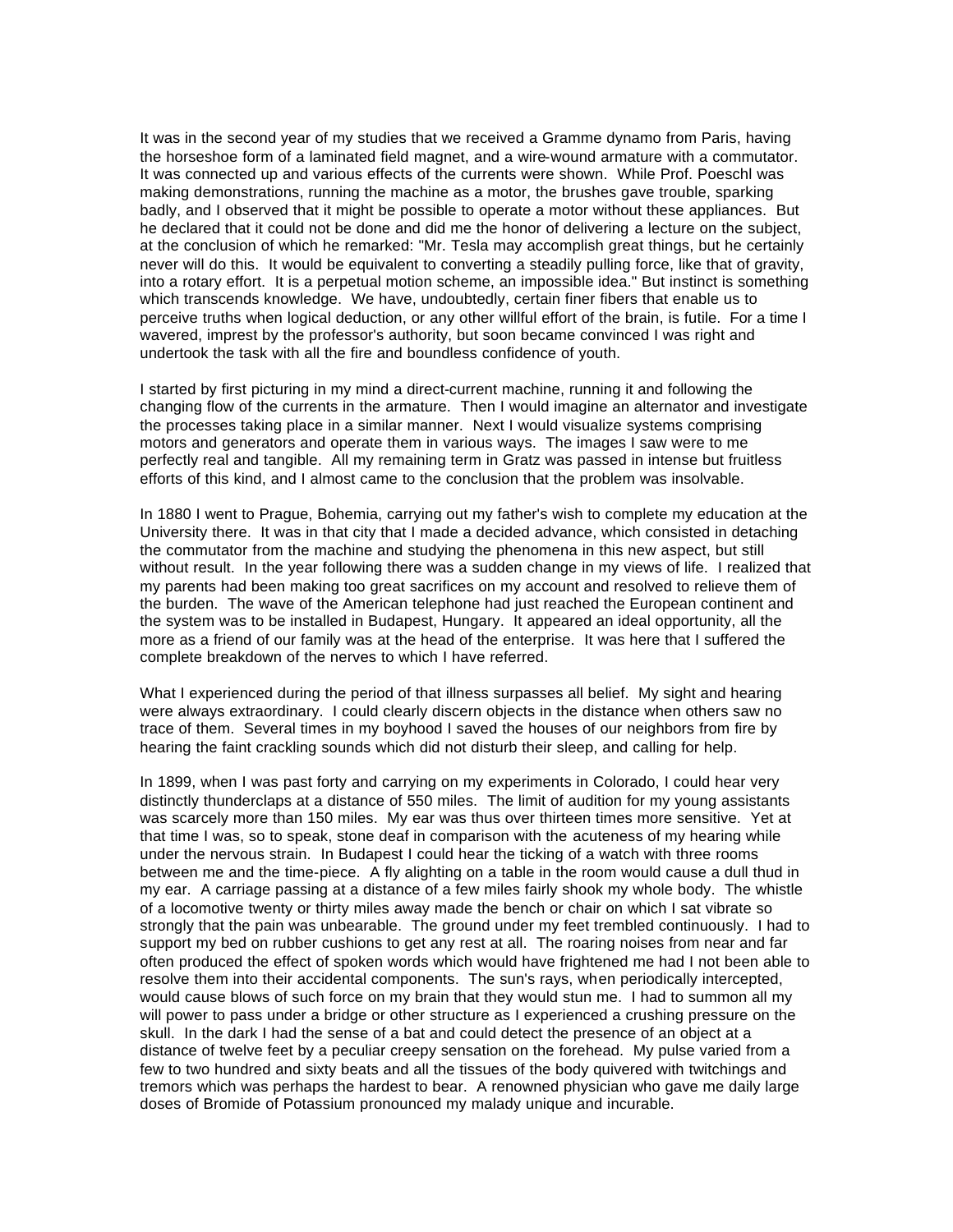It is my eternal regret that I was not under the observation of experts in physiology and psychology at that time. I clung desperately to life, but never expected to recover. Can anyone believe that so hopeless a physical wreck could ever be transformed into a man of astonishing strength and tenacity, able to work thirty-eight years almost without a day's interruption, and find himself still strong and fresh in body and mind? Such is my case. A powerful desire to live and to continue the work, and the assistance of a devoted friend and athlete accomplished the wonder. My health returned and with it the vigor of mind. In attacking the problem again I almost regretted that the struggle was soon to end. I had so much energy to spare. When I undertook the task it was not with a resolve such as men often make. With me it was a sacred vow, a question of life and death. I knew that I would perish if I failed. Now I felt that the battle was won. Back in the deep recesses of the brain was the solution, but I could not yet give it outward expression. One afternoon, which is ever present in my recollection, I was enjoying a walk with my friend in the City Park and reciting poetry. At that age I knew entire books by heart, word for word. One of these was Goethe's "Faust." The sun was just setting and reminded me of the glorious passage:

"Sie ruckt und weicht, der Tag ist uberlebt, Dort eilt sie hin und fordert neues Leben. Oh, dass kein Flugel mich vom Boden hebt Ihr nach und immer nach zu streben!

Ein schoner Traum indessen sie entweicht, Ach, zu des Geistes Flugeln wird so leicht Kein korperlicher Flugel sich gesellen!"

[The glow retreats, done is the day of toil; It yonder hastes, new fields of life exploring; Ah, that no wing can lift me from the soil Upon its track to follow, follow soaring!

A glorious dream! though now the glories fade. Alas! the wings that lift the mind no aid Of wings to lift the body can bequeath me.]

As I uttered these inspiring words the idea came like a flash of lightning and in an instant the truth was revealed. I drew with a stick on the sand the diagrams shown six years later in my address before the American Institute of Electrical Engineers, and my companion understood them perfectly. The images I saw were wonderfully sharp and clear and had the solidity of metal and stone, so much so that I told him: "See my motor here; watch me reverse it." I cannot begin to describe my emotions. Pygmalion seeing his statue come to life could not have been more deeply moved. A thousand secrets of nature which I might have stumbled upon accidentally I would have given for that one which I had wrested from her against all odds and at the peril of my existence.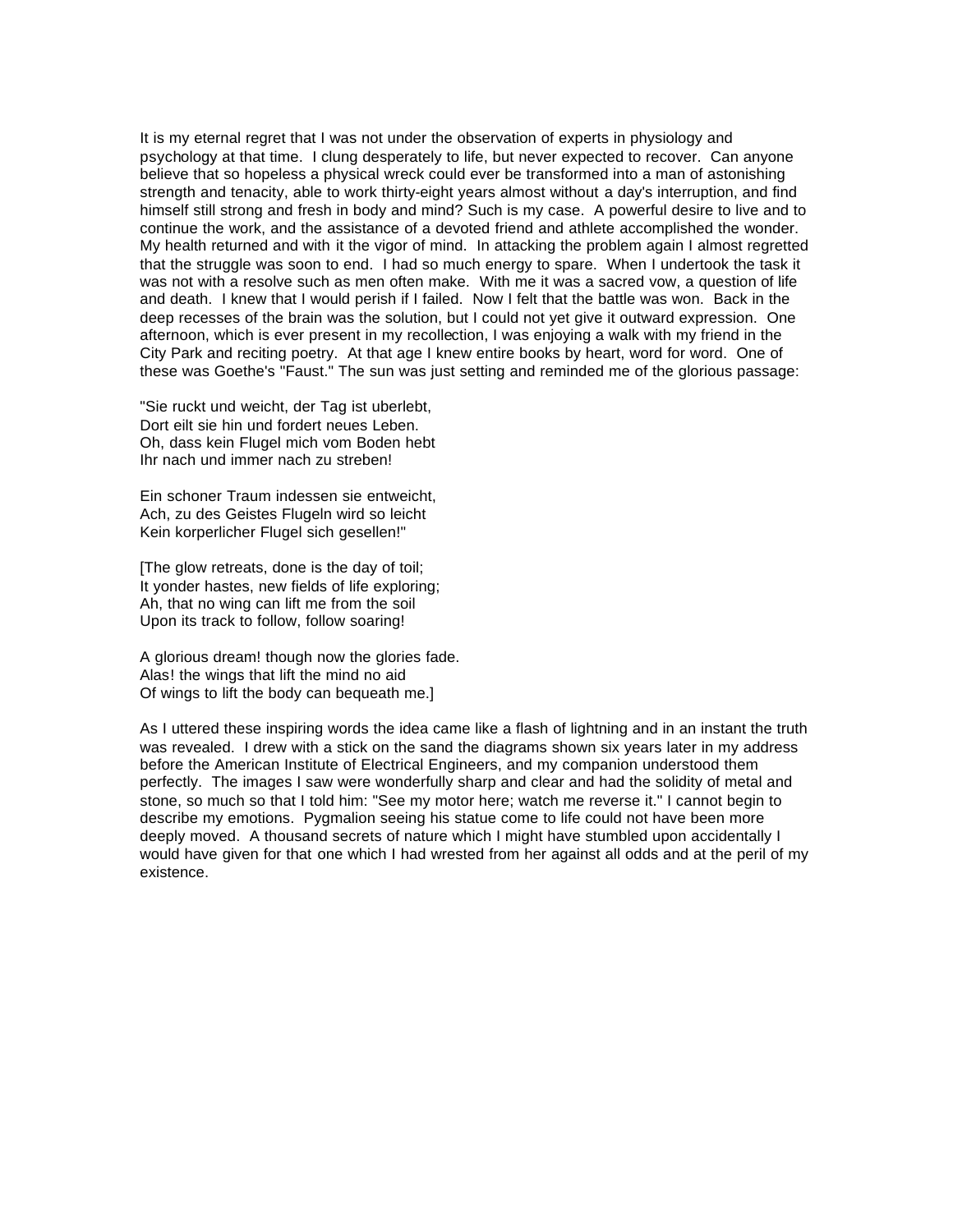#### **IV. The Discovery of the Tesla Coil and Transformer**

For a while I gave myself up entirely to the intense enjoyment of picturing machines and devising new forms. It was a mental state of happiness about as complete as I have ever known in life. Ideas came in an uninterrupted stream and the only difficulty I had was to hold them fast. The pieces of apparatus I conceived were to me absolutely real and tangible in every detail, even to the minute marks and signs of wear. I delighted in imagining the motors constantly running, for in this way they presented to mind's eye a more fascinating sight. When natural inclination develops into a passionate desire, one advances towards his goal in seven-league boots. In less than two months I evolved virtually all the types of motors and modifications of the system which are now identified with my name. It was, perhaps, providential that the necessities of existence commanded a temporary halt to this consuming activity of the mind. I came to Budapest prompted by a premature report concerning the telephone enterprise and, as irony of fate willed it, I had to accept a position as draftsman in the Central Telegraph Office of the Hungarian Government at a salary which I deem it my privilege not to disclose! Fortunately, I soon won the interest of the Inspector-in-Chief and was thereafter employed on calculations, designs and estimates in connection with new installations, until the Telephone Exchange was started, when I took charge of the same. The knowledge and practical experience I gained in the course of this work was most valuable and the employment gave me ample opportunities for the exercise of my inventive faculties. I made several improvements in the Central Station apparatus and perfected a telephone repeater or amplifier which was never patented or publicly described but would be creditable to me even today. In recognition of my efficient assistance the organizer of the undertaking, Mr. Puskas, upon disposing of his business in Budapest, offered me a position in Paris which I gladly accepted.

I never can forget the deep impression that magic city produced on my mind. For several days after my arrival I roamed thru the streets in utter bewilderment of the new spectacle. The attractions were many and irresistible, but, alas, the income was spent as soon as received. When Mr. Puskas asked me how I was getting along in the new sphere, I described the situation accurately in the statement that "the last twenty-nine days of the month are the toughest!" I led a rather strenuous life in what would now be termed "Rooseveltian fashion." Every morning, regardless of weather, I would go from the Boulevard St. Marcel, where I resided, to a bathing house on the Seine, plunge into the water, loop the circuit twenty-seven times and then walk an hour to reach Ivry, where the Company's factory was located. There I would have a woodchopper's breakfast at half-past seven o'clock and then eagerly await the lunch hour, in the meanwhile cracking hard nuts for the Manager of the Works, Mr. Charles Batchellor, who was an intimate friend and assistant of Edison. Here I was thrown in contact with a few Americans who fairly fell in love with me because of my proficiency in billiards. To these men I explained my invention and one of them, Mr. D. Cunningham, Foreman of the Mechanical Department, offered to form a stock company. The proposal seemed to me comical in the extreme. I did not have the faintest conception of what that meant except that it was an American way of doing things. Nothing came of it, however, and during the next few months I had to travel from one to another place in France and Germany to cure the ills of the power plants. On my return to Paris I submitted to one of the administrators of the Company, Mr. Rau, a plan for improving their dynamos and was given an opportunity. My success was complete and the delighted directors accorded me the privilege of developing automatic regulators which were much desired. Shortly after there was some trouble with the lighting plant which had been installed at the new railroad station in Strassburg, Alsace. The wiring was defective and on the occasion of the opening ceremonies a large part of a wall was blown out thru a short-circuit right in the presence of old Emperor William I. The German Government refused to take the plant and the French Company was facing a serious loss. On account of my knowledge of the German language and past experience, I was entrusted with the difficult task of straightening out matters and early in 1883 I went to Strassburg on that mission.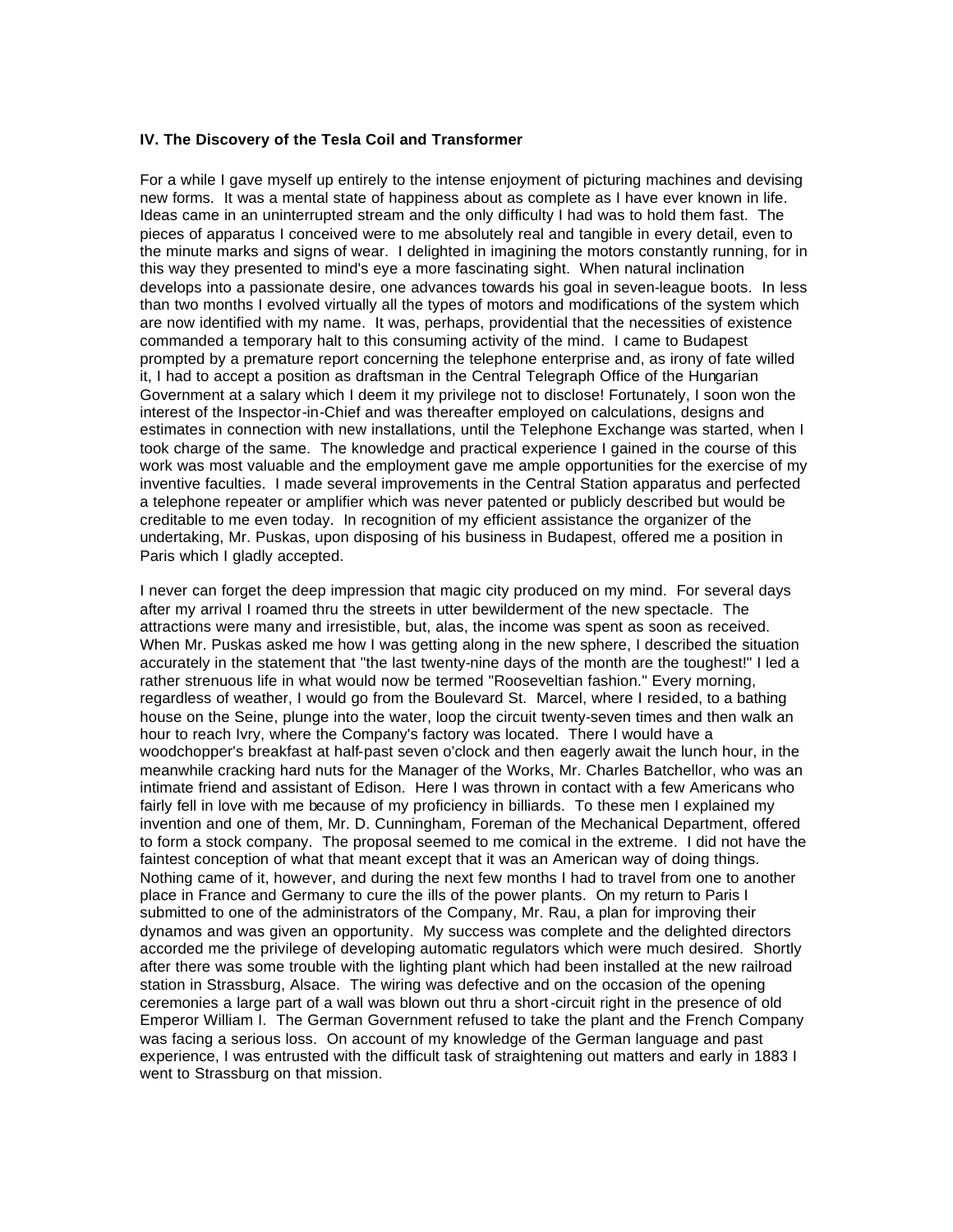Some of the incidents in that city have left an indelible record on my memory. By a curious coincidence, a number of men who subsequently achieved fame, lived there about that time. In later life I used to say, "There were bacteria of greatness in that old town. Others caught the disease but I escaped!" The practical work, correspondence, and conferences with officials kept me preoccupied day and night, but, as soon as I was able to manage I undertook the construction of a simple motor in a mechanical shop opposite the railroad station, having brought with me from Paris some material for that purpose. The consummation of the experiment was, however, delayed until the summer of that year when I finally had the satisfaction of seeing rotation effected by alternating currents of different phase, and without sliding contacts or commutator, as I had conceived a year before. It was an exquisite pleasure but not to compare with the delirium of joy following the first revelation.

Among my new friends was the former Mayor of the city, Mr. Bauzin, whom I had already in a measure acquainted with this and other inventions of mine and whose support I endeavored to enlist. He was sincerely devoted to me and put my project before several wealthy persons but, to my mortification, found no response. He wanted to help me in every possible way and the approach of the first of July, 1919, happens to remind me of a form of "assistance" I received from that charming man, which was not financial but none the less appreciated. In 1870, when the Germans invaded the country, Mr. Bauzin had buried a good sized allotment of St. Estephe of 1801 and he came to the conclusion that he knew no worthier person than myself to consume that precious beverage. This, I may say, is one of the unforgettable incidents to which I have referred. My friend urged me to return to Paris as soon as possible and seek support there. This I was anxious to do but my work and negotiations were protracted owing to all sorts of petty obstacles I encountered so that at times the situation seemed hopeless.

Just to give an idea of German thoroness and "efficiency," I may mention here a rather funny experience. An incandescent lamp of 16 c.p. was to be placed in a hallway and upon selecting the proper location I ordered the monteur to run the wires. After working for a while he concluded that the engineer had to be consulted and this was done. The latter made several objections but ultimately agreed that the lamp should be placed two inches from the spot I had assigned, whereupon the work proceeded. Then the engineer became worried and told me that Inspector Averdeck should be notified. That important person called, investigated, debated, and decided that the lamp should be shifted back two inches, which was the place I had marked. It was not long, however, before Averdeck got cold feet himself and advised me that he had informed Ober-Inspector Hieronimus of the matter and that I should await his decision. It was several days before the Ober-Inspector was able to free himself of other pressing duties but at last he arrived and a two-hour debate followed, when he decided to move the lamp two inches farther. My hopes that this was the final act were shattered when the Ober-Inspector returned and said to me: "Regierungsrath Funke is so particular that I would not dare to give an order for placing this lamp without his explicit approval." Accordingly arrangements for a visit from that great man were made. We started cleaning up and polishing early in the morning. Everybody brushed up, I put on my gloves and when Funke came with his retinue he was ceremoniously received. After two hours' deliberation he suddenly exclaimed: "I must be going," and pointing to a place on the ceiling, he ordered me to put the lamp there. It was the exact spot which I had originally chosen,

So it went day after day with variations, but I was determined to achieve at whatever cost and in the end my efforts were rewarded. By the spring of 1884 all the differences were adjusted, the plant formally accepted, and I returned to Paris with pleasing anticipations. One of the administrators had promised me a liberal compensation in case I succeeded, as well as a fair consideration of the improvements I had made in their dynamos and I hoped to realize a substantial sum. There were three administrators whom I shall designate as A, B and C for convenience. When I called on A he told me that B had the say. This gentleman thought that only C could decide and the latter was quite sure that A alone had the power to act. After several laps of this circulus vivios it dawned upon me that my reward was a castle in Spain. The utter failure of my attempts to raise capital for development was another disappointment and when Mr. Batchellor prest me to go to America with a view of redesigning the Edison machines, I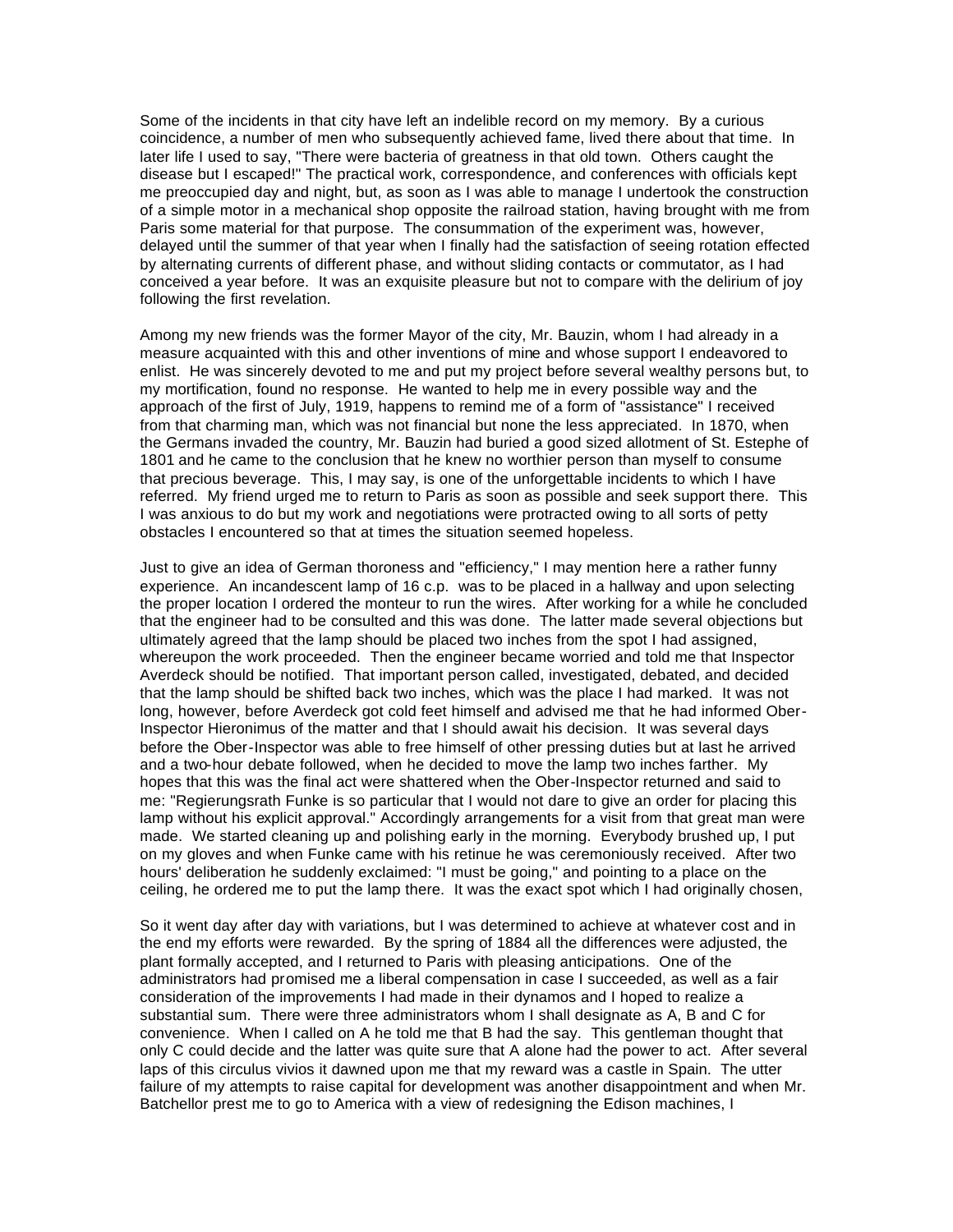determined to try my fortunes in the Land of Golden Promise. But the chance was nearly mist. I liquefied my modest assets, secured accommodations and found myself at the railroad station as the train was pulling out. At that moment I discovered that my money and tickets were gone. What to do was the question. Hercules had plenty of time to deliberate but I had to decide while running alongside the train with opposite feelings surging in my brain like condenser oscillations. Resolve, helped by dexterity, won out in the nick of time and upon passing thru the usual experiences, as trivial as unpleasant, I managed to embark for New York with the remnants of my belongings, some poems and articles I had written, and a package of calculations relating to solutions of an unsolvable integral and to my flying machine. During the voyage I sat most of the time at the stern of the ship watching for an opportunity to save somebody from a watery grave, without the slightest thought of danger. Later when I had absorbed some of the practical American sense I shivered at the recollection and marvelled at my former folly.

I wish that I could put in words my first impressions of this country. In the Arabian Tales I read how genii transported people into a land of dreams to live thru delightful adventures. My case was just the reverse. The genii had carried me from a world of dreams into one of realities. What I had left was beautiful, artistic and fascinating in every way; what I saw here was machined, rough and unattractive. A burly policeman was twirling his stick which looked to me as big as a log. I approached him politely with the request to direct me. "Six blocks down, then to the left," he said, with murder in his eyes. "Is this America?" I asked myself in painful surprise. "It is a century behind Europe in civilization." When I went abroad in 1889 - five years having elapsed since my arrival here - I became convinced that it was more than one hundred years AHEAD of Europe and nothing has happened to this day to change my opinion.

The meeting with Edison was a memorable event in my life. I was amazed at this wonderful man who, without early advantages and scientific training, had accomplished so much. I had studied a dozen languages, delved in literature and art, and had spent my best years in libraries reading all sorts of stuff that fell into my hands, from Newton's "Principia" to the novels of Paul de Kock, and felt that most of my life had been squandered. But it did not take long before I recognized that it was the best thing I could have done. Within a few weeks I had won Edison's confidence and it came about in this way.

The S.S. Oregon, the fastest passenger steamer at that time, had both of its lighting machines disabled and its sailing was delayed. As the superstructure had been built after their installation it was impossible to remove them from the hold. The predicament was a serious one and Edison was much annoyed. In the evening I took the necessary instruments with me and went aboard the vessel where I stayed for the night. The dynamos were in bad condition, having several short-circuits and breaks, but with the assistance of the crew I succeeded in putting them in good shape. At five o'clock in the morning, when passing along Fifth Avenue on my way to the shop, I met Edison with Batchellor and a few others as they were returning home to retire. "Here is our Parisian running around at night," he said. When I told him that I was coming from the Oregon and had repaired both machines, he looked at me in silence and walked away without another word. But when he had gone some distance I heard him remark: "Batchellor, this is a d-n good man," and from that time on I had full freedom in directing the work. For nearly a year my regular hours were from 10.30 A.M. until 5 o'clock the next morning without a day's exception. Edison said to me: "I have had many hard-working assistants but you take the cake." During this period I designed twenty-four different types of standard machines with short cores and of uniform pattern which replaced the old ones. The Manager had promised me fifty thousand dollars on the completion of this task but it turned out to be a practical joke. This gave me a painful shock and I resigned my position.

Immediately thereafter some people approached me with the proposal of forming an arc light company under my name, to which I agreed. Here finally was an opportunity to develop the motor, but when I broached the subject to my new associates they said: "No, we want the arc lamp. We don't care for this alternating current of yours." In 1886 my system of arc lighting was perfected and adopted for factory and municipal lighting, and I was free, but with no other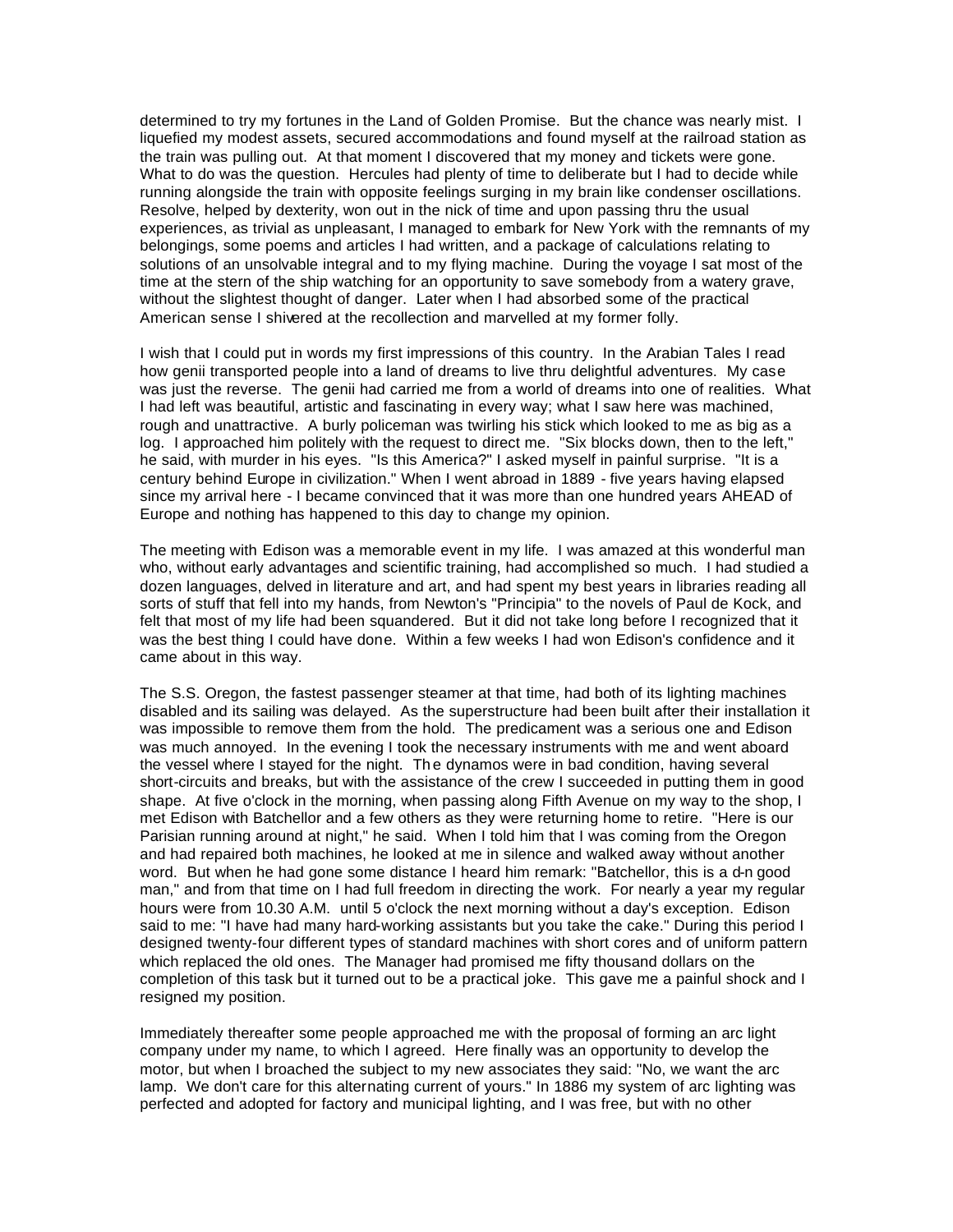possession than a beautifully engraved certificate of stock of hypothetical value. Then followed a period of struggle in the new medium for which I was not fitted, but the reward came in the end and in April, 1887, the Tesla Electric Company was organized, providing a laboratory and facilities. The motors I built there were exactly as I had imagined them. I made no attempt to improve the design, but merely reproduced the pictures as they appeared to my vision and the operation was always as I expected.

In the early part of 1888 an arrangement was made with the Westinghouse Company for the manufacture of the motors on a large scale. But great difficulties had still to be overcome. My system was based on the use of low frequency currents and the Westinghouse experts had adopted 133 cycles with the object of securing advantages in the transformation. They did not want to depart from their standard forms of apparatus and my efforts had to be concentrated upon adapting the motor to these conditions. Another necessity was to produce a motor capable of running efficiently at this frequency on two wires which was not easy of accomplishment.

At the close of 1889, however, my services in Pittsburg being no longer essential, I returned to New York and resumed experimental work in a laboratory on Grand Street, where I began immediately the design of high frequency machines. The problems of construction in this unexplored field were novel and quite peculiar and I encountered many difficulties. I rejected the inductor type, fearing that it might not yield perfect sine waves which were so important to resonant action. Had it not been for this I could have saved myself a great deal of labor. Another discouraging feature of the high frequency alternator seemed to be the inconstancy of speed which threatened to impose serious limitations to its use. I had already noted in my demonstrations before the American Institution of Electrical Engineers that several times the tune was lost, necessitating readjustment, and did not yet foresee, what I discovered long afterwards, a means of operating a machine of this kind at a speed constant to such a degree as not to vary more than a small fraction of one revolution between the extremes of load.

From many other considerations it appeared desirable to invent a simpler device for the production of electric oscillations. In 1856 Lord Kelvin had exposed the theory of the condenser discharge, but no practical application of that important knowledge was made. I saw the possibilities and undertook the development of induction apparatus on this principle. My progress was so rapid as to enable me to exhibit at my lecture in 1891 a coil giving sparks of five inches. On that occasion I frankly told the engineers of a defect involved in the transformation by the new method, namely, the loss in the spark gap. Subsequent investigation showed that no matter what medium is employed, be it air, hydrogen, mercury vapor, oil or a stream of electrons, the efficiency is the same. It is a law very much like that governing the conversion of mechanical energy. We may drop a weight from a certain height vertically down or carry it to the lower level along any devious path, it is immaterial insofar as the amount of work is concerned. Fortunately however, this drawback is not fatal as by proper proportioning of the resonant circuits an efficiency of 85 per cent is attainable. Since my early announcement of the invention it has come into universal use and wrought a revolution in many departments. But a still greater future awaits it. When in 1900 I obtained powerful discharges of 100 feet and flashed a current around the globe, I was reminded of the first tiny spark I observed in my Grand Street laboratory and was thrilled by sensations akin to those I felt when I discovered the rotating magnetic field.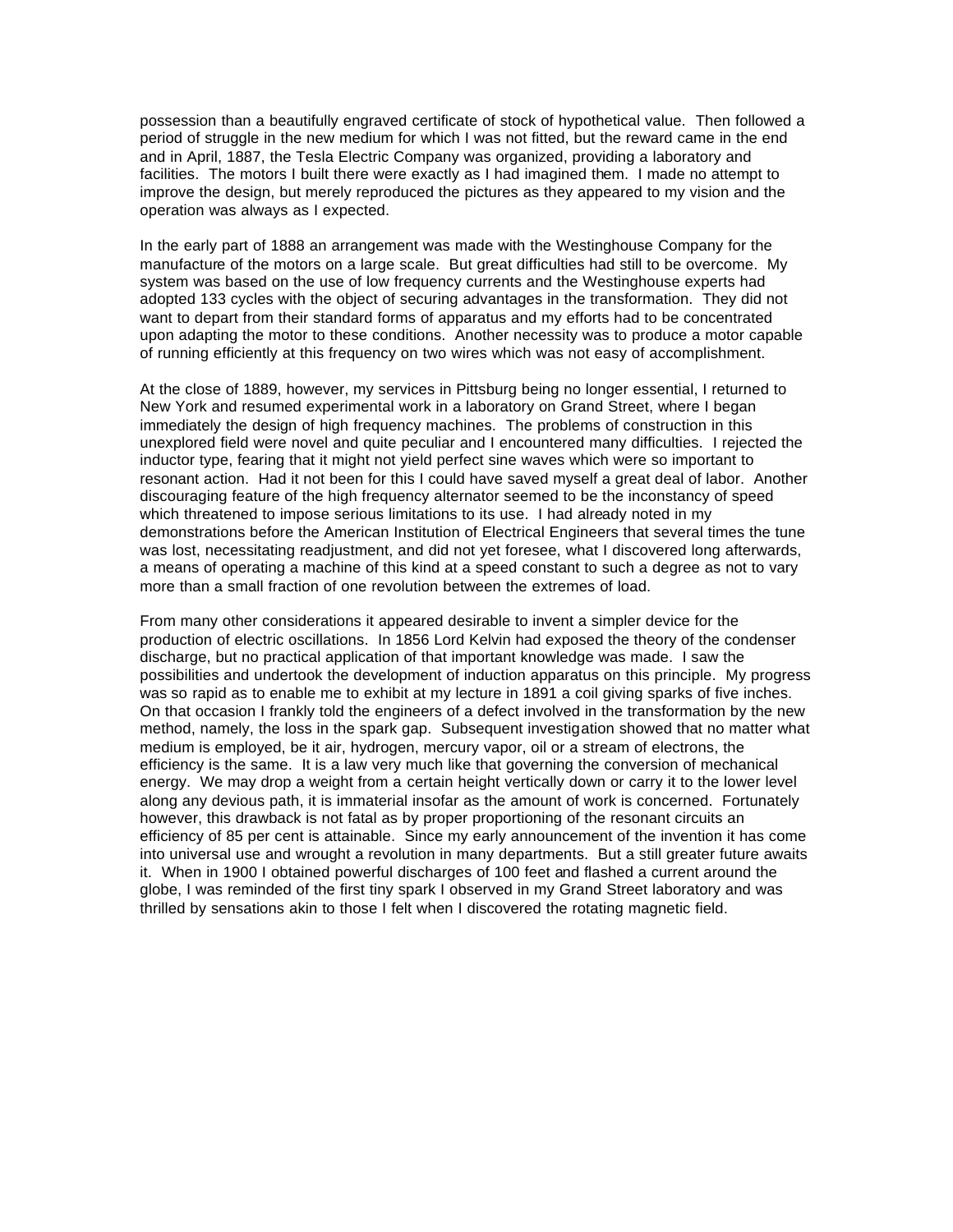## **V. The Magnifying Transmitter**

As I review the events of my past life I realize how subtle are the influences that shape our destinies. An incident of my youth may serve to illustrate. One winter's day I managed to climb a steep mountain, in company with other boys. The snow was quite deep and a warm southerly wind made it just suitable for our purpose. We amused ourselves by throwing balls which would roll down a certain distance, gathering more or less snow, and we tried to outdo one another in this exciting sport. Suddenly a ball was seen to go beyond the limit, swelling to enormous proportions until it became as big as a house and plunged thundering into the valley below with a force that made the ground tremble. I looked on spellbound, incapable of understanding what had happened. For weeks afterward the picture of the avalanche was before my eyes and I wondered how anything so small could grow to such an immense size. Ever since that time the magnification of feeble actions fascinated me, and when, years later, I took up the experimental study of mechanical and electrical resonance, I was keenly interested from the very start. Possibly, had it not been for that early powerful impression, I might not have followed up the little spark I obtained with my coil and never developed my best invention, the true history of which I'll tell here for the first time.

"Lionhunters" have often asked me which of my discoveries I prize most. This depends on the point of view. Not a few technical men, very able in their special departments, but dominated by a pedantic spirit and nearsighted, have asserted that excepting the induction motor I have given to the world little of practical use. This is a grievous mistake. A new idea must not be judged by its immediate results. My alternating system of power transmission came at a psychological moment, as a long-sought answer to pressing industrial questions, and altho considerable resistance had to be overcome and opposing interests reconciled, as usual, the commercial introduction could not be long delayed. Now, compare this situation with that confronting my turbine, for example. One should think that so simple and beautiful an invention, possessing many features of an ideal motor, should be adopted at once and, undoubtedly, it would under similar conditions. But the prospective effect of the rotating field was not to render worthless existing machinery; on the contrary, it was to give it additional value. The system lent itself to new enterprise as well as to improvement of the old. My turbine is an advance of a character entirely different. It is a radical departure in the sense that its success would mean the abandonment of the antiquated types of prime movers on which billions of dollars have been spent. Under such circumstances the progress must needs be slow and perhaps the greatest impediment is encountered in the prejudicial opinions created in the minds of experts by organized opposition.

Only the other day I had a disheartening experience when I met my friend and former assistant, Charles F. Scott, now professor of Electrical Engineering at Yale. I had not seen him for a long time and was glad to have an opportunity for a little chat at my office. Our conversation naturally enough drifted on my turbine and I became heated to a high degree. "Scott," I exclaimed, carried away by the vision of a glorious future, "my turbine will scrap all the heat-engines in the world." Scott stroked his chin and looked away thoughtfully, as though making a mental calculation. "That will make quite a pile of scrap," he said, and left without another word!

These and other inventions of mine, however, were nothing more than steps forward in certain directions. In evolving them I simply followed the inborn sense to improve the present devices without any special thought of our far more imperative necessities. The "Magnifying Transmitter" was the product of labors extending through years, having for their chief object the solution of problems which are infinitely more important to mankind than mere industrial development.

If my memory serves me right, it was in November, 1890, that I performed a laboratory experiment which was one of the most extraordinary and spectacular ever recorded in the annals of science. In investigating the behaviour of high frequency currents I had satisfied myself that an electric field of sufficient intensity could be produced in a room to light up electrodeless vacuum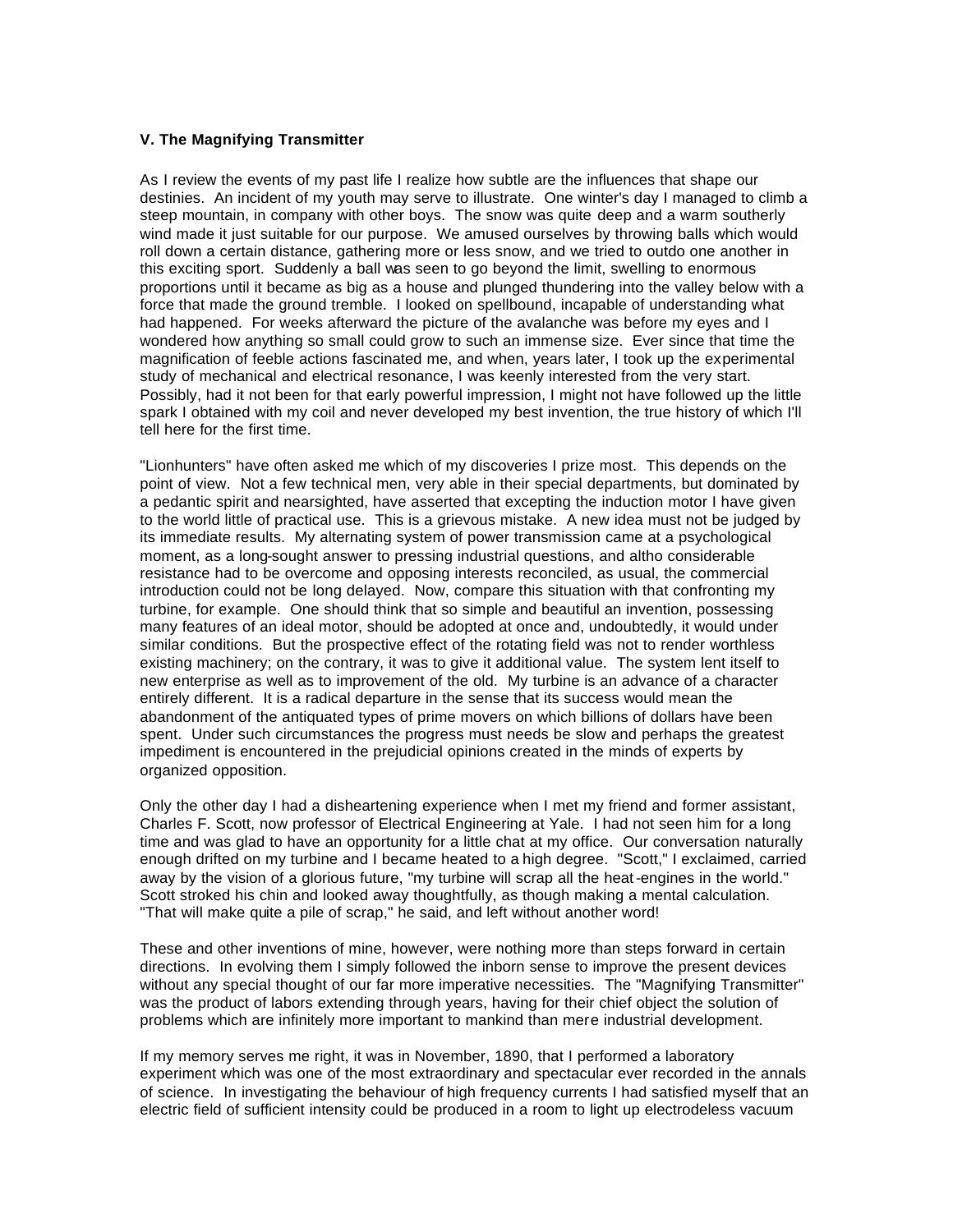tubes. Accordingly, a transformer was built to test the theory and the first trial proved a marvelous success. It is difficult to appreciate what those strange phenomena meant at that time. We crave for new sensations but soon become indifferent to them. The wonders of yesterday are today common occurrences. When my tubes were first publicly exhibited they were viewed with amazement impossible to describe. From all parts of the world I received urgent invitations and numerous honors and other flattering inducements were offered to me, which I declined.

But in 1892 the demands became irresistible and I went to London where I delivered a lecture before the Institution of Electrical Engineers. It had been my intention to leave immediately for Paris in compliance with a similar obligation, but Sir James Dewar insisted on my appearing before the Royal Institution. I was a man of firm resolve but succumbed easily to the forceful arguments of the great Scotsman. He pushed me into a chair and poured out half a glass of a wonderful brown fluid which sparkled in all sorts of iridescent colors and tasted like nectar. "Now," said he. "you are sitting in Faraday's chair and you are enjoying whiskey he used to drink." In both aspects it was an enviable experience. The next evening I gave a demonstration before that Institution, at the termination of which Lord Rayleigh addressed the audience and his generous words gave me the first start in these endeavors. I fled from London and later from Paris to escape favors showered upon me, and journeyed to my home where I passed through a most painful ordeal and illness. Upon regaining my health I began to formulate plans for the resumption of work in America. Up to that time I never realized that I possessed any particular gift of discovery but Lord Rayleigh, whom I always considered as an ideal man of science, had said so and if that was the case I felt that I should concentrate on some big idea.

One day, as I was roaming in the mountains, I sought shelter from an approaching storm. The sky became overhung with heavy clouds but somehow the rain was delayed until, all of a sudden, there was a lightning flash and a few moments after a deluge. This observation set me thinking. It was manifest that the two phenomena were closely related, as cause and effect, and a little reflection led me to the conclusion that the electrical energy involved in the precipitation of the water was inconsiderable, the function of lightning being much like that of a sensitive trigger.

Here was a stupendous possibility of achievement. If we could produce electric effects of the required quality, this whole planet and the conditions of existence on it could be transformed. The sun raises the water of the oceans and winds drive it to distant regions where it remains in a state of most delicate balance. If it were in our power to upset it when and wherever desired, this mighty life-sustaining stream could be at will controlled. We could irrigate arid deserts, create lakes and rivers and provide motive power in unlimited amounts. This would be the most efficient way of harnessing the sun to the uses of man. The consummation depended on our ability to develop electric forces of the order of those in nature. It seemed a hopeless undertaking, but I made up my mind to try it and immediately on my return to the United States, in the Summer of 1892, work was begun which was to me all the more attractive, because a means of the same kind was necessary for the successful transmission of energy without wires.

The first gratifying result was obtained in the spring of the succeeding year when I reached tensions of about 1,000,000 volts with my conical coil. That was not much in the light of the present art, but it was then considered a feat. Steady progress was made until the destruction of my laboratory by fire in 1895, as may be judged from an article by T. C. Martin which appeared in the April number of the Century Magazine. This calamity set me back in many ways and most of that year had to be devoted to planning and reconstruction. However, as soon as circumstances permitted, I returned to the task.

Although I knew that higher electro-motive forces were attainable with apparatus of larger dimensions, I had an instinctive perception that the object could be accomplished by the proper design of a comparatively small and compact transformer. In carrying on tests with a secondary in the form of a flat spiral, as illustrated in my patents, the absence of streamers surprised me, and it was not long before I discovered that this was due to the position of the turns and their mutual action. Profiting from this observation I resorted to the use of a high tension conductor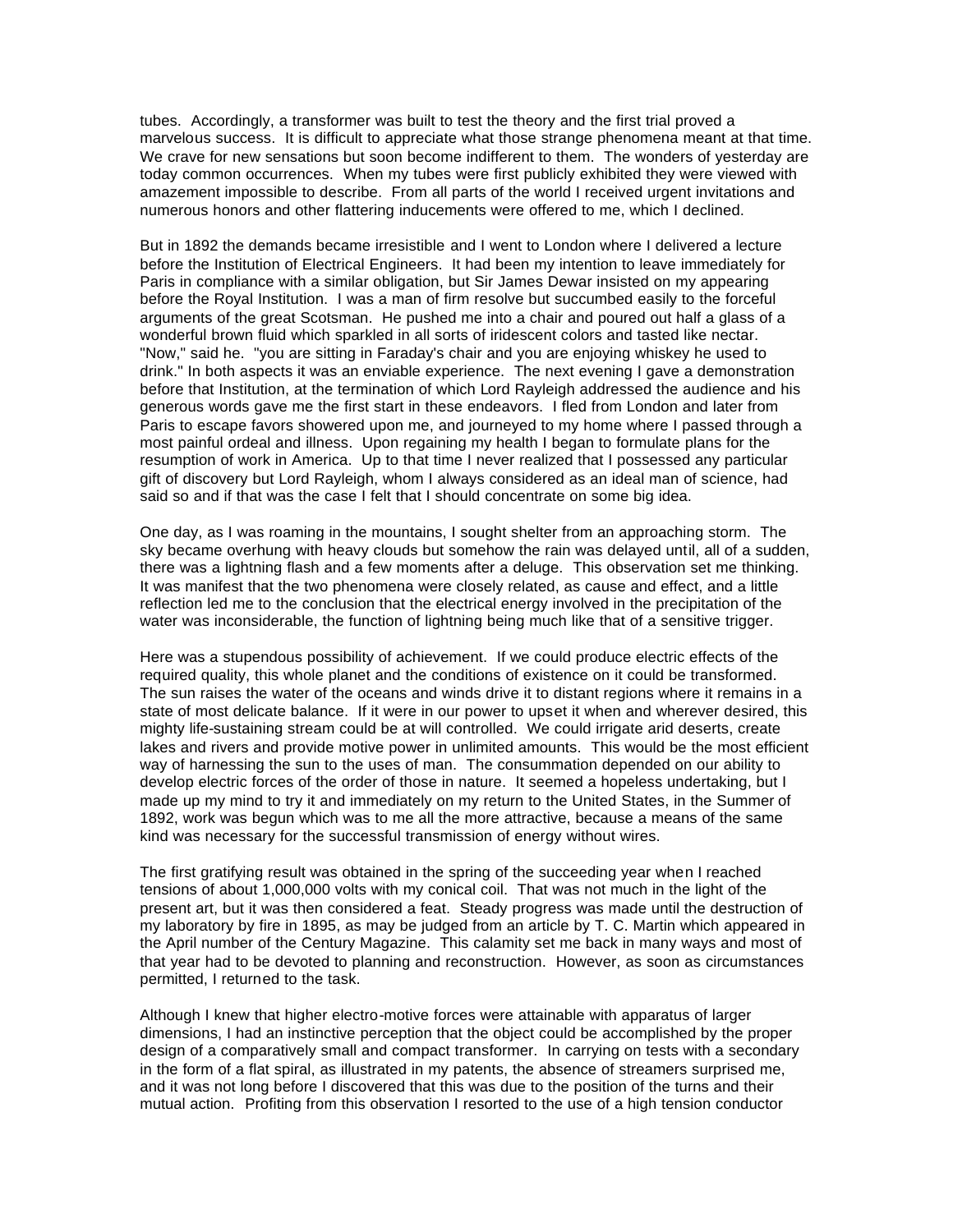with turns of considerable diameter sufficiently separated to keep down the distributed capacity, while at the same time preventing undue accumulation of the charge at any point. The application of this principle enabled me to produce pressures of 4,000,000 volts, which was about the limit obtainable in my new laboratory at Houston Street, as the discharges extended through a distance of 16 feet. A photograph of this transmitter was published in the Electrical Review of November, 1898.

In order to advance further along this line I had to go into the open, and in the spring of 1899, having completed preparations for the erection of a wireless plant, I went to Colorado where I remained for more than one year. Here I introduced other improvements and refinements which made it possible to generate currents of any tension that may be desired. Those who are interested will find some information in regard to the experiments I conducted there in my article, "The Problem of Increasing Human Energy" in the Century Magazine of June, 1900, to which I have referred on a previous occasion.

I have been asked by the ELECTRICAL EXPERIMENTER to be quite explicit on this subject so that my young friends among the readers of the magazine will clearly understand the construction and operation of my "Magnifying Transmitter" and the purposes for which it is intended. Well, then, in the first place, it is a resonant transformer with a secondary in which the parts, charged to a high potential, are of considerable area and arranged in space along ideal enveloping surfaces of very large radii of curvature, and at proper distances from one another thereby insuring a small electric surface density everywhere so that no leak can occur even if the conductor is bare. It is suitable for any frequency, from a few to many thousands of cycles per second, and can be used in the production of currents of tremendous volume and moderate pressure, or of smaller amperage and immense electromotive force. The maximum electric tension is merely dependent on the curvature of the surfaces on which the charged elements are situated and the area of the latter.

Judging from my past experience, as much as 100,000,000 volts are perfectly practicable. On the other hand currents of many thousands of amperes may be obtained in the antenna. A plant of but very moderate dimensions is required for such performances. Theoretically, a terminal of less than 90 feet in diameter is sufficient to develop an electromotive force of that magnitude while for antenna currents of from 2,000-4,000 amperes at the usual frequencies it need not be larger than 30 feet in diameter.

In a more restricted meaning this wireless transmitter is one in which the Hertz-wave radiation is an entirely negligible quantity as compared with the whole energy, under which condition the damping factor is extremely small and an enormous charge is stored in the elevated capacity. Such a circuit may then be excited with impulses of any kind, even of low frequency and it will yield sinusoidal and continuous oscillations like those of an alternator.

Taken in the narrowest significance of the term, however, it is a resonant transformer which, besides possessing these qualities, is accurately proportioned to fit the globe and its electrical constants and properties, by virtue of which design it becomes highly efficient and effective in the wireless transmission of energy. Distance is then absolutely eliminated, there being no diminution in the intensity of the transmitted impulses. It is even possible to make the actions increase with the distance from the plant according to an exact mathematical law.

This invention was one of a number comprised in my "World-System" of wireless transmission which I undertook to commercialize on my return to New York in 1900. As to the immediate purposes of my enterprise, they were clearly outlined in a technical statement of that period from which I quote:

"The 'World-System' has resulted from a combination of several original discoveries made by the inventor in the course of long continued research and experimentation. It makes possible not only the instantaneous and precise wireless transmission of any kind of signals, messages or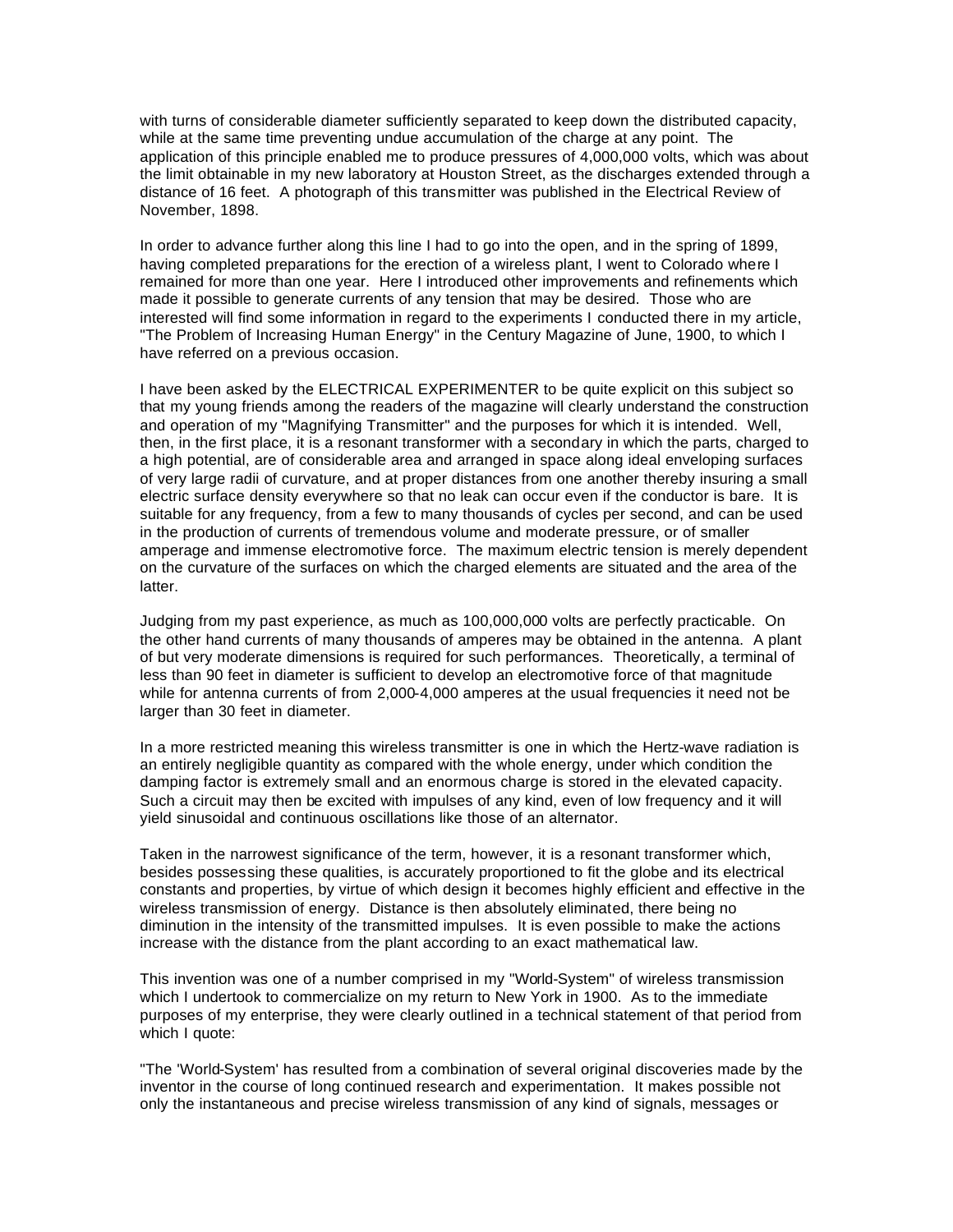characters, to all parts of the world, but also the inter-connection of the existing telegraph, telephone, and other signal stations without any change in their present equipment. By its means, for instance, a telephone subscriber here may call up and talk to any other subscriber on the Globe. An inexpensive receiver, not bigger than a watch, will enable him to listen anywhere, on land or sea, to a speech delivered or music played in some other place, however distant. These examples are cited merely to give an idea of the possibilities of this great scientific advance, which annihilates distance and makes that perfect natural conductor, the Earth, available for all the innumerable purposes which human ingenuity has found for a line-wire. One far-reaching result of this is that any device capable of being operated thru one or more wires (at a distance obviously restricted) can likewise be actuated, without artificial conductors and with the same facility and accuracy, at distances to which there are no limits other than those imposed by the physical dimensions of the Globe. Thus, not only will entirely new fields for commercial exploitation be opened up by this ideal method of transmission but the old ones vastly extended.

The 'World-System' is based on the application of the following important inventions and discoveries:

1. The 'Tesla Transformer.' This apparatus is in the production of electrical vibrations as revolutionary as gunpowder was in warfare. Currents many times stronger than any ever generated in the usual ways, and sparks over one hundred feet long, have been produced by the inventor with an instrument of this kind.

2. The 'Magnifying Transmitter.' This is Tesla's best invention, a peculiar transformer specially adapted to excite the Earth, which is in the transmission of electrical energy what the telescope is in astronomical observation. By the use of this marvelous device he has already set up electrical movements of greater intensity than those of lightning and passed a current, sufficient to light more than two hundred incandescent lamps, around the Globe.

3. The 'Tesla Wireless System.' This system comprises a number of improvements and is the only means known for transmitting economically electrical energy to a distance without wires. Careful tests and measurements in connection with an experimental station of great activity, erected by the inventor in Colorado, have demonstrated that power in any desired amount can be conveyed, clear across the Globe if necessary, with a loss not exceeding a few per cent.

4. The 'Art of Individualization.' This invention of Tesla's is to primitive 'tuning' what refined language is to unarticulated expression. It makes possible the transmission of signals or messages absolutely secret and exclusive both in the active and passive aspect, that is, noninterfering as well as non-interferable. Each signal is like an individual of unmistakable identity and there is virtually no limit to the number of stations or instruments which can be simultaneously operated without the slightest mutual disturbance.

5. 'The Terrestrial Stationary Waves.' This wonderful discovery, popularly explained, means that the Earth is responsive to electrical vibrations of definite pitch just as a tuning fork to certain waves of sound. These particular electrical vibrations, capable of powerfully exciting the Globe, lend themselves to innumerable uses of great importance commercially and in many other respects.

The first 'World-System' power plant can be put in operation in nine months. With this power plant it will be practicable to attain electrical activities up to ten million horsepower and it is designed to serve for as many technical achievements as are possible without due expense. Among these the following may be mentioned:

(1) The inter-connection of the existing telegraph exchanges or offices all over the world;

(2) The establishment of a secret and non-interferable government telegraph service;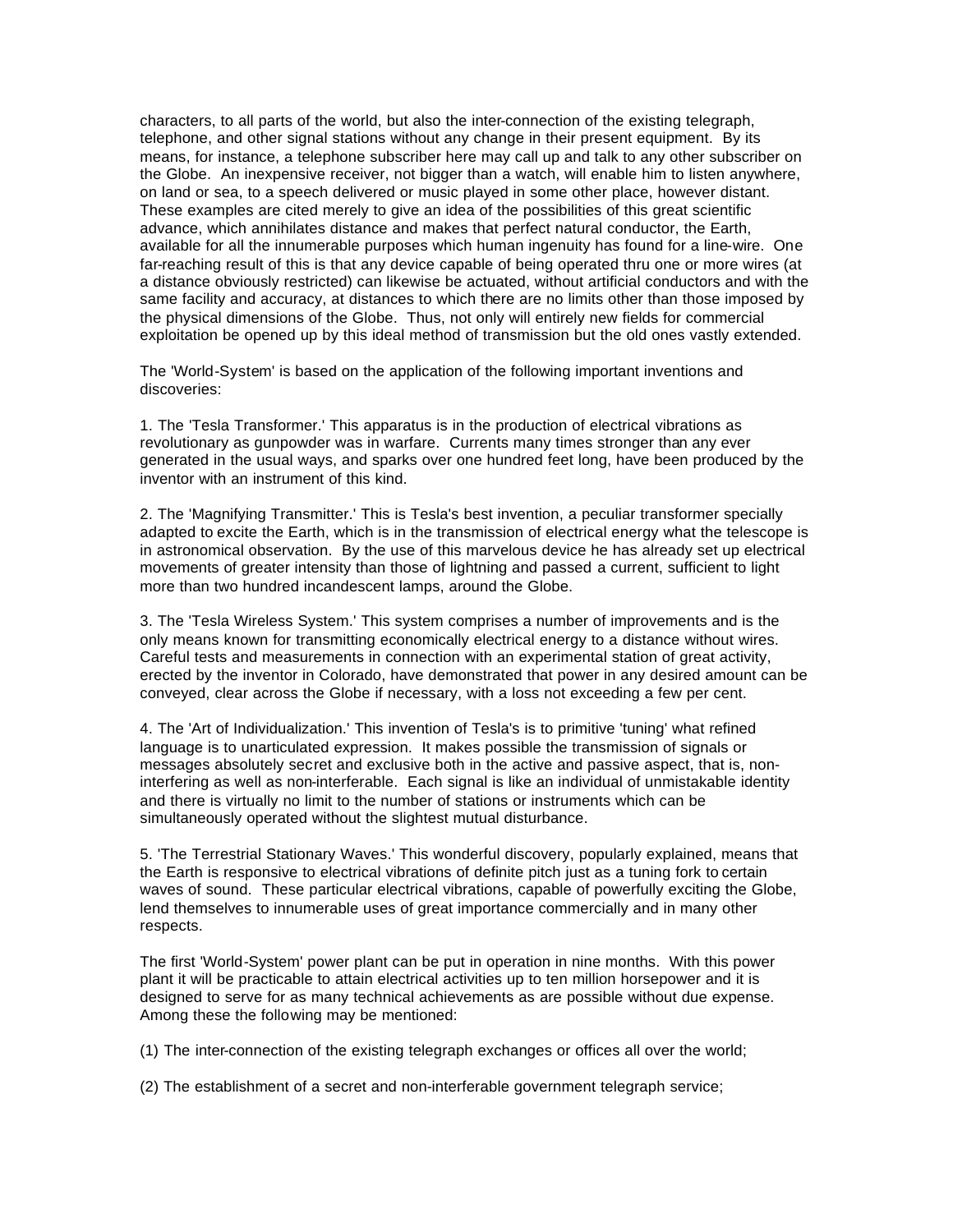(3) The inter-connection of all the present telephone exchanges or offices on the Globe;

(4) The universal distribution of general news, by telegraph or telephone, in connection with the Press;

(5) The establishment of such a 'World-System' of intelligence transmission for exclusive private use;

(6) The inter-connection and operation of all stock tickers of the world;

(7) The establishment of a 'World-System' of musical distribution, etc.;

(8) The universal registration of time by cheap clocks indicating the hour with astronomical precision and requiring no attention whatever;

(9) The world transmission of typed or handwritten characters, letters, checks, etc.;

(10) The establishment of a universal marine service enabling the navigators of all ships to steer perfectly without compass, to determine the exact location, hour and speed, to prevent collisions and disasters, etc.;

(11) The inauguration of a system of world-printing on land and sea;

(12) The world reproduction of photographic pictures and all kinds of drawings or records.

I also proposed to make demonstrations in the wireless transmission of power on a small scale but sufficient to carry conviction. Besides these I referred to other and incomparably more important applications of my discoveries which will be disclosed at some future date.

A plant was built on Long Island with a tower 187 feet high, having a spherical terminal about 68 feet in diameter. These dimensions were adequate for the transmission of virtually any amount of energy. Originally only from 200 to 300 K.W. were provided but I intended to employ later several thousand horsepower. The transmitter was to emit a wave complex of special characteristics and I had devised a unique method of telephonic control of any amount of energy.

The tower was destroyed two years ago but my projects are being developed and another one, improved in some features, will be constructed. On this occasion I would contradict the widely circulated report that the structure was demolished by the Government which owing to war conditions, might have created prejudice in the minds of those who may not know that the papers, which thirty years ago conferred upon me the honor of American citizenship, are always kept in a safe, while my orders, diplomas, degrees, gold medals and other distinctions are packed away in old trunks. If this report had a foundation I would have been refunded a large sum of money which I expended in the construction of the tower. On the contrary it was in the interest of the Government to preserve it, particularly as it would have made possible—to mention just one valuable result—the location of a submarine in any part of the world. My plant, services, and all my improvements have always been at the disposal of the officials and ever since the outbreak of the European conflict I have been working at a sacrifice on several inventions of mine relating to aerial navigation, ship propulsion and wireless transmission which are of the greatest importance to the country. Those who are well informed know that my ideas have revolutionized the industries of the United States and I am not aware that there lives an inventor who has been, in this respect, as fortunate as myself especially as regards the use of his improvements in the war. I have refrained from publicly expressing myself on this subject before as it seemed improper to dwell on personal matters while all the world was in dire trouble.

I would add further, in view of various rumors which have reached me, that Mr. J. Pierpont Morgan did not interest himself with me in a business way but in the same large spirit in which he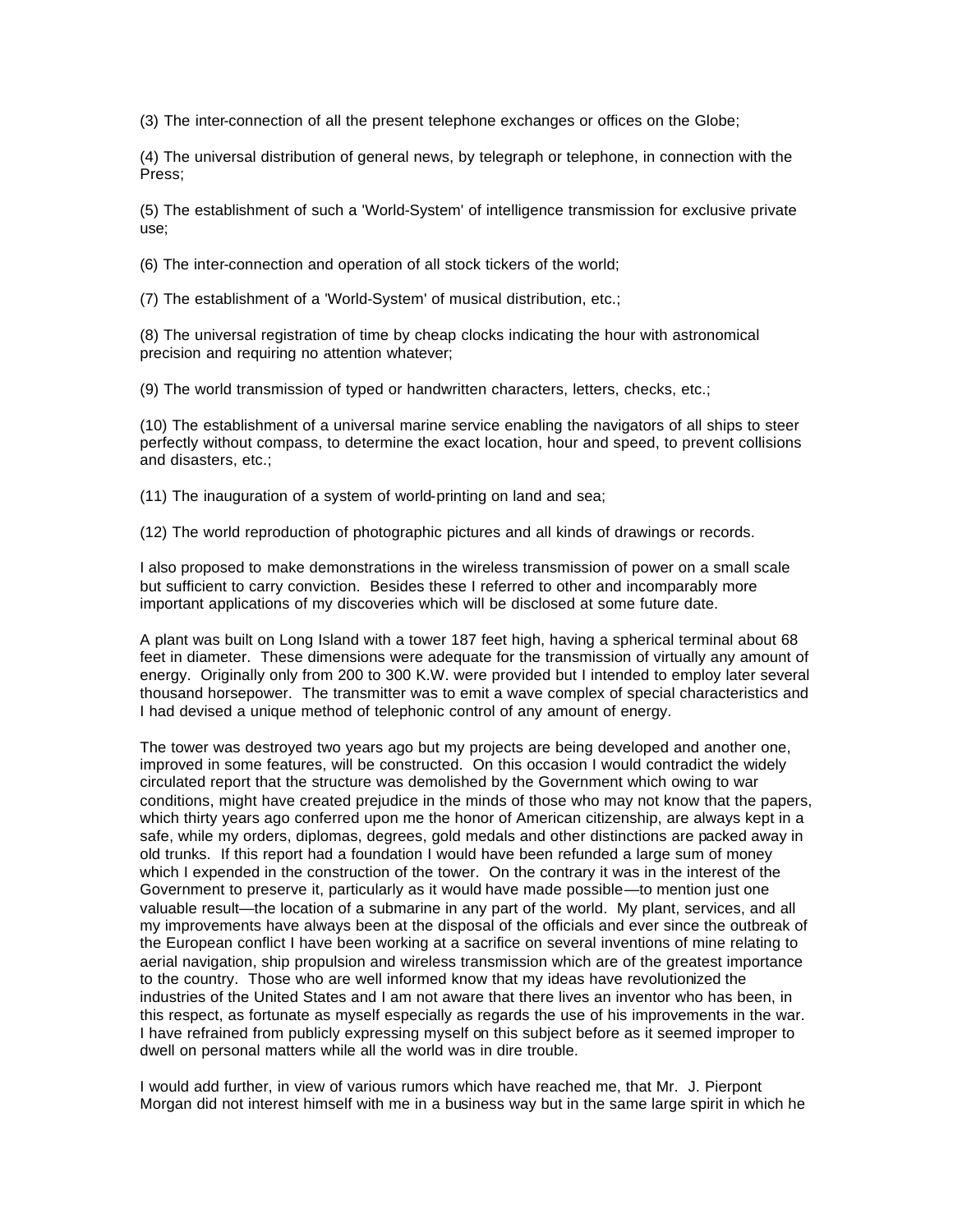has assisted many other pioneers. He carried out his generous promise to the letter and it would have been most unreasonable to expect from him anything more. He had the highest regard for my attainments and gave me every evidence of his complete faith in my ability to ultimately achieve what I had set out to do. I am unwilling to accord to some smallminded and jealous individuals the satisfaction of having thwarted my efforts. These men are to me nothing more than microbes of a nasty disease. My project was retarded by laws of nature. The world was not prepared for it. It was too far ahead of time. But the same laws will prevail in the end and make it a triumphal success.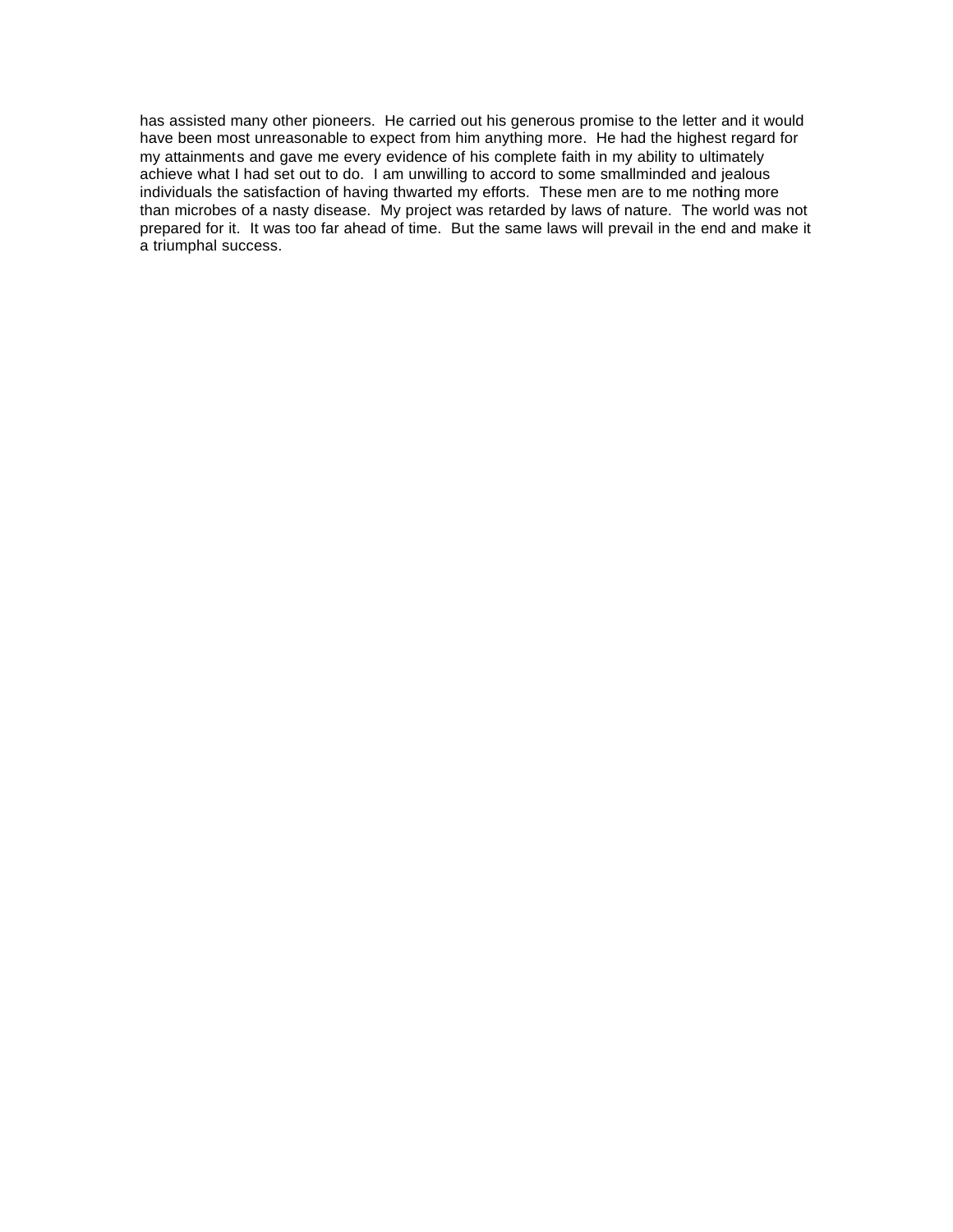#### **VI. The Art of Telautomatics**

No subject to which I have ever devoted myself has called for such concentration of mind and strained to so dangerous a degree the finest fibers of my brain as the system of which the Magnifying Transmitter is the foundation. I put all the intensity and vigor of youth in the development of the rotating field discoveries, but those early labors were of a different character. Although strenuous in the extreme, they did not involve that keen and exhausting discernment which had to be exercised in attacking the many puzzling problems of the wireless. Despite my rare physical endurance at that period the abused nerves finally rebelled and I suffered a complete collapse, just as the consummation of the long and difficult task was almost in sight.

Without doubt I would have paid a greater penalty later, and very likely my career would have been prematurely terminated, had not providence equipt me with a safety device, which has seemed to improve with advancing years and unfailingly comes into play when my forces are at an end. So long as it operates I am safe from danger, due to overwork, which threatens other inventors and, incidentally, I need no vacations which are indispensable to most people. When I am all but used up I simply do as the darkies, who "naturally fall asleep while white folks worry." To venture a theory out of my sphere, the body probably accumulates little by little a definite quantity of some toxic agent and I sink into a nearly lethargic state which lasts half an hour to the minute. Upon awakening I have the sensation as though the events immediately preceding had occurred very long ago, and if I attempt to continue the interrupted train of thought I feel a veritable mental nausea. Involuntarily I then turn to other work and am surprised at the freshness of the mind and ease with which I overcome obstacles that had baffled me before. After weeks or months my passion for the temporarily abandoned invention returns and I invariably find answers to all the vexing questions with scarcely any effort.

In this connection I will tell of an extraordinary experience which may be of interest to students of psychology. I had produced a striking phenomenon with my grounded transmitter and was endeavoring to ascertain its true significance in relation to the currents propagated through the earth. It seemed a hopeless undertaking, and for more than a year I worked unremittingly, but in vain. This profound study so entirely absorbed me that I became forgetful of everything else, even of my undermined health. At last, as I was at the point of breaking down, nature applied the preservative inducing lethal sleep. Regaining my senses I realized with consternation that I was unable to visualize scenes from my life except those of infancy, the very first ones that had entered my consciousness. Curiously enough, these appeared before my vision with startling distinctness and afforded me welcome relief. Night after night, when retiring, I would think of them and more and more of my previous existence was revealed. The image of my mother was always the principal figure in the spectacle that slowly unfolded, and a consuming desire to see her again gradually took possession of me. This feeling grew so strong that I resolved to drop all work and satisfy my longing. But I found it too hard to break away from the laboratory, and several months elapsed during which I had succeeded in reviving all the impressions of my past life up to the spring of 1892. In the next picture that came out of the mist of oblivion, I saw myself at the Hotel de la Paix in Paris just coming to from one of my peculiar sleeping spells, which had been caused by prolonged exertion of the brain. Imagine the pain and distress I felt when it flashed upon my mind that a dispatch was handed to me at that very moment bearing the sad news that my mother was dying. I remembered how I made the long journey home without an hour of rest and how she passed away after weeks of agony! It was especially remarkable that during all this period of partially obliterated memory I was fully alive to everything touching on the subject of my research. I could recall the smallest details and the least significant observations in my experiments and even recite pages of text and complex mathematical formulae.

My belief is firm in a law of compensation. The true rewards are ever in proportion to the labor and sacrifices made. This is one of the reasons why I feel certain that of all my inventions, the Magnifying Transmitter will prove most important and valuable to future generations. I am prompted to this prediction not so much by thoughts of the commercial and industrial revolution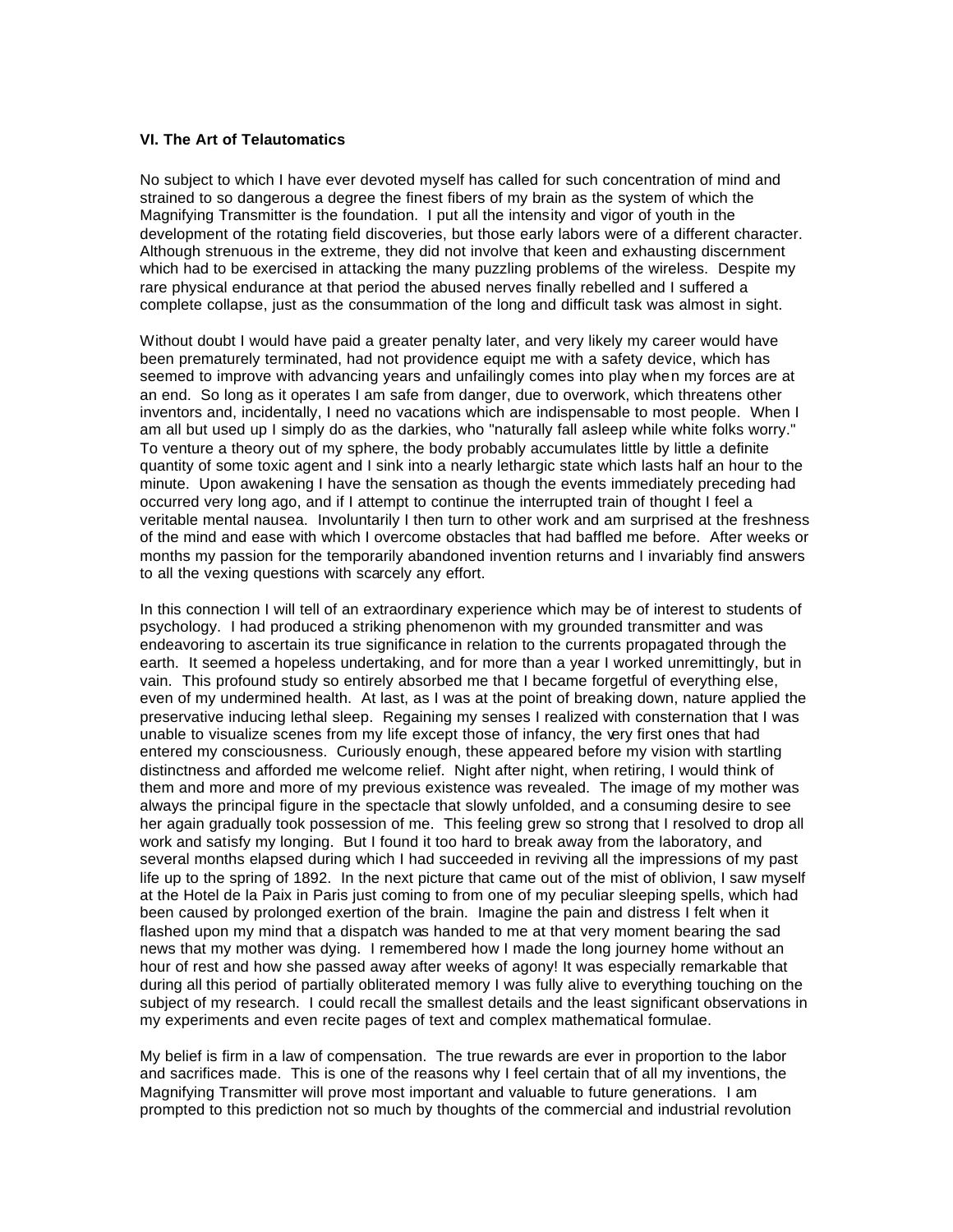which it will surely bring about, but of the humanitarian consequences of the many achievements it makes possible. Considerations of mere utility weigh little in the balance against the higher benefits of civilization. We are confronted with portentous problems which can not be solved just by providing for our material existence, however abundantly. On the contrary, progress in this direction is fraught with hazards and perils not less menacing than those born from want and suffering. If we were to release the energy of atoms or discover some other way of developing cheap and unlimited power at any point of the globe this accomplishment, instead of being a blessing, might bring disaster to mankind in giving rise to dissension and anarchy which would ultimately result in the enthronement of the hated regime of force. The greatest good will comes from technical improvements tending to unification and harmony, and my wireless transmitter is preeminently such. By its means the human voice and likeness will be reproduced everywhere and factories driven thousands of miles from waterfalls furnishing the power; aerial machines will be propelled around the earth without a stop and the sun's energy controlled to create lakes and rivers for motive purposes and transformation of arid deserts into fertile land. Its introduction for telegraphic, telephonic and similar uses will automatically cut out the statics and all other interferences which at present impose narrow limits to the application of the wireless.

This is a timely topic on which a few words might not be amiss. During the past decade a number of people have arrogantly claimed that they had succeeded in doing away with this impediment. I have carefully examined all of the arrangements described and tested most of them long before they were publicly disclosed, but the finding was uniformly negative. A recent official statement from the U.S. Navy may, perhaps, have taught some beguilable news editors how to appraise these announcments at their real worth. As a rule the attempts are based on theories so fallacious that whenever they come to my notice I can not help thinking in a lighter vein. Quite recently a new discovery was heralded, with a deafening flourish of trumpets, but it proved another case of a mountain bringing forth a mouse.

This reminds me of an exciting incident which took place years ago when I was conducting my experiments with currents of high frequency. Steve Brodie had just jumped off the Brooklyn Bridge. The feat has been vulgarized since by imitators, but the first report electrified New York. I was very impressionable then and frequently spoke of the daring printer. On a hot afternoon I felt the necessity of refreshing myself and stepped into one of the popular thirty thousand institutions of this great city where a delicious twelve per cent beverage was served which can now be had only by making a trip to the poor and devastated countries of Europe. The attendance was large and not overdistinguished and a matter was discussed which gave me an admirable opening for the careless remark: "This is what I said when I jumped off the bridge." No sooner had I uttered these words than I felt like the companion of Timotheus in the poem of Schiller. In an instant there was a pandemonium and a dozen voices cried: "It is Brodie! " I threw a quarter on the counter and bolted for the door but the crowd was at my heels with yells: "Stop, Steve!" which must have been misunderstood for many persons tried to hold me up as I ran frantically for my haven of refuge. By darting around corners I fortunately managed - through the medium of a fire-escape - to reach the laboratory where I threw off my coat, camouflaged myself as a hard-working blacksmith, and started the forge. But these precautions proved unnecessary; I had eluded my pursuers. For many years afterward, at night, when imagination turns into spectres the trifling troubles of the day, I often thought, as I tossed on the bed, what my fate would have been had that mob caught me and found out that I was not Steve Brodie!

Now the engineer, who lately gave an account before a technical body of a novel remedy against statics based on a "heretofore unknown law of nature," seems to have been as reckless as myself when he contended that these disturbances propagate up and down, while those of a transmitter proceed along the earth. It would mean that a condenser, as this globe, with its gaseous envelope, could be charged and discharged in a manner quite contrary to the fundamental teachings propounded in every elemental text-book of physics. Such a supposition would have been condemned as erroneous, even in Franklin's time, for the facts bearing on this were then well known and the identity between atmospheric electricity and that developed by machines was fully established. Obviously, natural and artificial disturbances propagate through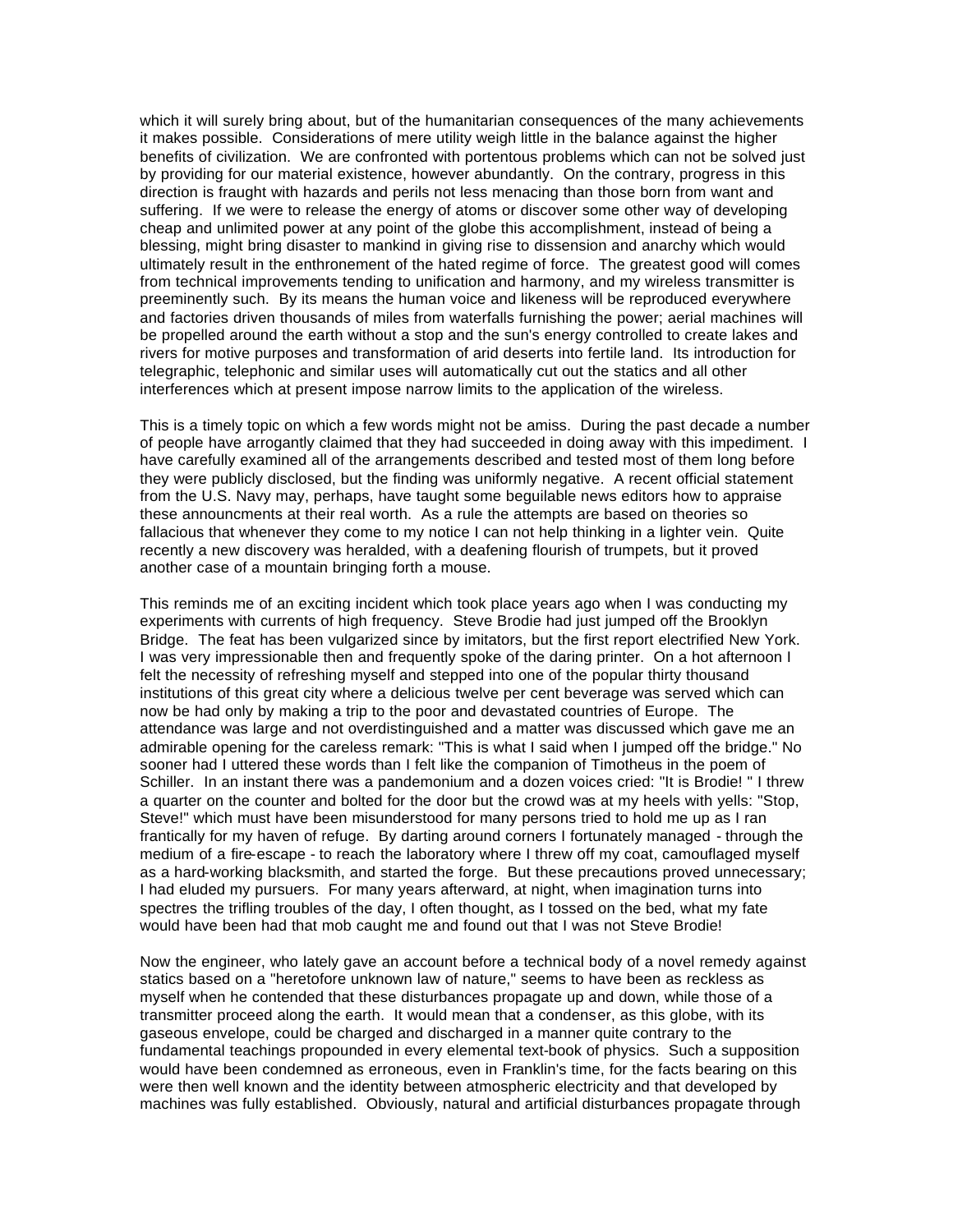the earth and the air in exactly the same way, and both set up electromotive forces in the horizontal, as well as vertical, sense. Interference can not be overcome by any such methods as were proposed. The truth is this: in the air the potential increases at the rate of about fifty volts per foot of elevation, owing to which there may be a difference of pressure amounting to twenty, or even forty thousand volts between the upper and lower ends of the antenna. The masses of the charged atmosphere are constantly in motion and give up electricity to the conductor, not continuously but rather disruptively, this producing a grinding noise in a sensitive telephonic receiver. The higher the terminal and the greater the space encompassed by the wires, the more pronounced is the effect, but it must be understood that it is purely local and has little to do with the real trouble.

In 1900, while perfecting my wireless system, one form of apparatus comprised four antennae. These were carefully calibrated to the same frequency and connected in multiple with the object of magnifying the action, in receiving from any direction. When I desired to ascertain the origin of the transmitted impulses, each diagonally situated pair was put in series with a primary coil energizing the detector circuit. In the former case the sound was loud in the telephone; in the latter it ceased, as expected, the two antennae neutralizing each other, but the true statics manifested themselves in both instances and I had to devise special preventives embodying different principles.

By employing receivers connected to two points of the ground, as suggested by me long ago, this trouble caused by the charged air, which is very serious in the structures as now built, is nullified and besides, the liability of all kinds of interference is reduced to about one-half, because of the directional character of the circuit. This was perfectly self-evident, but came as a revelation to some simple-minded wireless folks whose experience was confined to forms of apparatus that could have been improved with an axe, and they have been disposing of the bear's skin before killing him. If it were true that strays performed such antics, it would be easy to get rid of them by receiving without aerials. But, as a matter of fact, a wire buried in the ground which, conforming to this view, should be absolutely immune, is more susceptible to certain extraneous impulses than one placed vertically in the air. To state it fairly, a slight progress has been made, but not by virtue of any particular method or device. It was achieved simply by discarding the enormous structures, which are bad enough for transmission but wholly unsuitable for reception, and adopting a more appropriate type of receiver. As I pointed out in a previous article, to dispose of this difficulty for good, a radical change must be made in the system, and the sooner this is done the better.

It would be calamitous, indeed, if at this time when the art is in its infancy and the vast majority, not excepting even experts, have no conception of its ultimate possibilities, a measure would be rushed through the legislature making it a government monopoly. This was proposed a few weeks ago by Secretary Daniels, and no doubt that distinguished official has made his appeal to the Senate and House of Representatives with sincere conviction. But universal evidence unmistakably shows that the best results are always obtained in healthful commercial competition. There are, however, exceptional reasons why wireless should be given the fullest freedom of development. In the first place it offers prospects immeasurably greater and more vital to betterment of human life than any other invention or discovery in the history of man. Then again, it must be understood that this wonderful art has been, in its entirety, evolved here and can be called "American" with more right and propriety than the telephone, the incandescent lamp or the aeroplane. Enterprising press agents and stock jobbers have been so successful in spreading misinformation that even so excellent a periodical as the Scientific American accords the chief credit to a foreign country. The Germans, of course, gave us the Hertz-waves and the Russian, English, French and Italian experts were quick in using them for signaling purposes. It was an obvious application of the new agent and accomplished with the old classical and unimproved induction coil - scarcely anything more than another kind of heliography. The radius of transmission was very limited, the results attained of little value, and the Hertz oscillations, as a means for conveying intelligence, could have been advantageously replaced by sound-waves, which I advocated in 1891. Moreover, all of these attempts were made three years after the basic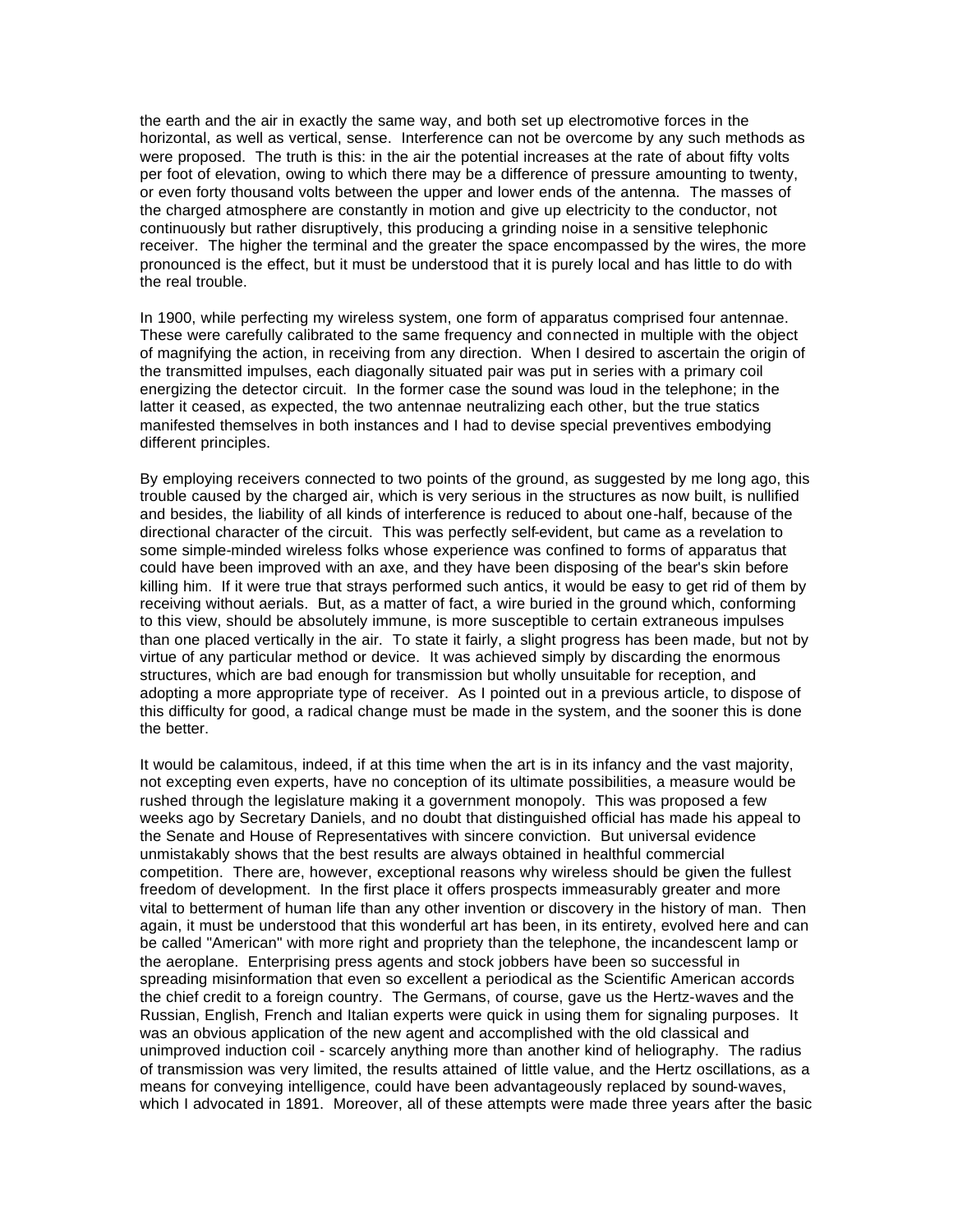principles of the wireless system, which is universally employed to-day, and its potent instrumentalities had been clearly described and developed in America. No trace of those Hertzian appliances and methods remains today. We have proceeded in the very opposite direction and what has been done is the product of the brains and efforts of citizens of this country. The fundamental patents have expired and the opportunities are open to all. The chief argument of the Secretary is based on interference. According to his statement, reported in the New York Herald of July 29th, signals from a powerful station can be intercepted in every village of the world . In view of this fact, which was demonstrated in my experiments of 1900, it would be of little use to impose restrictions in the United States.

As throwing light on this point, I may mention that only recently an odd looking gentleman called on me with the object of enlisting my services in the construction of world transmitters in some distant land. "We have no money," he said, "but carloads of solid gold and we will give you a liberal amount." I told him that I wanted to see first what will be done with my inventions in America, and this ended the interview. But I am satisfied that some dark forces are at work, and as time goes on the maintenance of continuous communication will be rendered more difficult. The only remedy is a system immune against interruption. It has been perfected, it exists, and all that is necessary is to put it in operation.

The terrible conflict is still uppermost in the minds and perhaps the greatest importance will be attached to the Magnifying Transmitter as a machine for attack and defense, more particularly in connection with Telautomatics. This invention is a logical outcome of observations begun in my boyhood and continued thruout my life. When the first results were publisht the Electrical Review stated editorially that it would become one of the "most potent factors in the advance and civilization of mankind." The time is not distant when this prediction will be fulfilled. In 1898 and 1900 it was offered to the Government and might have been adopted were I one of those who would go to Alexander's shepherd when they want a favor from Alexander. At that time I really thought that it would abolish war, because of its unlimited destructiveness and exclusion of the personal element of combat. But while I have not lost faith in its potentialities, my views have changed since.

War can not be avoided until the physical cause for its recurrence is removed and this, in the last analysis, is the vast extent of the planet on which we live. Only thru annihilation of distance in every respect, as the conveyance of intelligence, transport of passengers and supplies and transmission of energy will conditions be brought about some day, insuring permanency of friendly relations. What we now want most is closer contact and better understanding between individuals and communities all over the earth, and the elimination of that fanatic devotion to exalted ideals of national egoism and pride which is always prone to plunge the world into primeval barbarism and strife. No league or parliamentary act of any kind will ever prevent such a calamity. These are only new devices for putting the weak at the mercy of the strong. I have exprest myself in this regard fourteen years ago, when a combination of a few leading governments - a sort of Holy Alliance - was advocated by the late Andrew Carnegie, who may be fairly considered as the father of this idea, having given to it more publicity and impetus than anybody else prior to the efforts of the President. While it can not be denied that such a pact might be of material advantage to some less fortunate peoples, it can not attain the chief object sought. Peace can only come as a natural consequence of universal enlightenment and merging of races, and we are still far from this blissful realization.

As I view the world of today, in the light of the gigantic struggle we have witnest, I am filled with conviction that the interests of humanity would be best served if the United States remained true to its traditions and kept out of "entangling alliances." Situated as it is, geographically, remote from the theaters of impending conflicts, without incentive to territorial aggrandizement, with inexhaustible resources and immense population thoroly imbued with the spirit of liberty and right, this country is placed in a unique and privileged position. It is thus able to exert, independently, its colossal strength and moral force to the benefit of all, more judiciously and effectively, than as member of a league.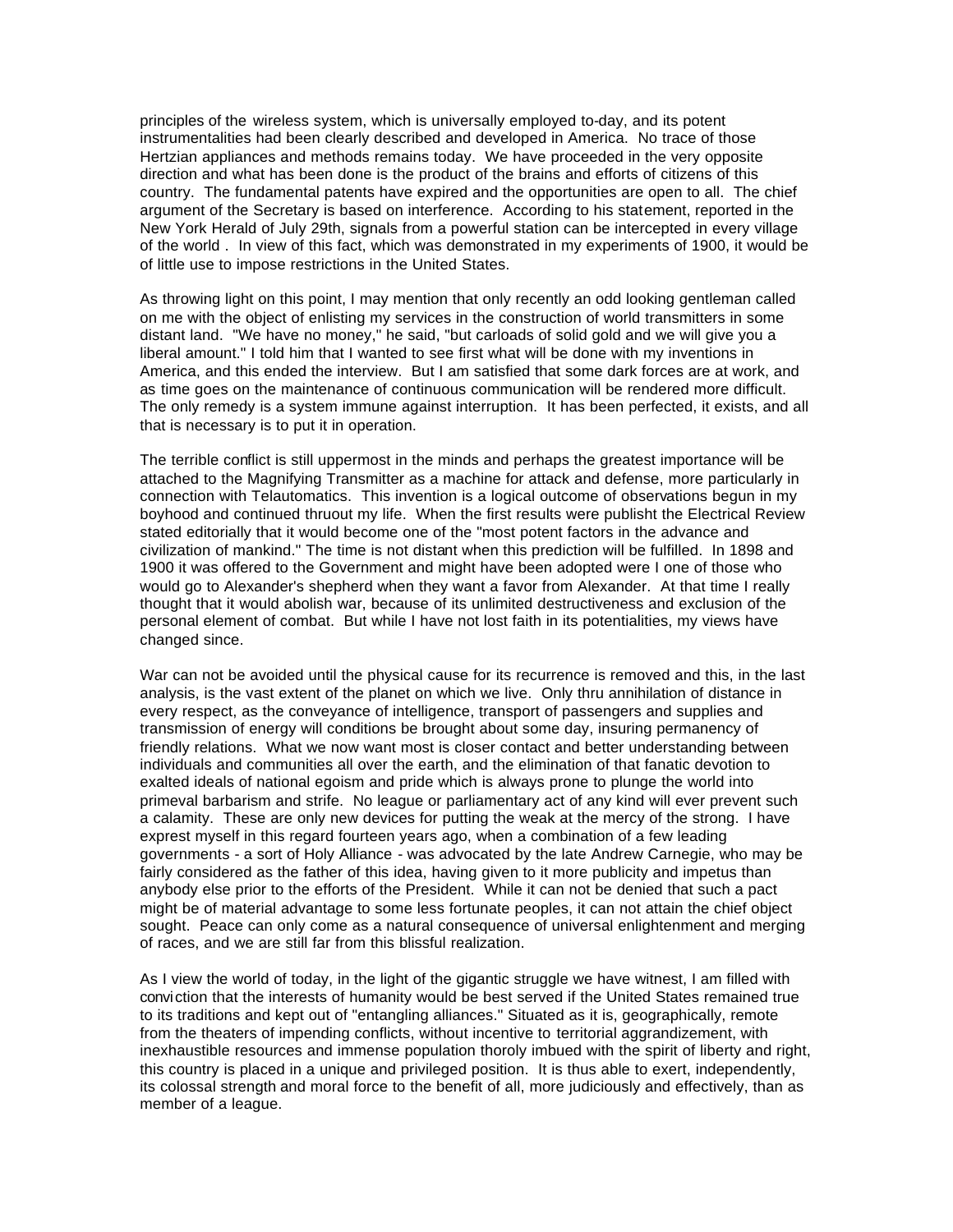In one of these biographical sketches, published in the ELECTRICAL EXPERIMENTER, I have dwelt on the circumstances of my early life and told of an affliction which compelled me to unremitting exercise of imagination and self observation. This mental activity, at first involuntary under the pressure of illness and suffering, gradually became second nature and led me finally to recognize that I was but an automaton devoid of free will in thought and action and merely responsive to the forces of the environment. Our bodies are of such complexity of structure, the motions we perform are so numerous and involved, and the external impressions on our sense organs to such a degree delicate and elusive that it is hard for the average person to grasp this fact. And yet nothing is more convincing to the trained investigator than the mechanistic theory of life which had been, in a measure, understood and propounded by Descartes three hundred years ago. But in his time many important functions of our organism were unknown and, especially with respect to the nature of light and the construction and operation of the eye, philosophers were in the dark.

In recent years the progress of scientific research in these fields has been such as to leave no room for a doubt in regard to this view on which many works have been published. One of its ablest and most eloquent exponents is, perhaps, Felix Le Dantec, formerly assistant of Pasteur. Prof. Jacques Loeb has performed remarkable experiments in heliotropism, clearly establishing the controlling power of light in lower forms of organisms, and his latest book, "Forced Movements," is revelatory. But while men of science accept this theory simply as any other that is recognized, to me it is a truth which I hourly demonstrate by every act and thought of mine. The consciousness of the external impression prompting me to any kind of exertion, physical or mental, is ever present in my mind. Only on very rare occasions, when I was in a state of exceptional concentration, have I found difficulty in locating the original impulses.

The by far greater number of human beings are never aware of what is passing around and within them, and millions fall victims of disease and die prematurely just on this account. The commonest every-day occurrences appear to them mysterious and inexplicable. One may feel a sudden wave of sadness and rake his brain for an explanation when he might have noticed that it was caused by a cloud cutting off the rays of the sun. He may see the image of a friend dear to him under conditions which he construes as very peculiar, when only shortly before he has passed him in the street or seen his photograph somewhere. When he loses a collar button he fusses and swears for an hour, being unable to visualize his previous actions and locate the object directly. Deficient observation is merely a form of ignorance and responsible for the many morbid notions and foolish ideas prevailing. There is not more than one out of every ten persons who does not believe in telepathy and other psychic manifestations, spiritualism and communion with the dead, and who would refuse to listen to willing or unwilling deceivers.

Just to illustrate how deeply rooted this tendency has become even among the clearheaded American population, I may mention a comical incident. Shortly before the war, when the exhibition of my turbines in this city elicited widespread comment in the technical papers, I anticipated that there would. be a scramble among manufacturers to get hold of the invention, and I had particular designs on that man from Detroit who has an uncanny faculty for accumulating millions. So confident was I that he would turn up some day, that I declared this as certain to my secretary and assistants. Sure enough, one fine morning a body of engineers from the Ford Motor Company presented themselves with the request of discussing with me an important project. "Didn't I tell you?" I remarked triumphantly to my employees, and one of them said, "You are amazing, Mr. Tesla; everything comes out exactly as you predict." As soon as these hard-headed men were seated I, of course, immediately began to extol the wonderful features of my turbine, when the spokesmen interrupted me and said, "We know all about this, but we are on a special errand. We have formed a psychological society for the investigation of psychic phenomena and we want you to join us in this undertaking." I suppose those engineers never knew how near they came to being fired out of my office.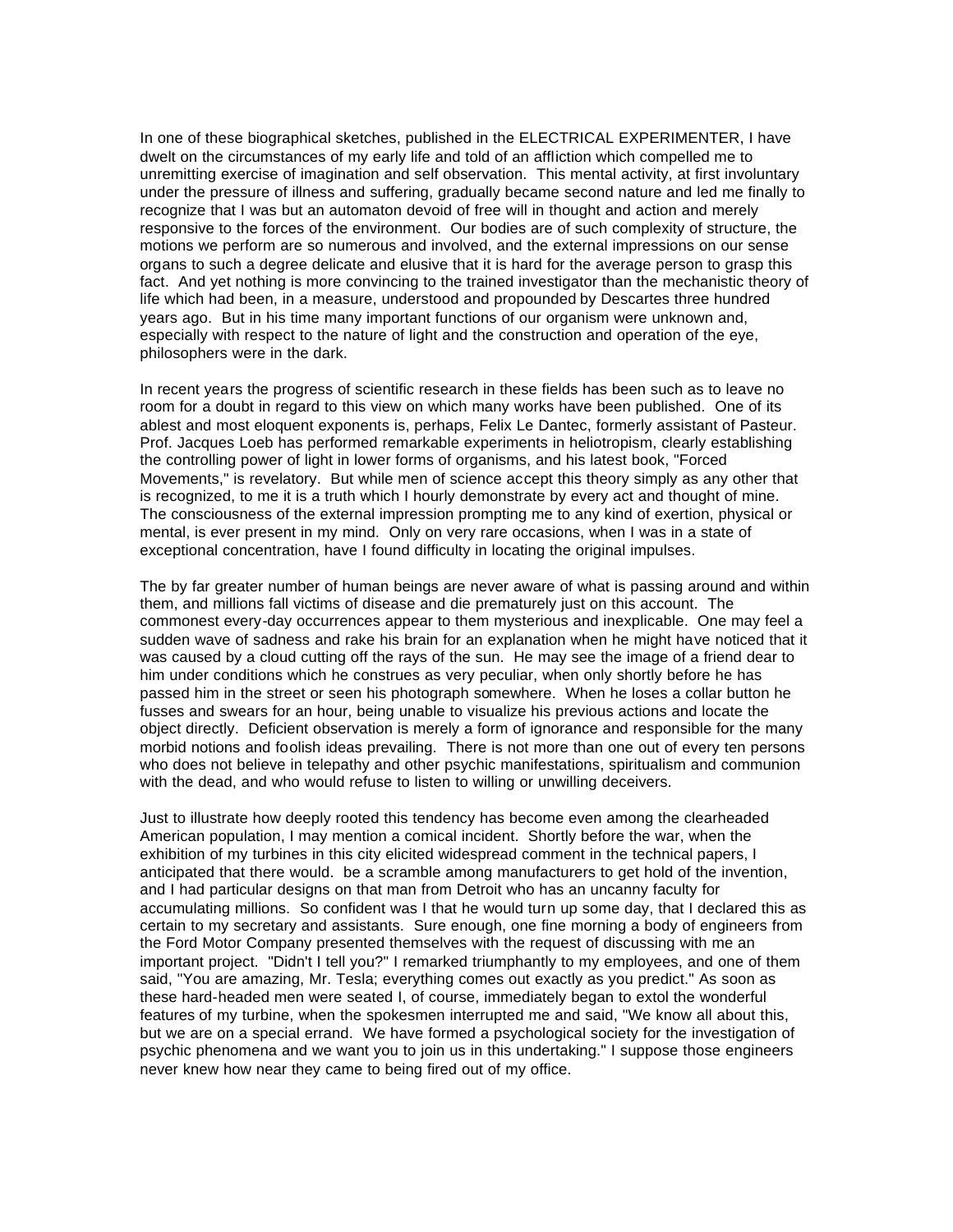Ever since I was told by some of the greatest men of the time, leaders in science whose names are immortal, that I am possesst of an unusual mind, I bent all my thinking faculties on the solution of great problems regardless of sacrifice. For many years I endeavored to solve the enigma of death, and watched eagerly for every kind of spiritual indication. But only once in the course of my existence have I had an experience which momentarily impressed me as supernatural. It was at the time of my mother's death. I had become completely exhausted by pain and long vigilance, and one night was carried to a building about two blocks from our home. As I lay helpless there, I thought that if my mother died while I was away from her bedside she would surely give me a sign. Two or three months before I was in London in company with my late friend, Sir William Crookes, when spiritualism was discussed, and I was under the full sway of these thoughts. I might not have paid attention to other men, but was susceptible to his arguments as it was his epochal work on radiant matter, which I had read as a student, that made me embrace the electrical career. I reflected that the conditions for a look into the beyond were most favorable, for my mother was a woman of genius and particularly excelling in the powers of intuition. During the whole night every fiber in my brain was strained in expectancy, but nothing happened until early in the morning, when I fell in a sleep, or perhaps a swoon, and saw a cloud carrying angelic figures of marvelous beauty, one of whom gazed upon me lovingly and gradually assumed the features of my mother. The appearance slowly floated across the room and vanished, and I was awakened by an indescribably sweet song of many voices. In that instant a certitude, which no words can express, came upon me that my mother had just died. And that was true. I was unable to understand the tremendous weight of the painful knowledge I received in advance, and wrote a letter to Sir William Crookes while still under the domination of these impressions and in poor bodily health. When I recovered I sought for a long time the external cause of this strange manifestation and, to my great relief, I succeeded after many months of fruitless effort. I had seen the painting of a celebrated artist, representing allegorically one of the seasons in the form of a cloud with a group of angels which seemed to actually float in the air, and this had struck me forcefully. It was exactly the same that appeared in my dream, with the exception of my mother's likeness. The music came from the choir in the church nearby at the early mass of Easter morning, explaining everything satisfactorily in conformity with scientific facts.

This occurred long ago, and I have never had the faintest reason since to change my views on psychical and spiritual phenomena, for which there is absolutely no foundation. The belief in these is the natural outgrowth of intellectual development. Religious dogmas are no longer accepted in their orthodox meaning, but every individual clings to faith in a supreme power of some kind. We all must have an ideal to govern our conduct and insure contentment, but it is immaterial whether it be one of creed, art, science or anything else, so long as it fulfills the function of a dematerializing force. It is essential to the peacef ul existence of humanity as a whole that one common conception should prevail.

While I have failed to obtain any evidence in support of the contentions of psychologists and spiritualists, I have proved to my complete satisfaction the automatism of life, not only through continuous observations of individual actions, but even more conclusively through certain generalizations. These amount to a discovery which I consider of the greatest moment to human society, and on which I shall briefly dwell. I got the first inkling of this astounding truth when I was still a very young man, but for many years I int erpreted what I noted simply as coincidences. Namely, whenever either myself or a person to whom I was attached, or a cause to which I was devoted, was hurt by others in a particular way, which might be best popularly characterized as the most unfair imaginable, I experienced a singular and undefinable pain which, for want of a better term, I have qualified as "cosmic," and shortly thereafter, and invariably, those who had inflicted it came to grief. After many such cases I confided this to a number of friends, who had the opportunity to convince themselves of the truth of the theory which I have gradually formulated and which may be stated in the following few words:

Our bodies are of similar construction and exposed to the same external influences. This results in likeness of response and concordance of the general activities on which all our social and other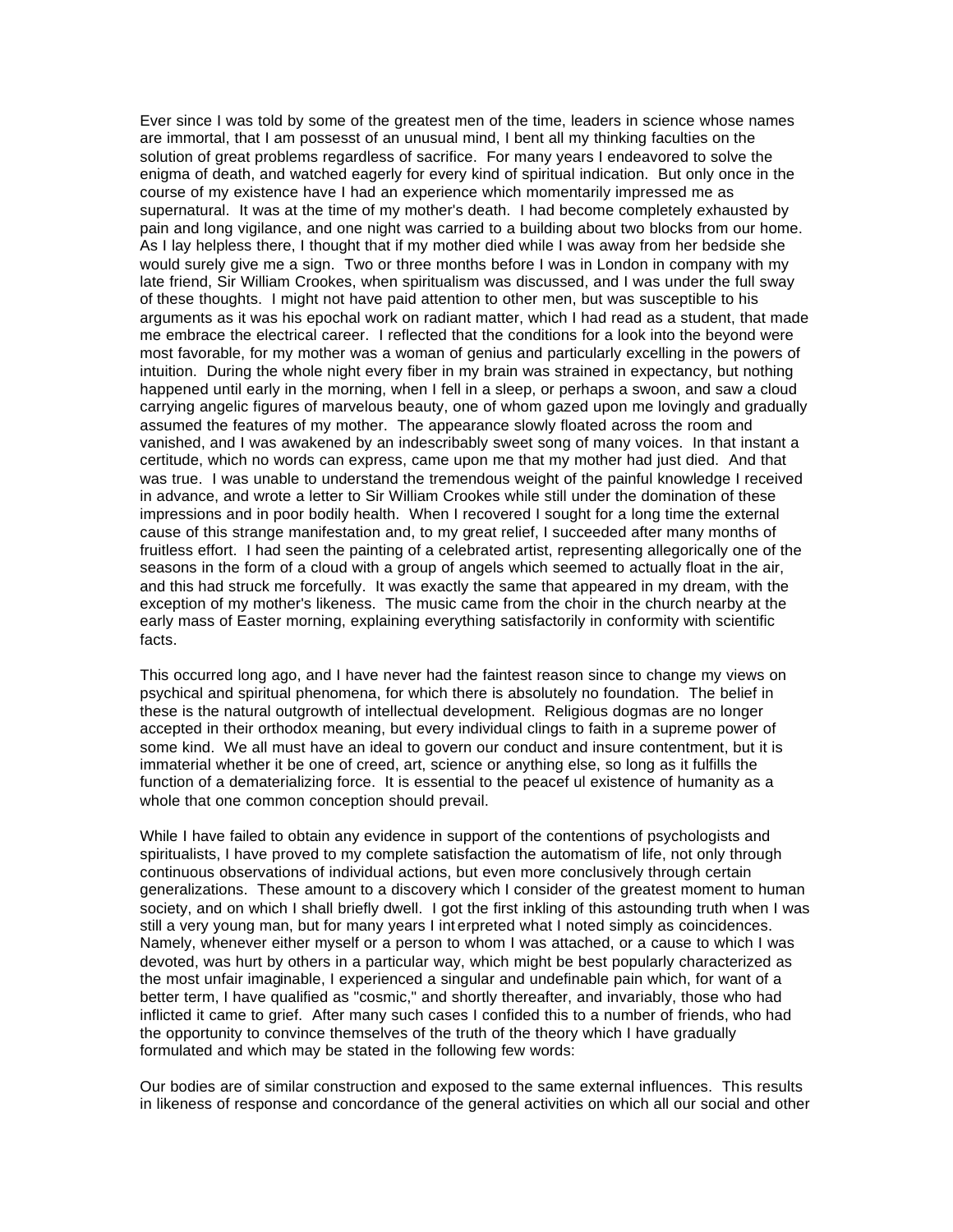rules and laws are based. We are automata entirely controlled by the forces of the medium being tossed about like corks on the surface of the water, but mistaking the resultant of the impulses from the outside for free will. The movements and other actions we perform are always life preservative and tho seemingly quite independent from one another, we are connected by invisible links. So long as the organism is in perfect order it responds accurately to the agents that prompt it, but the moment that there is some derangement in any individual, his selfpreservative power is impaired. Everybody understands, of course, that if one becomes deaf, has his eyesight weakened, or his limbs injured, the chances for his continued existence are lessened. But this is also true, and perhaps more so, of certain defects in the brain which deprive the automaton, more or less, of that vital quality and cause it to rush into destruction. A very sensitive and observant being, with his highly developed mechanism all intact, and acting with precision in obedience to the changing conditions of the environment, is endowed with a transcending mechanical sense, enabling him to evade perils too subtle to be directly perceived. When he comes in contact with others whose controlling organs are radically faulty, that sense asserts itself and he feels the "cosmic" pain. The truth of this has been borne out in hundreds of instances and I am inviting other students of nature to devote attention to this subject, believing that thru combined and systematic effort results of incalculable value to the world will be attained.

The idea of constructing an automaton, to bear out my theory, presented itself to me early but I did not begin active work until 1893, when I started my wireless investigations. During the succeeding two or three years a number of automatic mechanisms, to be actuated from a distance, were constructed by me and exhibited to visitors in my laboratory. In 1896, however, I designed a complete machine capable of a multitude of operations, but the consummation of my labors was delayed until late in 1897. This machine was illustrated and described in my article in the Century Magazine of June, 1900, and other periodicals of that time and, when first shown in the beginning of 1898, it created a sensation such as no other invention of mine has ever produced. In November, 1898, a basic patent on the novel art was granted to me, but only after the Examiner-in-Chief had come to New York and witnesst the performance, for what I claimed seemed unbelievable. I remember that when later I called on an official in Washington, with a view of offering the invention to the Government, he burst out in laughter upon my telling him what I had accomplished. Nobody thought then that there was the faintest prospect of perfecting such a device. It is unfortunate that in this patent, following the advice of my attorneys, I indicated the control as being effected thru the medium of a single circuit and a well-known form of detector, for the reason that I had not yet secured protection on my methods and apparatus for individualization. As a matter of fact, my boats were controlled thru the joint action of several circuits and interference of every kind was excluded. Most generally I employed receiving circuits in the form of loops, including condensers, because the discharges of my high-tension transmitter ionized the air in the hall so that even a very small aerial would draw electricity from the surrounding atmosphere for hours. Just to give an idea, I found, for instance, that a bulb 12" in diameter, highly exhausted, and with one single terminal to which a short wire was attached, would deliver well on to one thousand successive flashes before all charge of the air in the laboratory was neutralized. The loop form of receiver was not sensitive to such a disturbance and it is curious to note that it is becoming popular at this late date. In reality it collects much less energy than the aerials or a long grounded wire, but it so happens that it does away with a number of defects inherent to the present wireless devices. In demonstrating my invention before audiences, the visitors were requested to ask any questions, however involved, and the automaton would answer them by signs. This was considered magic at that time but was extremely simple, for it was myself who gave the replies by means of the device.

At the same period another larger telautomatic boat was constructed a photograph of which is shown in this number of the ELECTRICAL EXPERIMENTER. It was controlled by loops, having several turns placed in the hull, which was made entirely water-tight and capable of submergence. The apparatus was similar to that used in the first with the exception of certain special features I introduced as, for example, incandescent lamps which afforded a visible evidence of the proper functioning of the machine.